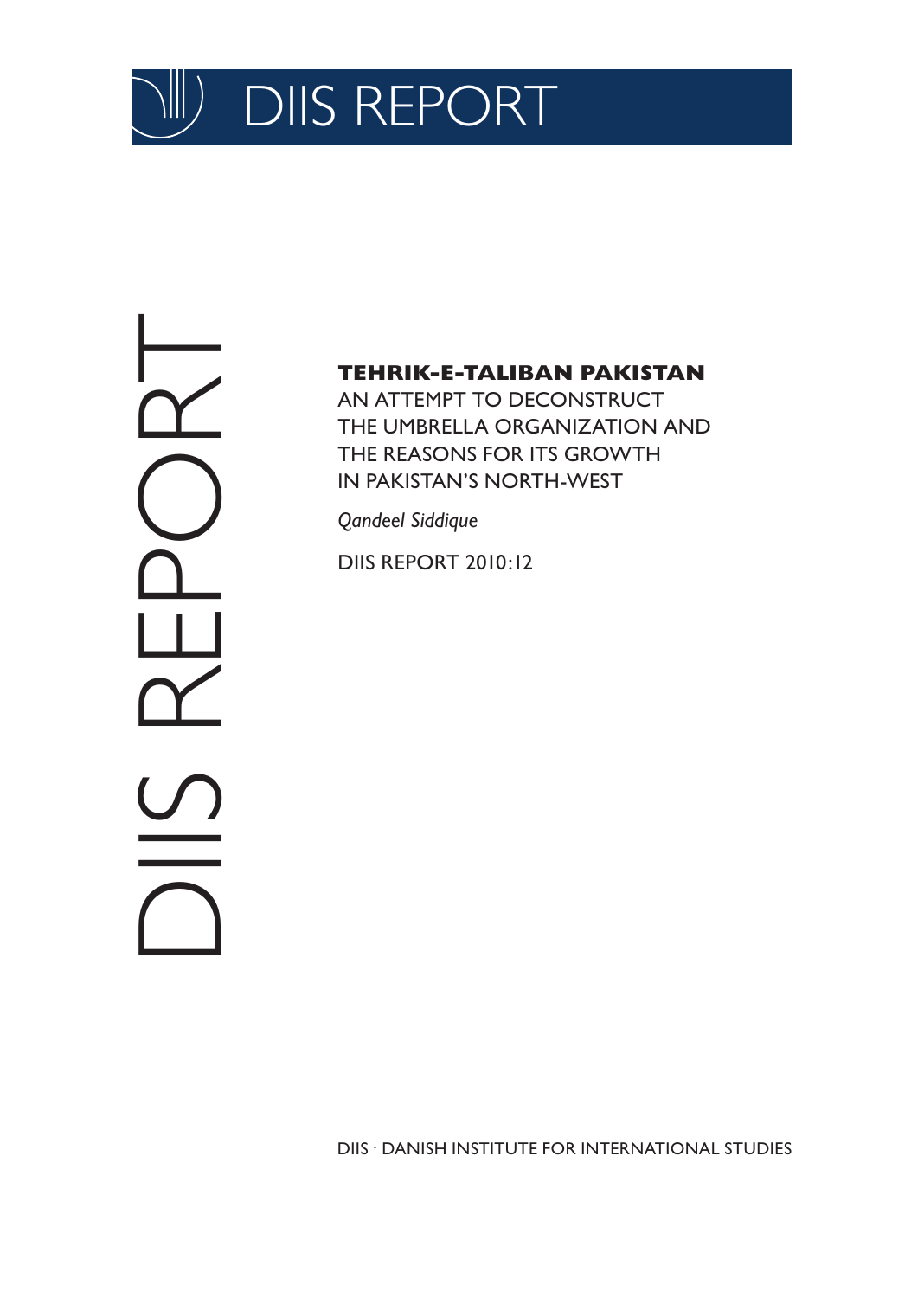© Copenhagen 2010, Qandeel Siddique and DIIS Danish Institute for International Studies, DIIS Strandgade 56, DK-1401 Copenhagen, Denmark Ph: +45 32 69 87 87 Fax: +45 32 69 87 00 E-mail: diis@diis.dk Web: www.diis.dk

Cover photo: Pakistani Taliban chief Hakimullah Mehsud promising future attacks on major U.S. cities and claiming responsibility for the attempted car bombing on Times Square, New York (AP Photo/IntelCenter)

Cover: Anine Kristensen Layout: Allan Lind Jørgensen Printed in Denmark by Vesterkopi AS

ISBN 978-87-7605-419-9

Price: DKK 50.00 (VAT included) DIIS publications can be downloaded free of charge from www.diis.dk Hardcopies can be ordered at www.diis.dk

Qandeel Siddique, MSc, Research Assistant, DIIS www.diis.dk/qsi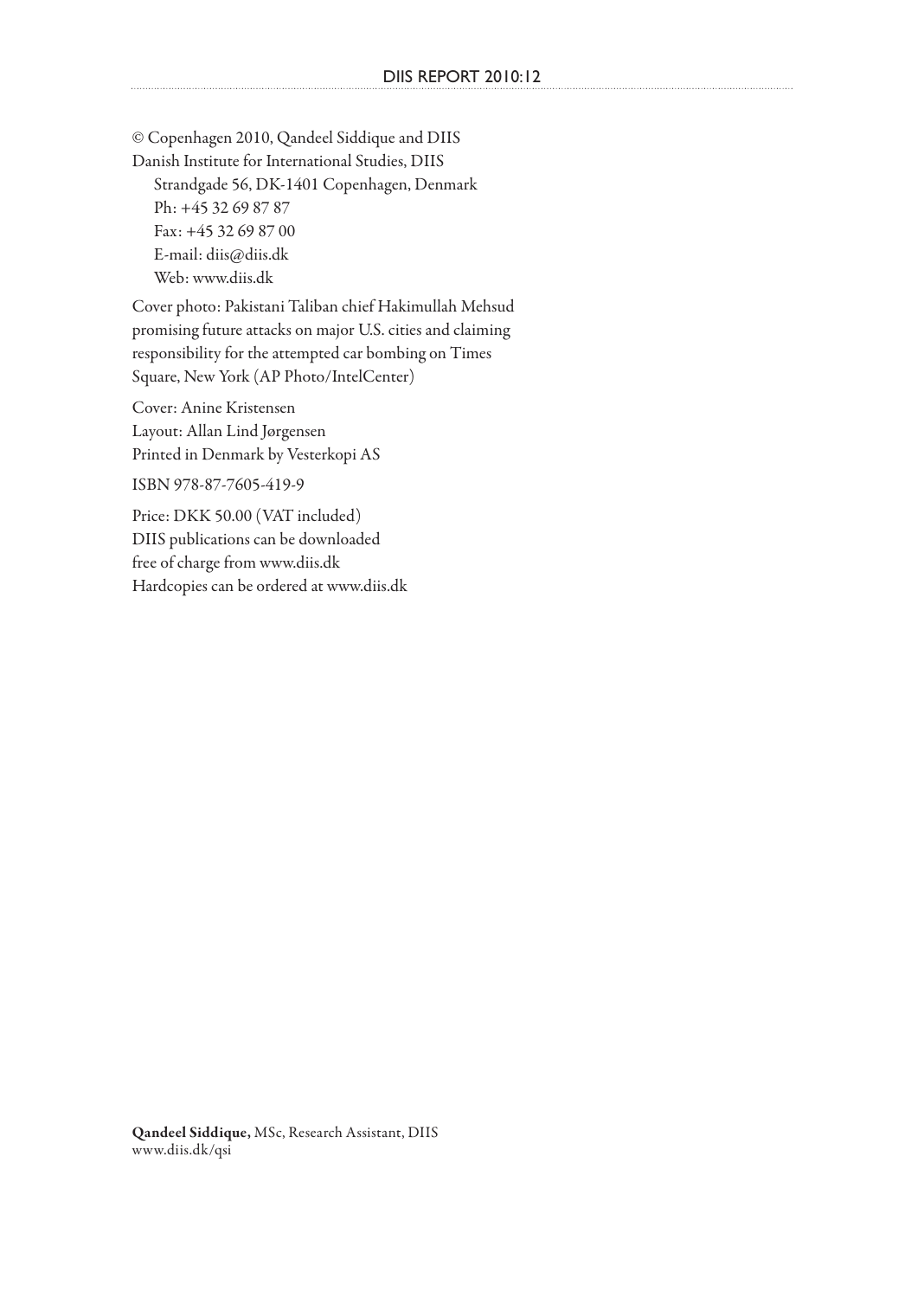#### **Contents**

|  | <b>Executive Summary</b>                             | $\overline{4}$ |
|--|------------------------------------------------------|----------------|
|  | Acronyms                                             | 6              |
|  | 1. TTP Organization                                  | 7              |
|  | 2. TTP Background                                    | 14             |
|  | 3. TTP Ideology                                      | 20             |
|  | 4. Militant Map                                      | 29             |
|  | 4.1 The Waziristans                                  | 30             |
|  | 4.2 Bajaur                                           | 35             |
|  | 4.3 Mohmand Agency                                   | 36             |
|  | 4.4 Middle Agencies: Kurram, Khyber and Orakzai      | 36             |
|  | 4.5 Swat valley and Darra Adamkhel                   | 39             |
|  | 4.6 Punjab and Sind                                  | 43             |
|  | 5. Child Recruitment, Media Propaganda               | 45             |
|  | 6. Financial Sources<br>52                           |                |
|  | 7. Reasons for TTP Support and FATA and Swat         | 57             |
|  | 8. Conclusion<br>69                                  |                |
|  | Appendix A. Suicide Bombings in Pakistan 2002 – 2009 | 73             |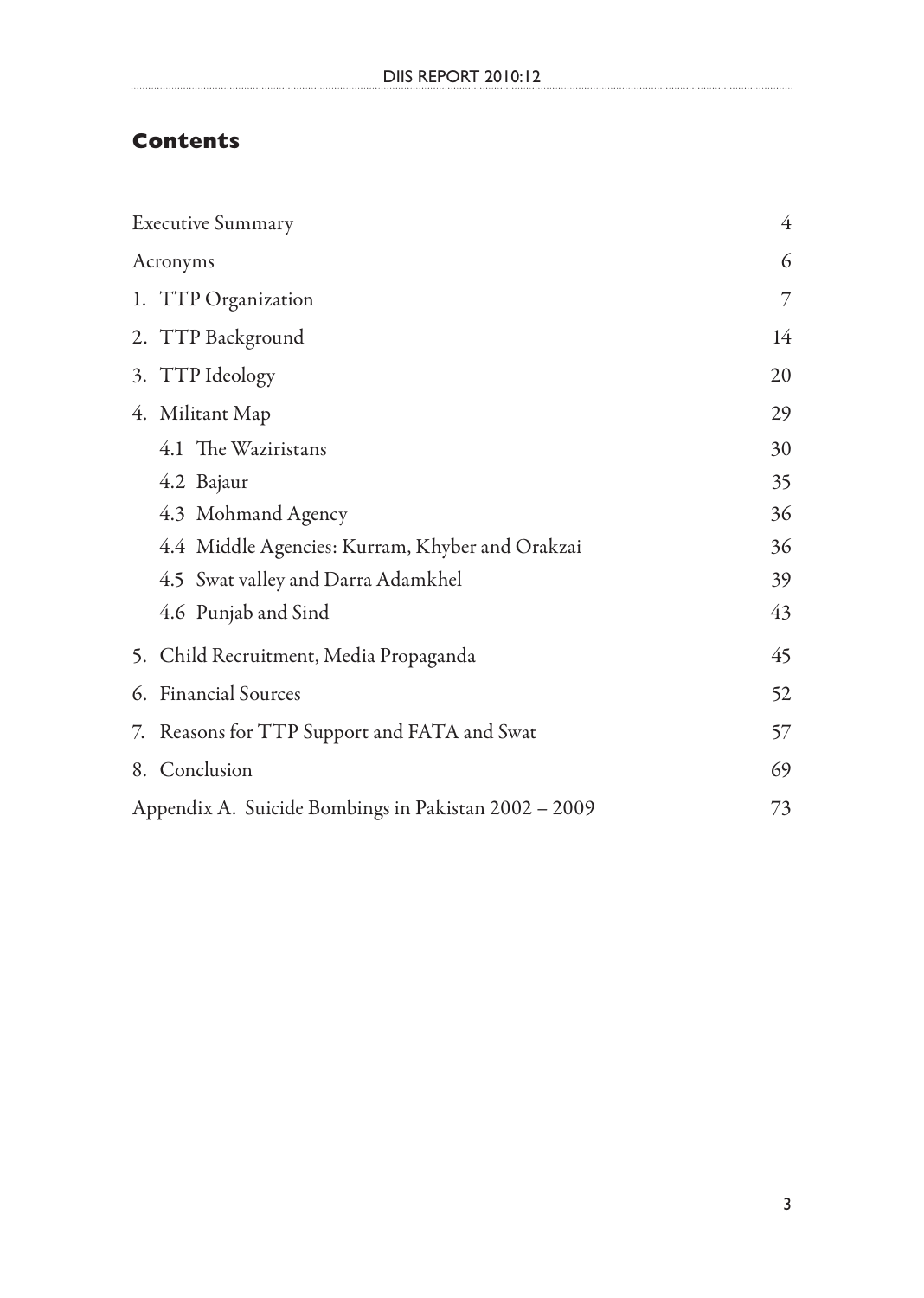#### **Executive Summary**

The present report aims to describe the concept of the militant umbrella organization Tehrik-e-Taliban Pakistan (TTP) by looking at the organisational structure, background and ideology of the group. Tactics and recruitment strategies are also discussed, along with the various financial sources that have helped sustain the TTP. Finally, the reasons for the spread and rise of the TTP are analysed.

Tehrik-e-Taliban Pakistan's presence and influence appear to be spreading across the Federally Administered Tribal Areas (FATA) and parts of the Khyber Pakhtunkhwa Province (KPP). Pockets within the Punjab and Sind provinces have also been affected by the TTP. However, in light of recent political and military manoeuvres along Pakistan's North Western Pashtun belt, the dynamics of 'Talibanization' – i.e. jihadist activity and the enforcement of a parallel administrative system and social code – are expected to alter.

A number of the new breed of TTP leaders are in their thirties, with little or no formal education, and come from relatively poor socio-economic backgrounds. The exact number of TTP militants is uncertain but likely to be upwards of 10,000. Fault lines and nuances exist within the TTP umbrella organization, distinguishing one Taliban faction from the other.

Bombings, including suicide strikes, appear to be the group's preferred modus operandi, these being targeted especially at the Pakistani security forces and symbols of the state. Illegal FM radio channels and the circulation of DVD, CDs and pro-TTP newspapers and websites serve to promote the organization's propaganda campaign. Child recruitment appears common; certain Pakistani Taliban commanders bear a specific responsibility for training suicide bombers, and a significant amount of propaganda material is directed at young people. The role of Internally Displaced Persons as a possible recruitment pool for the TTP needs to be studied further. A myriad of financial sources swell TTP coffers, including criminal activity, 'protection money' and donations from sympathisers inside and outside of Pakistan.

TTP ideology reinforces the points laid out in the initial moves announced by the organization upon its formation in December 2007, namely: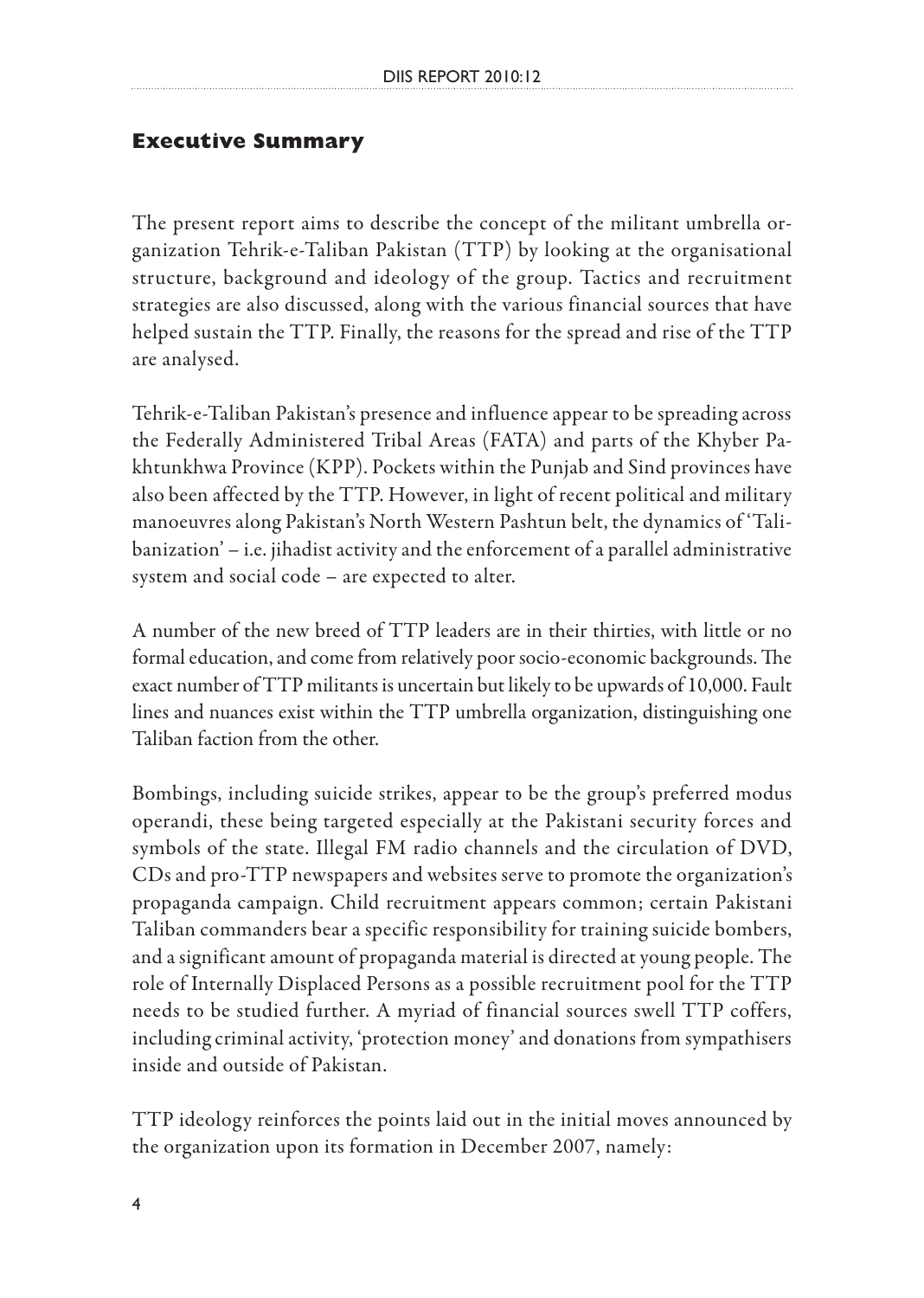- 1. Enforce *sharia*.
- 2. Unite against coalition forces in Afghanistan.
- 3. Perform defensive *jihad* against the Pakistani Army.

In addition, a marked sectarian tinge has coloured the TTP ideology, this most likely being due to the injection of leaders and cadres from sectarian backgrounds into the TTP. Although previously affiliated with religious political parties, TTP leaders now appear to have adopted a rigid anti-democracy stance. There has also been a growing reference to a 'global *jihad*' – either in relation to rescuing fellow Muslims from 'occupation,' spreading *sharia*, or avenging the growing US presence and drone attacks in Pakistan.

Difference may arise with regard to how any particular TTP faction prioritize the above points, depending on the individual background of a particular group leader, the political history of his territory, predominant social dynamics, and the extent and nature of its relations with other groups, such as the Afghan Taliban and al-Qaida. Such nuances distinguish, for example, the Muqami Tehrik-e-Taliban and the Haqqani group, who remain focused on Afghanistan, from the Baitullah Mehsud group and Fidayeen Islam, who claim the fight against the Pakistani security forces to be the 'real *jihad*.' It is also important to separate rhetoric from reality: alliances are often formed for the purpose of political posturing, rather than reflecting an actual alignment of agendas or ideologies.

The frequent formation of tribal militias to confront the Taliban points to a lack of local support for the TTP. Factors accounting for cases where the TTP is known to have received local backing include threats and coercion by the rebels, local power structures supplanted by TTP governance, an effective propaganda campaign and feeding off the socio-economic frustrations of the local population. The last point in particular deserves further attention, as evidence from FATA and KPP suggests that long-standing socio-economic grievances among the local population, coupled with ongoing feelings of victimization at the hands of the Pakistani state and army, may drive them to support extremist ideology and the parallel forms of governance and 'justice' it offers.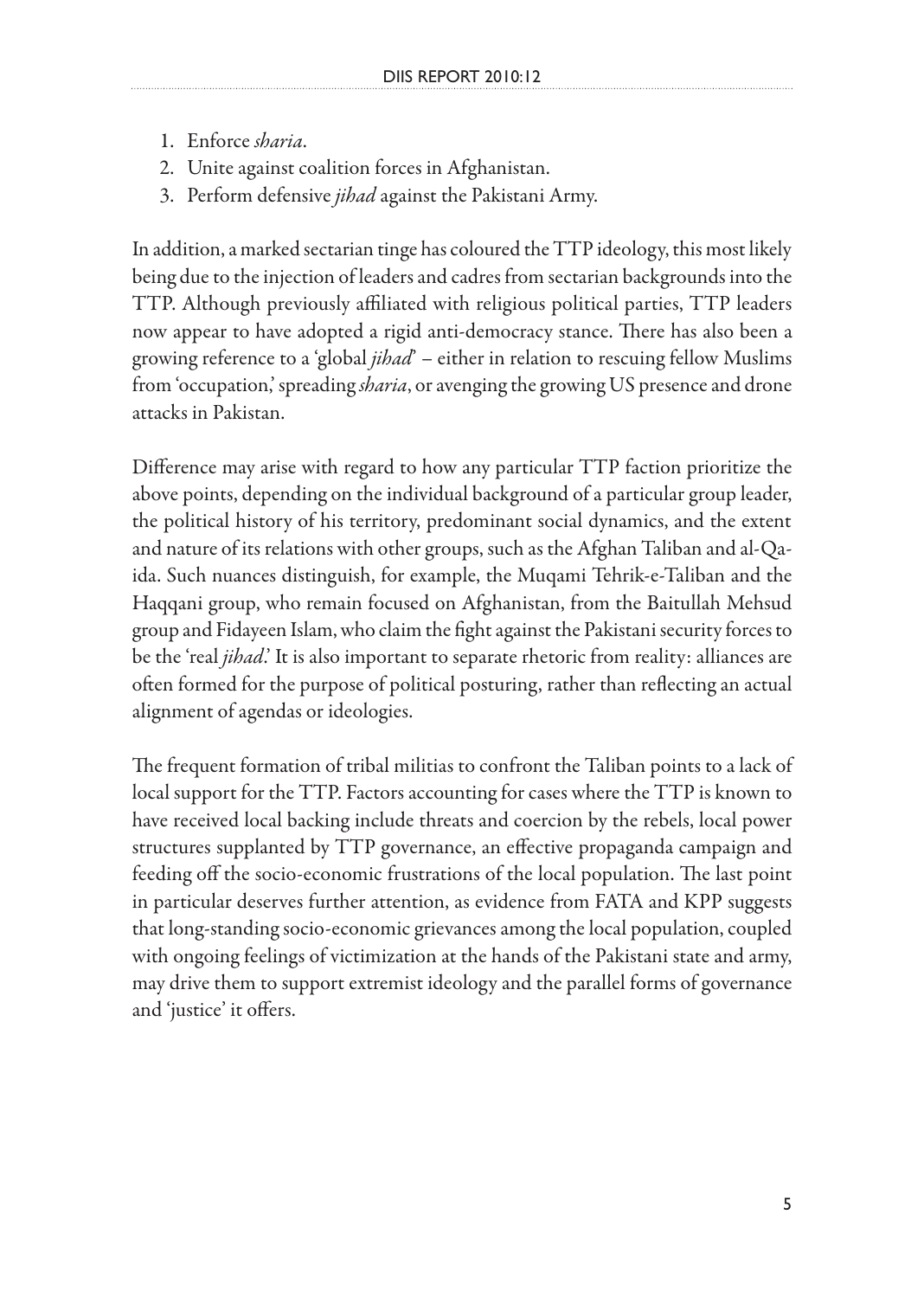# **Acronyms**

| ANP         | Awami National Party                           |
|-------------|------------------------------------------------|
| <b>FATA</b> | Federally Administered Tribal Areas            |
| FC          | Frontier Corps                                 |
| <b>FCR</b>  | Frontier Crimes Regulation                     |
| FI          | Fidayeen Islam                                 |
| GoP         | Government of Pakistan                         |
| HuJI        | Harakat-ul Jihad-al Islami                     |
| HuM         | Harakat-ul Mujahideen                          |
| IΒ          | Intelligence Bureau                            |
| IDPs        | <b>Internally Displaced Persons</b>            |
| IED         | <b>Improvised Explosives Device</b>            |
| <b>ISAF</b> | <b>International Security Assistance Force</b> |
| ISI         | Inter-Services Intelligence                    |
| <b>ISM</b>  | Ittehad-e-Shura-e-Mujahideen                   |
| JeM         | Jaish-e-Mohammad                               |
| JI          | Jamaat-e-Islami                                |
| JUI         | Jamaat-e-Ulema Islami                          |
| <b>KPP</b>  | Khyber Pakhtunkhwa Province                    |
| LeJ         | Lashkar-e-Jhangvi                              |
| LeT         | Lashkar-e-Taiba                                |
| MMA         | Muttahida Majlis-e-Amal                        |
| MNA         | Member of National Assembly                    |
| MTT         | Muqami-Tehrik-e-Taliban                        |
| NATO        | North Atlantic Treaty Organization             |
| <b>NGO</b>  | Non-Governmental Organization                  |
| NWA         | North Waziristan                               |
| <b>NWFP</b> | North West Frontier Province                   |
| <b>PA</b>   | Political Agent                                |
| <b>PATA</b> | Provincially Administered Tribal Areas         |
| PML         | Pakistan Muslim League                         |
| PPP         | Pakistan People's Party                        |
| PТ          | Punjabi Taliban                                |
| SFs         | <b>Security Forces</b>                         |
| <b>SWA</b>  | South Waziristan                               |
| TNSM        | Tehrik-e-Nifaz-e-Shariat-e-Mohammadi           |
| TTP         | Tehrik-e-Taliban Pakistan                      |
| <b>TTS</b>  | Tehrik-e-Taliban Swat                          |
|             |                                                |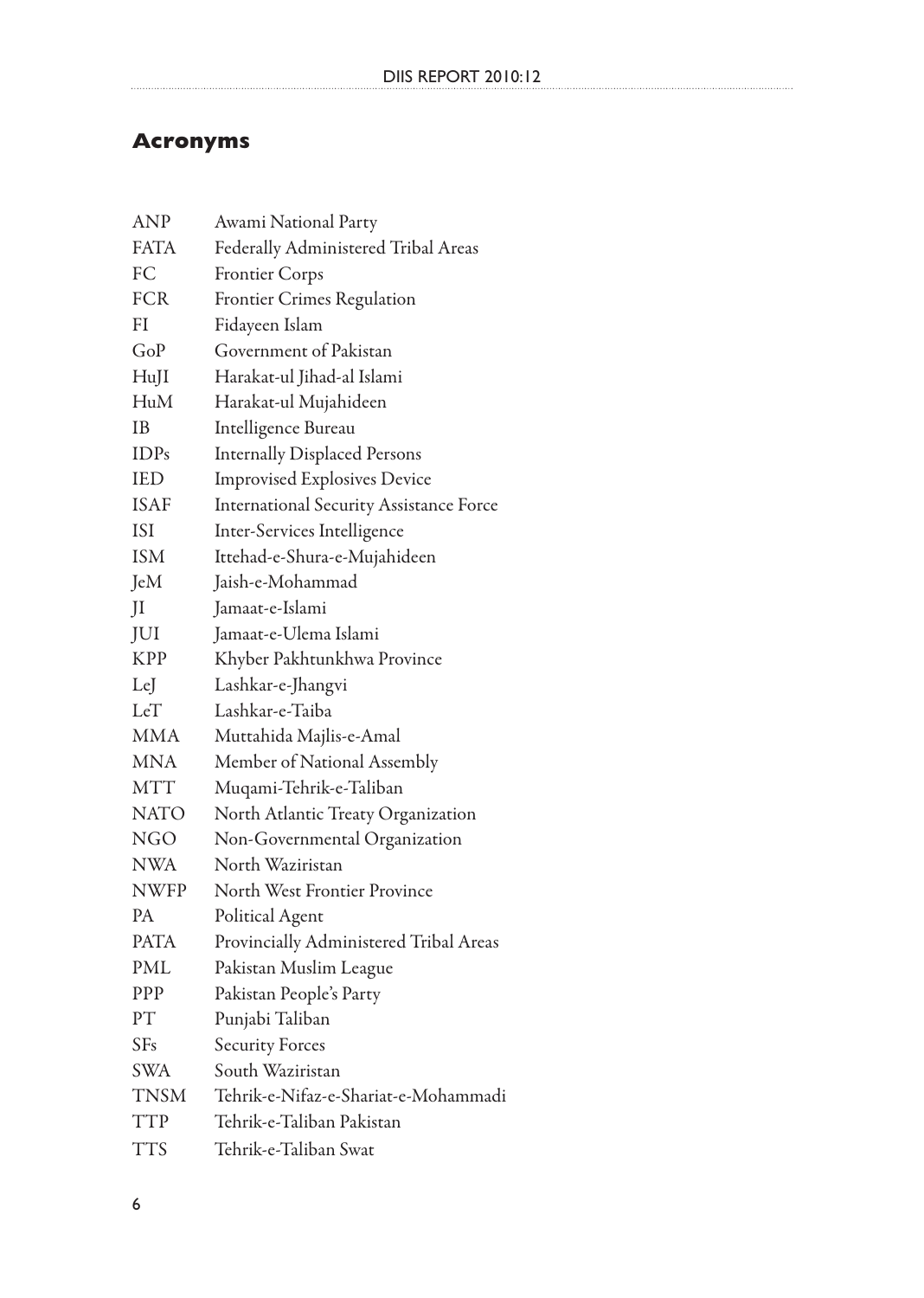# **1 TTP Organization**

Under various appellations and forms, the Pakistani Taliban has been active in the country since 2003. Actors operating under the seal of the 'Taliban' have expanded their reach nationwide by networking with other extremist groups based in different parts of Pakistan. This has resulted in a more local and nuanced focus for the 'Taliban,' marked as Pakistani in nature and definitely distinct from the Afghan movement. The trend saw its maturation in December 2007 when the Tehrik-e-Taliban Pakistan or TTP was officially formed. TTP's major *jihad* is to battle against the 'infidel' state of Pakistan; however, sections of the group also provide a rear base for the insurgency in neighbouring Afghanistan. The Pakistani Taliban has gradually strengthened its ties with various international terrorist networks, as well as other Pakistan-based groups that are formally focused on sectarianism or Kashmir/India. Thus, the Tehrik-e-Taliban has entered a domain which threatens not only Pakistan's internal security, but the security of the whole region.

With an influx of diverse groups and individuals, the Tehrik-e-Taliban has surfaced as a conglomeration of fighters hailing from a range of different nationalities, ethnicities and tribes. While the majority of the cadres are known to be Pashtuns, a strong presence of Arab, Afghan, Chechen, Uzbek and Punjabi militants has also been observed. The Tehrik's leadership is believed to include those who have trained and fought in Afghanistan against the Soviets, and the rank and file comprises elements previously linked with the Kashmir insurgency. Presently TTP militants are active mainly in the Federally Administered Tribal Areas (FATA) and the North West Frontier Province (NWFP) of Pakistan, but their impact has also been felt in other parts of the country, including large cities like Islamabad, Lahore and Karachi.

The Tehrik-e-Taliban Pakistan was officially established in December 2007 and its office bearers announced. Militant commander Baitullah Mehsud was appointed its emir or leader. Maulana Hafiz Gul Bahadur of North Waziristan was appointed his deputy, and third in command was Maulana Faqir Mohammad of Bajaur Agency (the smallest agency in FATA). Maulana Fazlullah was declared the secretary-general and head of the Swat chapter of the TTP, while Maulvi Omar was to be the organization's official spokesperson. As many as 27 militant groups pledged their allegiance to Baitullah Mehsud and agreed to submit themselves to his centralized command.<sup>1</sup>

<sup>1</sup> 'Tribal Areas under Centralized Control,' *Daily Times*, 16 December 2007.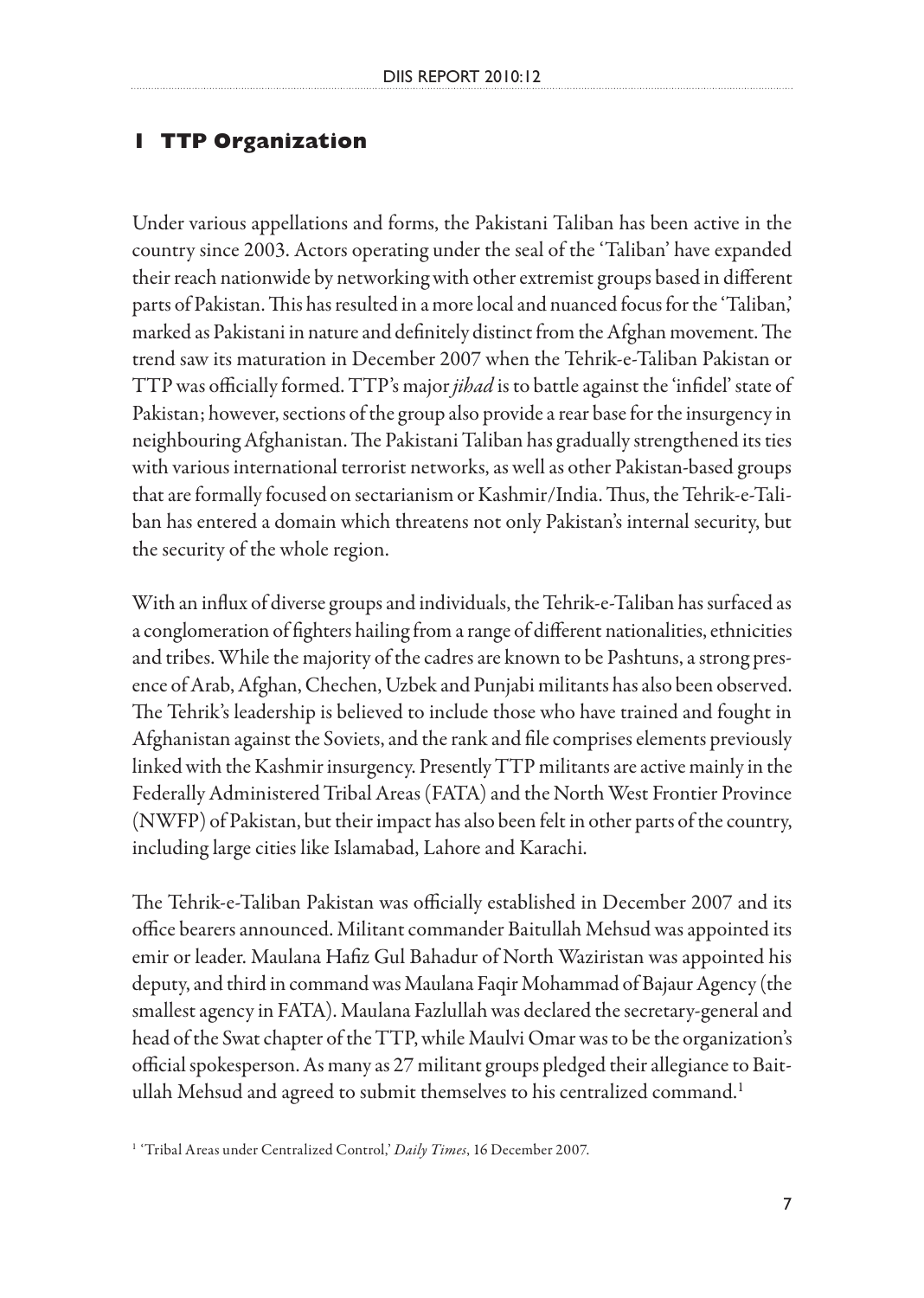Senior militants from a broad range of territories – namely the tribal regions of South Waziristan, North Waziristan, Orakzai Agency, Kurram Agency, Mohmand Agency, Bajaur and Darra Adamkhel, and the settled districts of Swat, Buner, Upper Dir, Lower Dir, Bannu, Lakki Marwat, Tank, Peshawar, Dera Ismail Khan, Mardan and Kohat, attended the meeting.<sup>2</sup> The TTP thus served as an umbrella organization covering all of FATA and large swathes of the KPP.3 The Taliban has also extended its presence to other provinces of Pakistan, namely Punjab and Balochistan, as well as the port city of Karachi.

A *shura* (consultative council) of forty senior Taliban leaders was formed to guide the TTP. The Pakistani Taliban in the Waziristans have divided the tribal areas into administrative zones; a military commander heads each zone and reports to the supreme commander of the local Taliban and *shura*. Within the administrative zone, separate units run specific functions: intelligence collection, identification and elimination of 'spies,' revenue collection, maintenance of law and order, and so on.<sup>4</sup>

The majority of the groups to join the TTP had long been involved in violent confrontations with the Pakistani army in the tribal areas. They are seen as having grown out of local settings and local circumstances, led by their own distinct, often tribal leaders with a unique leadership style, and strongly influenced by tribal cleavages. The TTP is thus seen as mainly comprising local groups, with local commanders as leaders, yet also inspired by other Pakistani groups with a more nation-wide following. Furthermore, while many may share similar anti-US and pro-al-Qaida world views, they are also known to express conflicting opinions on local, domestic and international issues.

Among the TTP's constituent groups is the Movement for the Implementation of Muhammad's Sharia (Tehreek-e-Nafaz-e-Shariat-e-Mohammadi - TNSM). The TNSM is a Pashtun-based group created by the cleric Maulana Sufi Mohammad, and presently run by his more vocal nephew Mullah Fazlullah, also dubbed 'Mullah FM' for his active use of local radio stations to spread his messages. As its name suggests,

<sup>2</sup> Rahimullah Yousafzai, 'The Taliban Primer,' (April 2009), Himal, http://www.himalmag.com/The-Talibanprimer\_nw2881.html, accessed 3 April 2009. See page 19 for a map of FATA and NWFP.

<sup>3</sup> Rahimullah Yusufzai, 'A Who's Who of the Insurgency in Pakistan's North-West Frontier Province: Part To - FATA Excluding North and South Waziristan,' *Terrorism Monitor*, 7 no. 4 (March 2009) and Laila Bokhari, 'Who are the Pakistani Taliban? The Actors, their Ideology and Pragmatism,' OMS Conference paper, Oslo, April 2008.

<sup>4</sup> Arabinda Acharya et al., 'Making Money in the Mayhem: Funding Taliban Insurrection in the Tribal Areas of Pakistan,' *Studies in Conflict & Terrorism*, 32 no. 2 (February 2009), 95-108.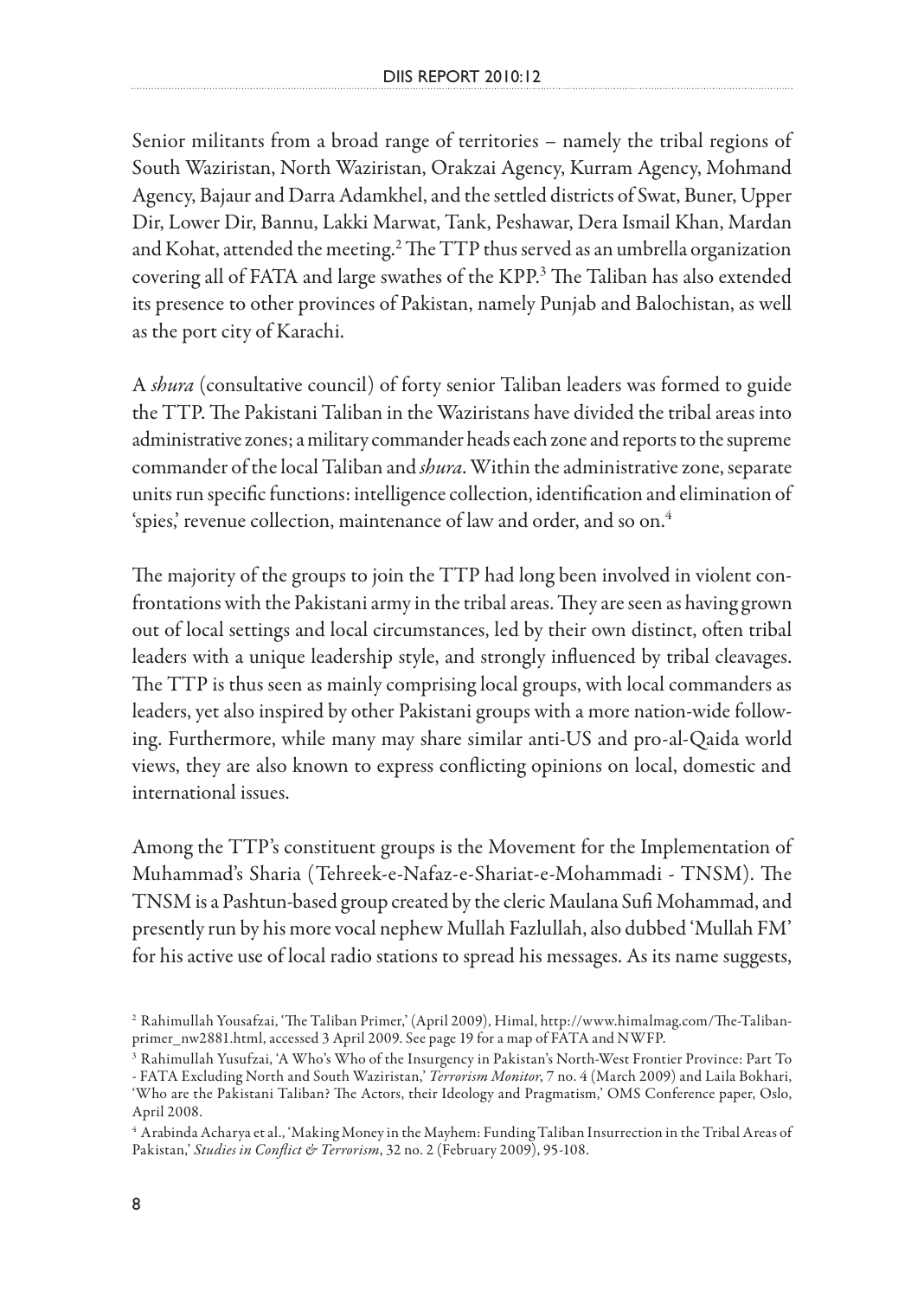since its inception the TNSM has rebelled to achieve the enforcement of *sharia*. The group formed an alliance with the TTP, most noticeably after the Lal Masjid operation in mid-2007. Indeed, upon the official formation of the Tehrik-e-Taliban, Maulana Fazlullah was appointed the TTP commander of Swat District. There was also a marked increase in jihadist activity, especially in the form of violent Islamic extremism, during this time (see Appendix A).

A recent add-on dimension to the TTP is the 'Punjabi Taliban,' a burgeoning phenomenon linked to the surge in terrorist activity in Pakistan's heartland, namely Punjab and Islamabad. Reports indicate growing coordination between the TTP and extremist factions drawn from Punjab. The latter is believed to provide logistical and financial assistance, as well as manpower, to the TTP. The PT includes sections of sectarian outfits, like the Sipah-e-Sahaba Pakistan (SSP) and Lashkar-e-Jhangvi (LeJ), and previously Kashmir/India-focused groups like Jaish-e-Mohammad ( JeM).

Another dynamic in the spreading influence of the Tehrik-e-Taliban involves mutual relations of support with the Taliban movement in neighbouring Afghanistan. The TTP leadership in both FATA and KPP has publicly sworn allegiance to Mullah Omar, the undisputed leader of the Afghan Taliban. Indeed, the Pakistan and Afghan Taliban could be said to be Siamese twins – two heads of the same body. While the TTP has time and again professed loyalty to its Afghan counterpart, the latter has made efforts to distance itself – at least, vocally – from the battle inside Pakistan. Nevertheless, TTP and Punjabi militants are known to be active against coalition and Afghan targets in Afghanistan. Despite differences in opinion and agendas between the Afghan Taliban and (parts of ) the TTP – for instance, over where the battlefield should be – it is difficult to deny that the Afghan Taliban has benefited significantly from cooperation with its Pakistani counterpart.

During the reign of the Taliban in Afghanistan, groups from Pakistan's tribal belt, as well as Punjab and Sind, served in the ranks of the Afghan Taliban. Following the collapse of the Taliban regime in Kabul in late 2001, scores of Taliban and foreign fighters sought a safe haven in the Pakistan/Afghanistan border areas. According to Misbah Abdul-Baqi, the main goal of these refugees was to reorganize and return to Afghanistan and fight US troops.<sup>5</sup> Under pressure from the US, Pakistan began military operations to rid the Waziristans of foreign militants linked to al-Qaida and the Afghan Taliban. In response to the presence of government forces in the hitherto

<sup>5</sup> Misbah Abdul-Baqi, 'Pakistani Taliban Disclosed,' *Islam Online*, 6 March 2008.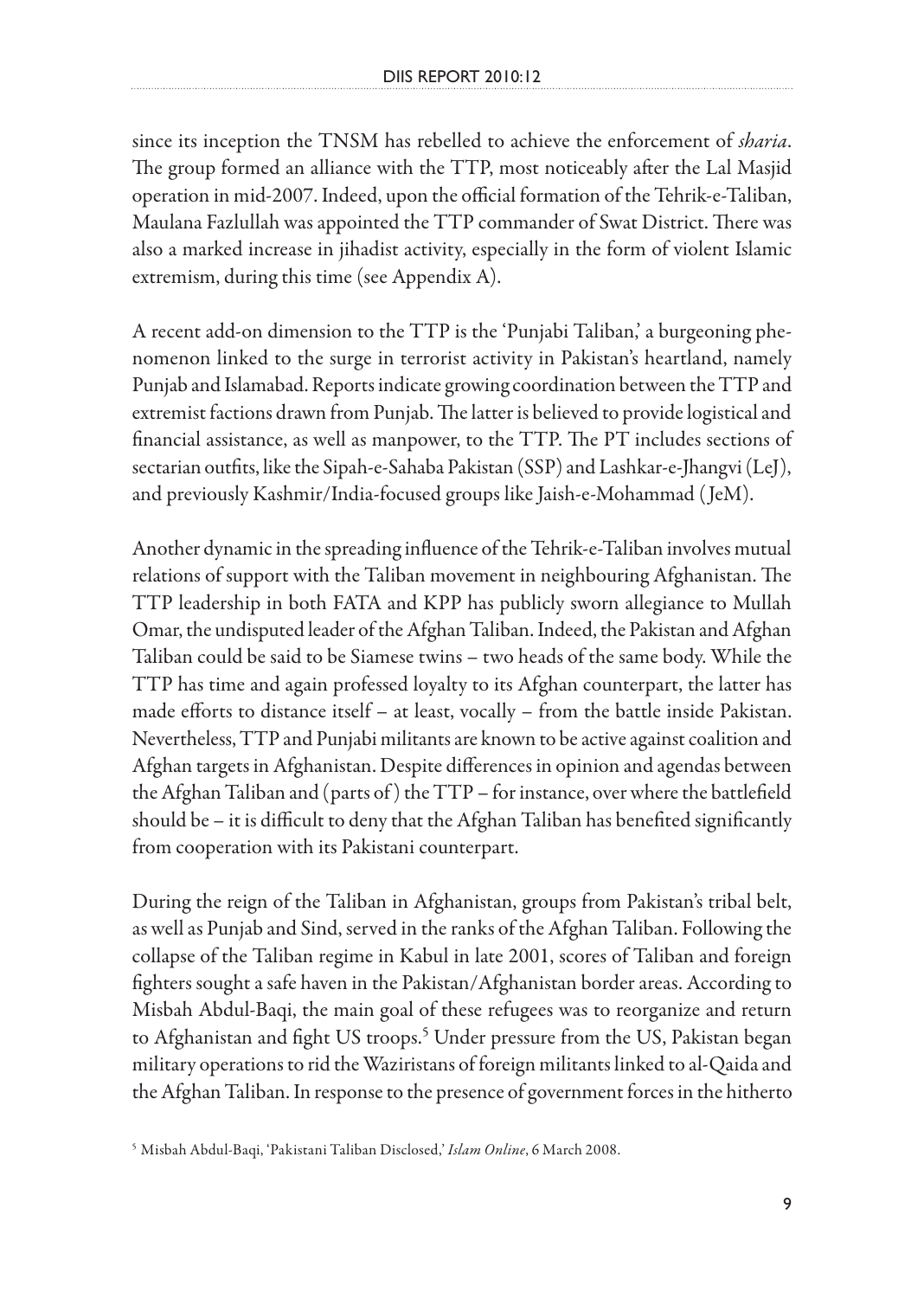'autonomous' tribal areas, extremist groups proliferated, leading to violent confrontations between the militants and Pakistani troops. As a result, several groups initially formed to fight in Afghanistan became engaged in warfare against the Pakistani security forces, thus marking the shift away from the Afghan *jihad* to a 'defensive jihad<sup>'</sup> against the 'apostate' Pakistani army.<sup>6</sup>

According to Hassan Abbas:

The transition from being Taliban supporters and sympathizers to becoming a mainstream Taliban force in the Federally Administered Tribal Areas (FATA) [was] initiated when many small militant groups operating independently in the area started networking with one another. This sequence of developments occurred while Pakistani forces were spending the majority of their resources finding 'foreigners' in the area linked to al-Qaida (roughly in the 2002-04 period).

As more and more groups were made illegal in Pakistan, a number of individuals joined the Taliban in FATA:

During this period they developed their distinct identity. From their own perspective, they intelligently created space for themselves in Pakistan by engaging in military attacks while at other times cutting deals with the Pakistani government to establish their autonomy in the area. By default they were accepted as a legitimate voice in at least two FATA agencies – South Waziristan and North Waziristan<sup>8</sup>

Taliban forces and their sympathizers became increasingly entrenched in the region, many having spent their time there since the first Afghan *jihad* against the Soviets. Additionally, many were married into local families and integrated into the tribal structures. However, since then, we have seen a continuous stream of new and young militants from abroad and other areas of Pakistan settling or at least spending time in the tribal areas.

The year 2007 witnessed a number of serious episodes in Pakistan (including the Lal Masjid incident and the assassination of former Prime Minister Benazir Bhutto)

 $6$  Ibid.

<sup>7</sup> Hassan Abbas, 'A Profile of Tehrik-e-Taliban Pakistan,' *CTC Sentinel*, 1 no. 2 (January 2008), 1-4. 8 Ibid.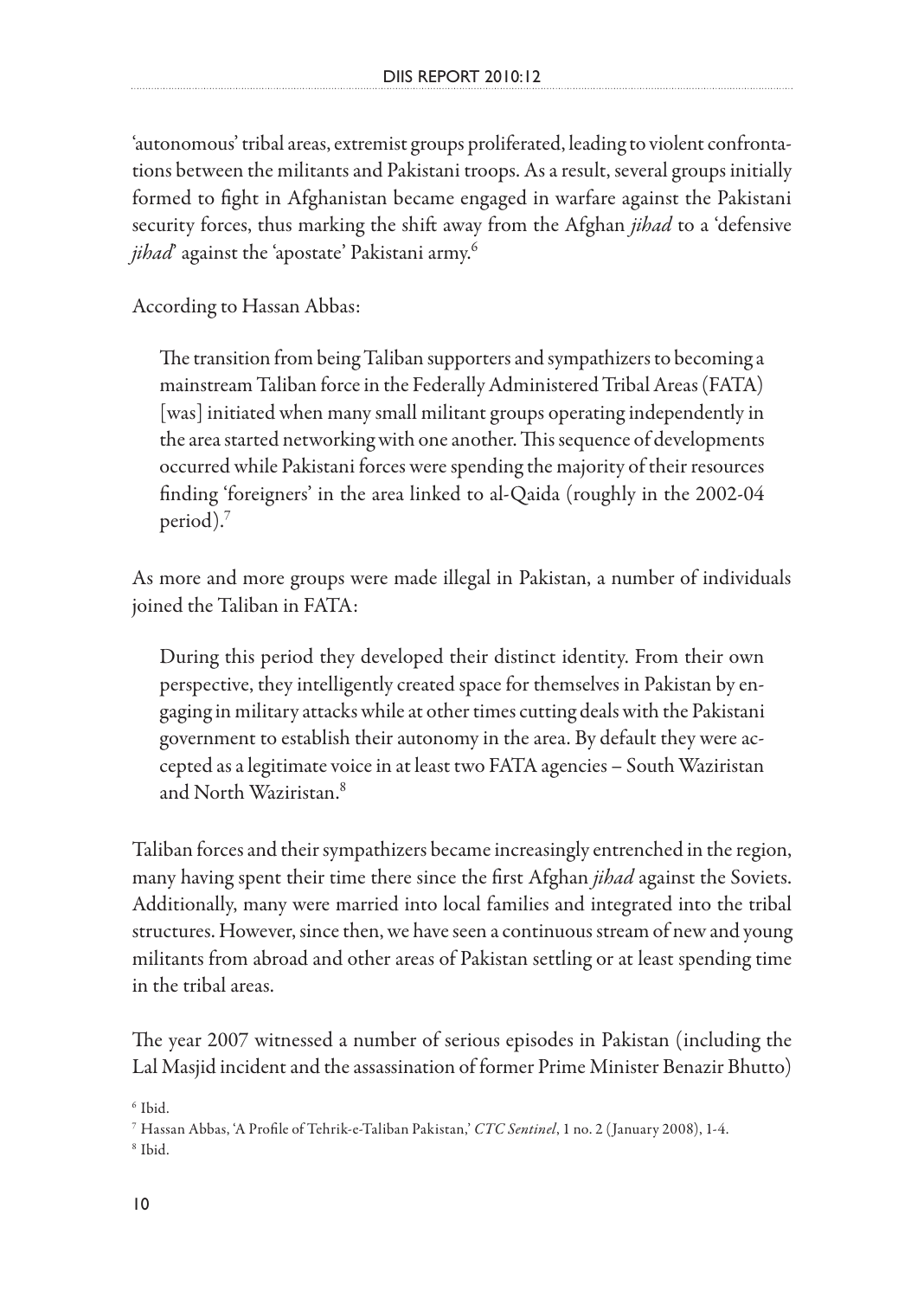which, combined with the Pakistan Army's perceived violation of peace agreements with extremists in the tribal areas, resulted in an increased lack of trust in the decisions and policies of President Musharraf 's rule and a decline in public support.

The year also saw a significant rise in suicide attacks targeting the army and symbols of the Pakistani state.<sup>9</sup> Adversely affected by or resentful of the Pakistani state's attacks on its 'own people,' many militants associated with local Pakistani extremist groups have moved to FATA to help their 'brothers-in-arms' and also to benefit from the sanctuary.

'Talibanization' or the spread of Taliban activities in the forms of both violent extremism and rebel governance have also been popularised in recent years. The former involves, for the most part, targeting people who are deemed un-Islamic or considered to be apostates and 'agents of the West,' such as security personnel and politicians, as well as their supporters. The latter refers to the use of violence and/or coercion to promote a way of life based on the militants' particular interpretation of the Quran and Islamic principles; this includes setting up a parallel law and justice system based on *sharia* law, discouraging women's education by bombing girls' schools, and so on.

'Talibanization' and what it connotes have been issues in Pakistan since before the official formation of the Tehrik-e-Taliban Pakistan in December 2007; however, despite efforts by the Pakistani government to combat the threat of 'Talibanization,' the phenomenon has continued to grow and spread across the country, with implications for the internal security of the nation, as well as the security of neighboring Afghanistan.

There is no clear estimate of the number of TTP fighters in Pakistan: figures range from 5,000 to 30,000. The exact number of foreign fighters amid the TTP also remains uncertain: official figures have ranged from 500 to  $8,000$ .<sup>10</sup>

In September 2009, official figures from the military in Pakistan put the number of TTP fighters, including foreign militants, in FATA alone at over 10,000.<sup>11</sup> In Swat, the number is thought to be over 5,000.<sup>12</sup> However, according to a Swat-based TTP

<sup>9</sup> See Appendix A.

<sup>10</sup> Hamid Mir, '8,000 Fighters in FATA Ring Alarm Bells in Islamabad,' *The News*, 21 July 2008.

<sup>&</sup>lt;sup>11</sup> 'Over 10,000 Taliban in FATA: DG ISPR,' *Daily Times*, 30 September 2009.

<sup>12</sup> Amir Mir, 'The Swelling Force of Extremism,' *The News*, March 2009.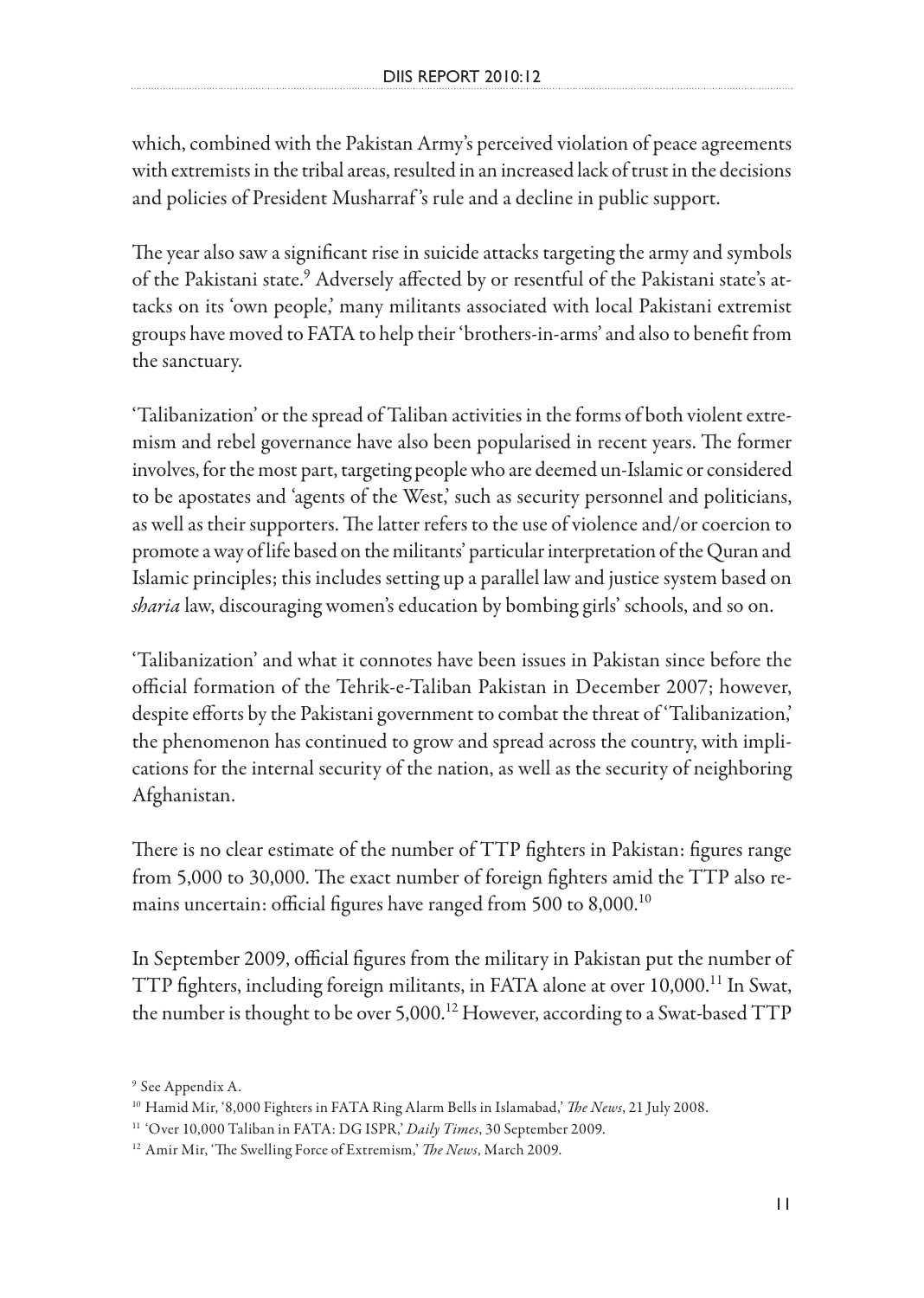fighter interviewed in August 2009 by the Indonesian website Arrahmah.com, the total number of 'mujahideen' operating in Swat was 1,500.13 Rahimullah Yusufzai has suggested that a realistic figure for the overall number of TTP militants would be 10,000 if 'reserves' were included.14,15

There is no clear-cut profile to which TTP members might adhere. However, Talat Hussain and his research team analyzed the backgrounds of various TTP leaders from FATA and KPP to unearth some general features common to them.<sup>16</sup>

*Average age:* 35 *Family background:* Poor *Education:* Little or no formal education; religious education was not received from a reputable madrassa or institute *Affiliations:* Majority of the leadership is affiliated in one form or another with religious tanzeems or parties/organizations. However, they appear to lack a concrete political agenda or standpoint with respect to politics, economics, etc.

*Source:* "Live with Talat," Aaj TV, 21 April 2009

It is interesting to note that the average age of TTP leaders is quite young – 35. A general trend amongst the burgeoning Taliban movement is for older commanders to be replaced by younger, more robust leaders who are technologically savvy.<sup>17</sup>

Whilst in his mid-30s, Baitullah Mehsud became the emir of the Tehrik-e-Taliban Pakistan (in December 2007). Baitullah's successor, Hakimullah Mehsud, is in his early 30s. Maulvi Nazir, a Taliban commander of the Ahmedzai Wazir tribe in South Waziristan who has allegedly been involved in offering operational assistance to the

<sup>&</sup>lt;sup>13</sup> 'The Exclusive Interview Arrahmah.com with Pakistani Taliban Mujahieen,' (14 August 2009) Arrahmah. com, http://www.arrahmah.com/index.php/english/read/5354/the-exclusive-interview-arrahmah.com-withpakistani-taliban-mujahedeen, accessed 29 August 2009.

<sup>14</sup> Rahimullah Yusufzai is a journalist and Peshawar bureau chief for *The News*.

<sup>15</sup> Rahimullah Yusufzai, phone interview on 16 May 2009.

<sup>16</sup> Talat Hussain is a Pakistani journalist, news anchor, and host of the popular show, *Live with Talat*, on Aaj TV.

<sup>17</sup> Amir Mir, 'The Swelling Force of Extremism,' *The News International*, 22 March 2009 and 'US Plans New Drone Attacks in Pak,' *The Nation Pakistan*, 26 March 2009.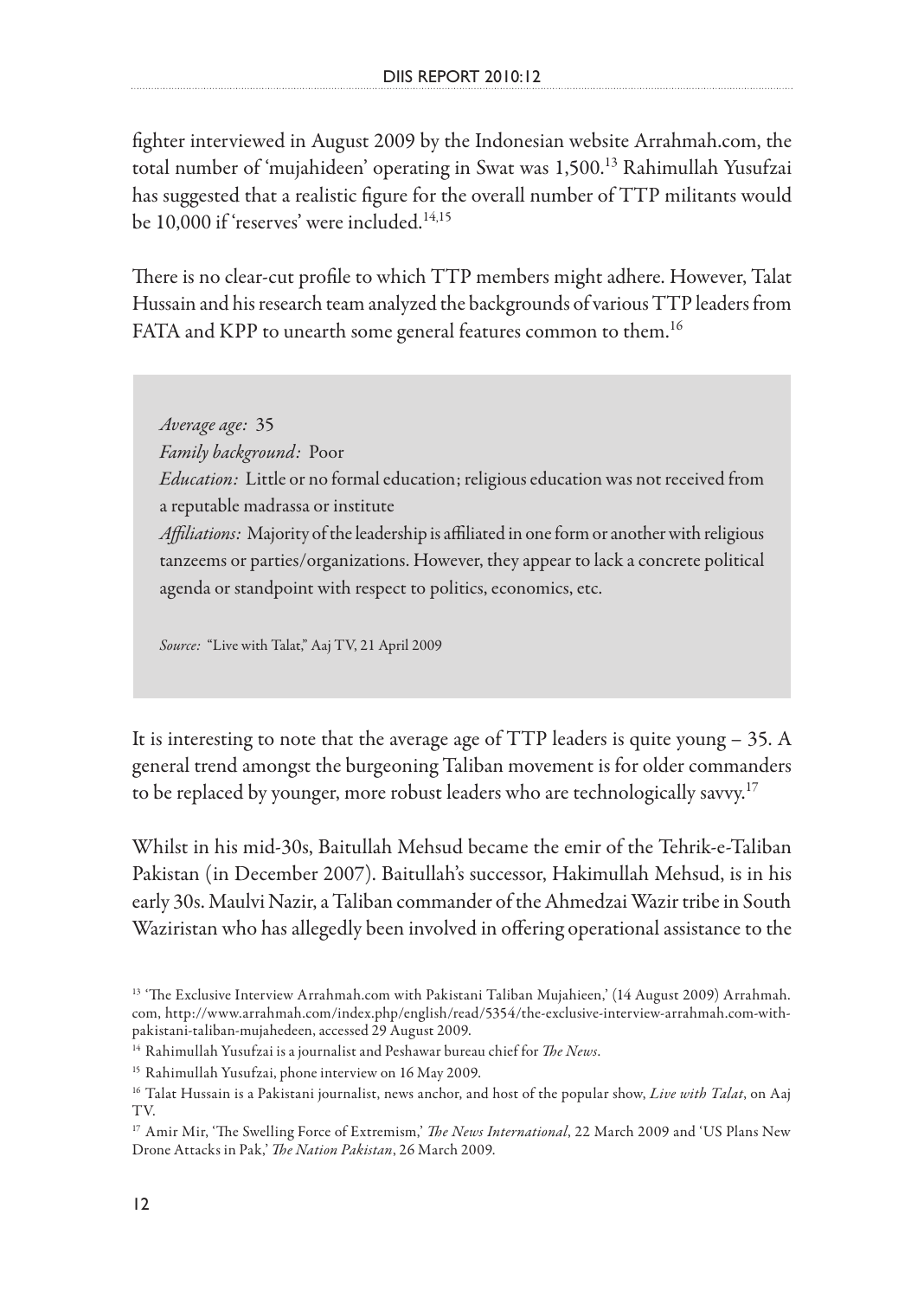Afghan Taliban, is about 35 years of age. Maulana Fazlullah, TTP commander of the Swat valley, is allegedly also in his mid-30s.

A number of the TTP leadership were or are linked to religious political parties in Pakistan, namely, the Jamaat-e-Islami ( JI) or Jamaat-e-Ulema Islam ( JUI). However, apart from advocating converting Pakistan's existing constitution to *sharia* law, the militant organization appears to lack a political agenda: TTP leaders are not known to talk of, or write, political programs. It is unclear whose interpretation of the *sharia* will be endorsed as the final product: religious nuances prevail between different militant groups based on their specific brand of Islam – e.g. Deobandi, Wahhabi, Ahl-e-Hadith, and so on.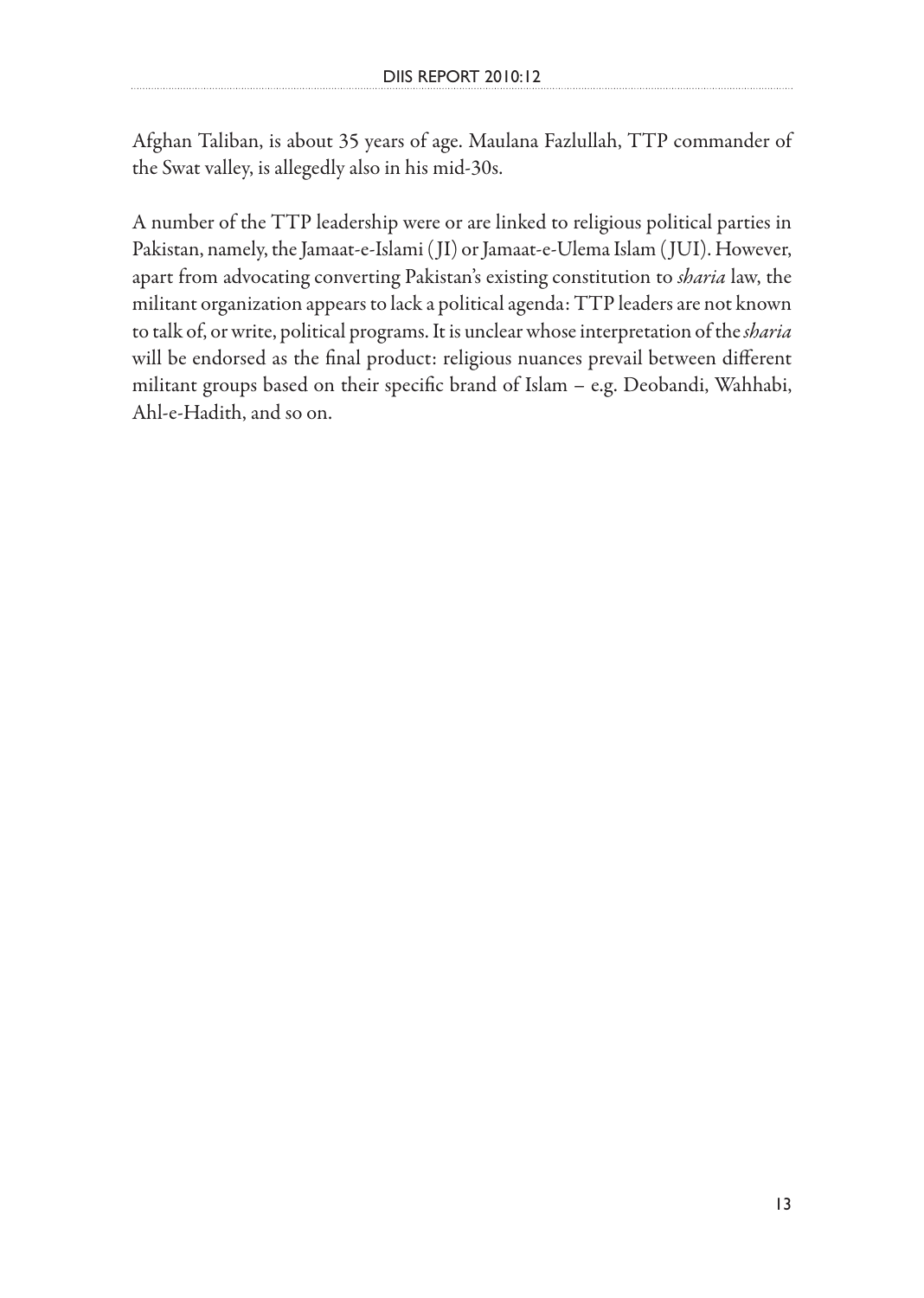# **2 TTP Background**

Anti-Western and anti-American rhetoric and the liberation of Palestine, Chechnya and Kashmir were 'hot topics' during Taliban rule from 1996 to 2001. After 2001, removing the infidels from Afghanistan became priority number one for violent Islamist groups operating from Pakistan and Afghanistan. Yet, due to the ambivalent policies of the Pakistan military in dealing with the militants and the tribes in FATA, who were accused of harsh and seemingly indiscriminate military attacks (often resulting in a high number of civilian casualties), public questioning of the counter-terrorism and counter-insurgency efforts of the government increased.

While the older generation of Afghan Taliban was a by-product of the Soviet invasion, the new Taliban is a result of American intervention – and as such, a different rhetoric is used by the extremists. In addition, the Pakistani state's seemingly abrupt withdrawal of support from the Taliban regime in 2001, as well as violent jihadist groups in Pakistan/Kashmir, compounded by the military operations in the 'autonomous' tribal regions, has led to a situation in which the violent *jihad* of many militant groups is aimed not just at 'infidels occupying Afghanistan', but also the local 'infidels' who are ruling and running Pakistan and maintaining 'the secular values of Pakistani society and an apostate state.'

The Durand Line separating Afghanistan and Pakistan is not accepted as an official border by the Pashtun populations living on either side of it.<sup>18</sup> Up until 2003-4, when the Pakistani army launched military action against the Pakistani Taliban in South Waziristan for the first time, the focus of the Pakistani chapter of the Taliban was exclusively to support the Afghan Taliban in their struggles by sheltering them and supplying them with fighters. However, the Pakistani military's operations in the Waziristans, and later Bajaur, as well as the army attack on the Red Mosque in Islamabad in July 2007 served as a turning point for the TTP, turning their attention from Afghanistan to targeting the Pakistani security forces.

The Taliban has reiterated time and again that if the Pakistani army or the US should attack them, they will take revenge, and that it would be in 'self-defence.' Therefore the TTP has termed their struggle a 'defensive' *jihad*. The Pakistani forces are viewed as toeing the line of the Americans, working alongside the

<sup>&</sup>lt;sup>18</sup> The Durand Line refers to the 2,640-kilometer border between Afghanistan and Pakistan.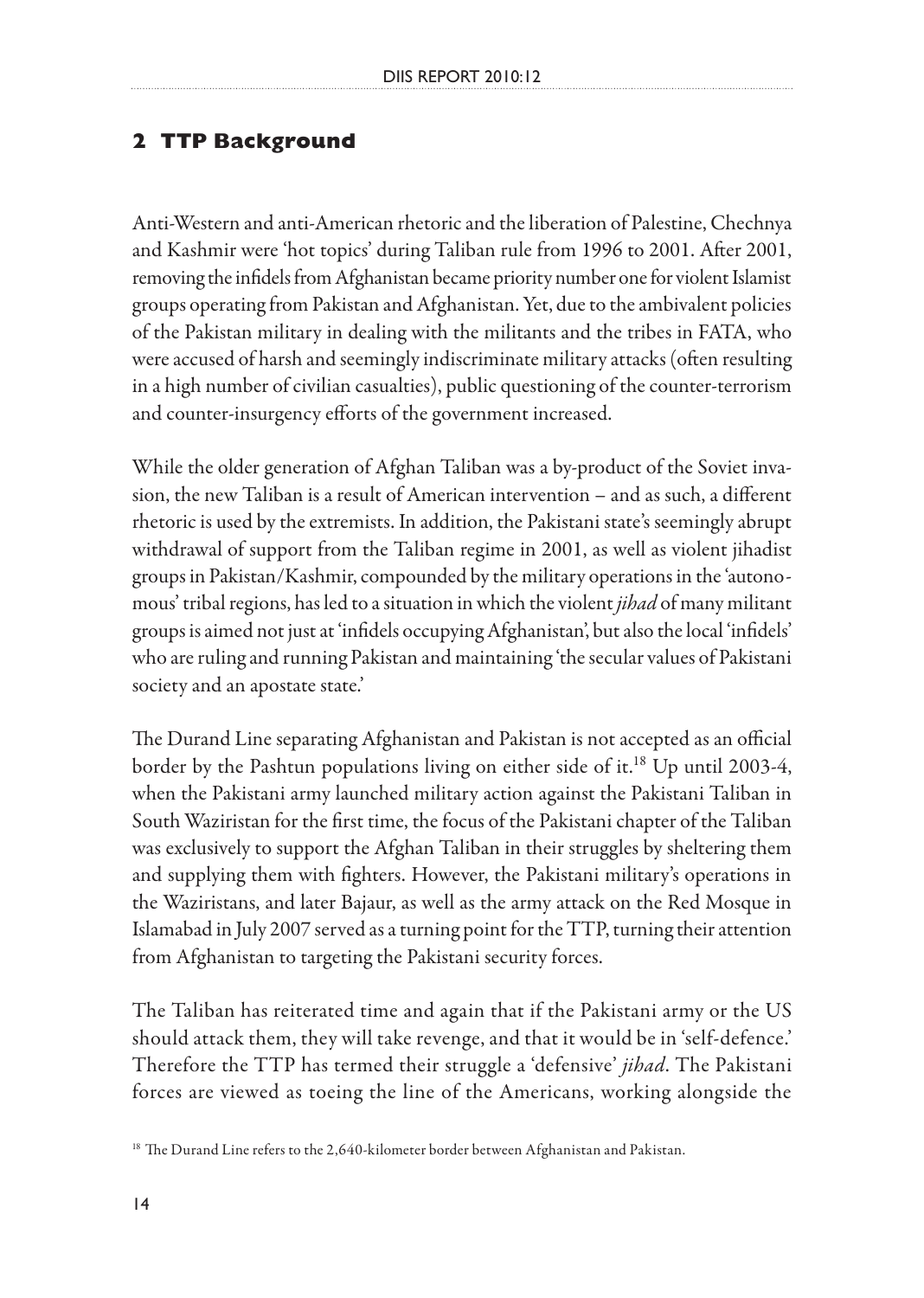US in targeting Taliban hideouts in the tribal region and attacking them with drone planes.

Key themes arising from the rhetoric of various jihadi components in Pakistan are: 1) their enmity towards the Pakistani government and military, 2) hostility towards US/NATO forces in neighbouring Afghanistan, and 3) a demand for the enforcement of *sharia* law in Pakistan. The exact priority with regard to these three points appears to depend on the TTP faction under question, but even within a certain faction, priorities have been shuffled over time and new ones added, depending on changes in national and regional politics and in the dynamics within the TTP leadership and membership.

In 2004, for example, Nek Mohammad, the then Taliban commander of South Waziristan, stated:

The tribes helped Afghanistan against the British occupation, then against the Soviet aggression, and now they are helping them against the American assault. As *jihad* is a religious duty, we must constantly exert it.<sup>19</sup>

By 2007, and with the official formation of the Tehrik-e-Taliban Pakistan, we notice that the onus also fell on battling the Pakistani government, exemplified in the moves (see above) laid out by the TTP. Many of these points later became the focus of negotiations with the Pakistani government. However, they have also laid out fault lines and divides within the TTP. Their demands are issues that have the potential to raise debates intrinsic to Pakistani society in all its complexity and immaturity.<sup>20</sup>

In 2008 the TTP promised to take its 'defensive *jihad*' out of the Pashtun belt and into the rest of Pakistan:

The US and its allies want the bloodshed to continue on our soil. But we have made it clear that, if a war is imposed on us, we will take this war out of tribal areas and NWFP to the rest of the country and will attack security forces and important government functionaries in Islamabad, Lahore, Karachi and other big cities.<sup>21</sup>

<sup>19</sup> Misbah Abdul-Baqi, 'Pakistani Taliban disclosed,' *Islam Online*, 6 March 2008.

<sup>20</sup> Laila Bokhari, 'Who are the Pakistani Taliban? The Actors, Their Ideology and Pragmatism,' OMS Conference paper, Oslo, April 2008.

<sup>21</sup> Mushtaq Yusufzai, 'Taliban Warns of Attack on Capital,' *The News*, 10 June 2008.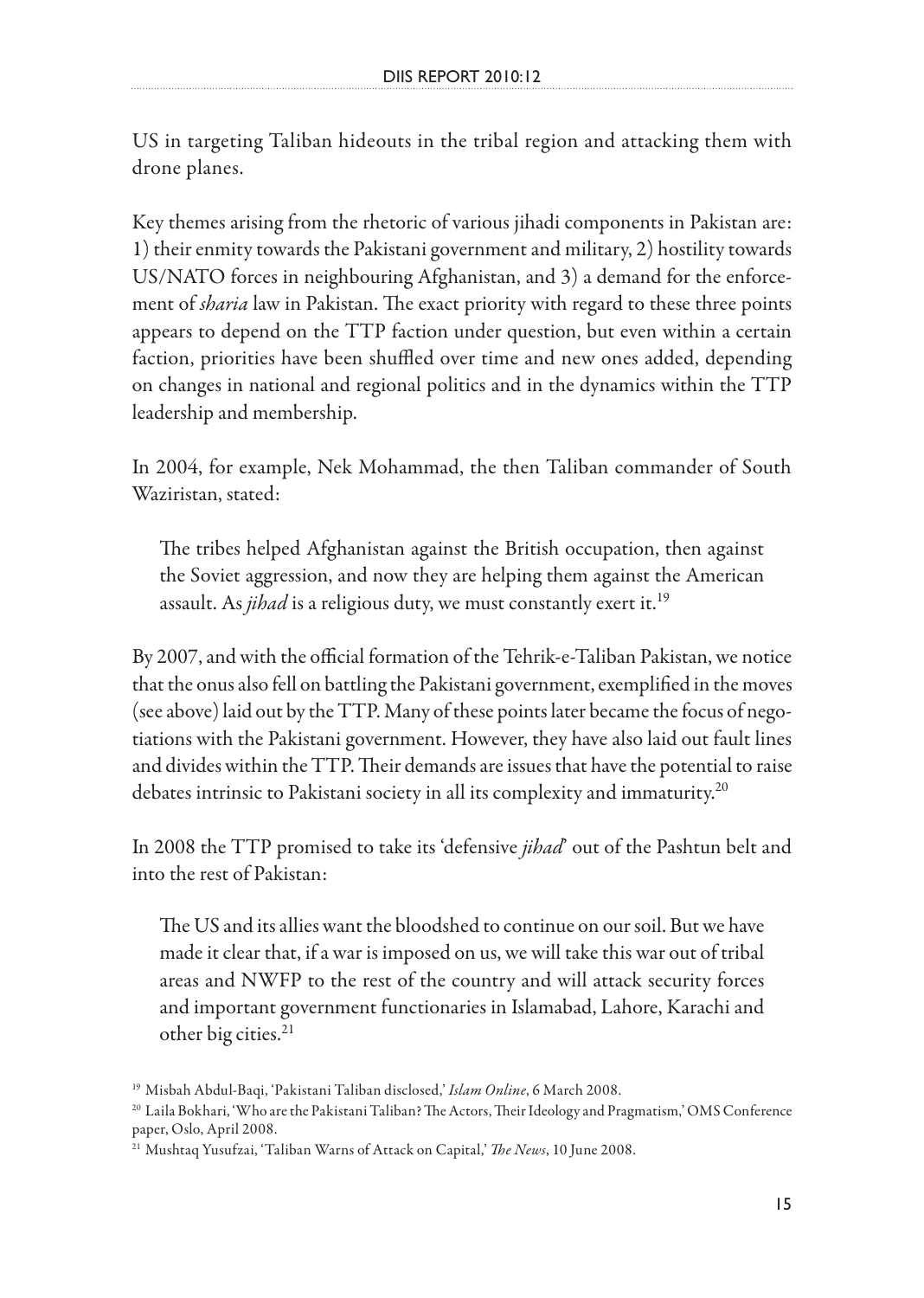This proved not to be an empty threat: since 2007, Pakistan has suffered a sharp rise in suicide attacks in KPP as well as the major cities of Lahore, Islamabad and Karachi. By 2009, Baitullah Mehsud was openly threatening to 'launch an attack in Washington that will amaze everyone in the world.<sup>22</sup>

That is, a gradual shift from 1) fighting foreign troops in Afghanistan  $\rightarrow$  2) 'defensive *jihad*' against the Pakistani security forces in FATA and KPP → 3) launching attacks against symbols of state outside the tribal belt (Punjab, Karachi)  $\rightarrow$  4) threats or possible plots to carry out attacks in the West. This suggests that the *jihad* paradigm for the Pakistani-Taliban had undergone several important shifts (i.e. 1-3) over the past few years and that more shifts (e.g. 4) appear likely.

This shift may also be reflective of the general attitude of the Pakistani people towards the US A 2009 Gallup Survey revealed that 59% Pakistanis believed the US to pose the greatest threat to their nation, while only 11% thought the Taliban to be a risk.<sup>23</sup> Escalating numbers of reported US drone attacks in the tribal areas, coupled with a widespread belief that Pakistan is fighting 'America's war,' suspicion of a 'US invasion of Pakistan' as seen by the expanding US embassy in Islamabad, and the alleged presence of private security contractors in the country, have all fed strong anti-US sentiments amongst Pakistanis.

Different branches of the TTP appear to have different agendas. While Baitullah's group has been virulently opposed to the GoP and the army and has launched a series of attacks against the Pakistani security forces and symbols of the Pakistani state, Taliban commanders such as Maulvi Nazir and Hafiz Gul Bahadur have traditionally been pro-government and maintained cordial ties with the GoP, limiting their jihadi activities to Afghanistan, and on occasion helping the Pakistan army oust foreigners from Waziristan.

Muddling the issue is the February 2009 creation of Council of the United Mujahideen that apparently aligned the diverging agendas of various TTP factions, uniting rival leaders Baitullah Mehsud, Maulvi Nazir and Hafiz Gul Bahadur. It is believed that the Council was formed under the directive of Mullah Omar, a demonstration of the

<sup>22</sup> Zahid Hussain & Jeremy Page, 'Taleban: We Will Launch Attack on America that will Amaze the World,' *Times Online*, 1 April 2009.

<sup>23 &#</sup>x27;US Public Enemy No 1 Gallup Survey Pakistan 2009,' Press TV, downloaded from YouTube, http://www. youtube.com/watch?v=dV7rs7LZ3wk, accessed 1 October 2009.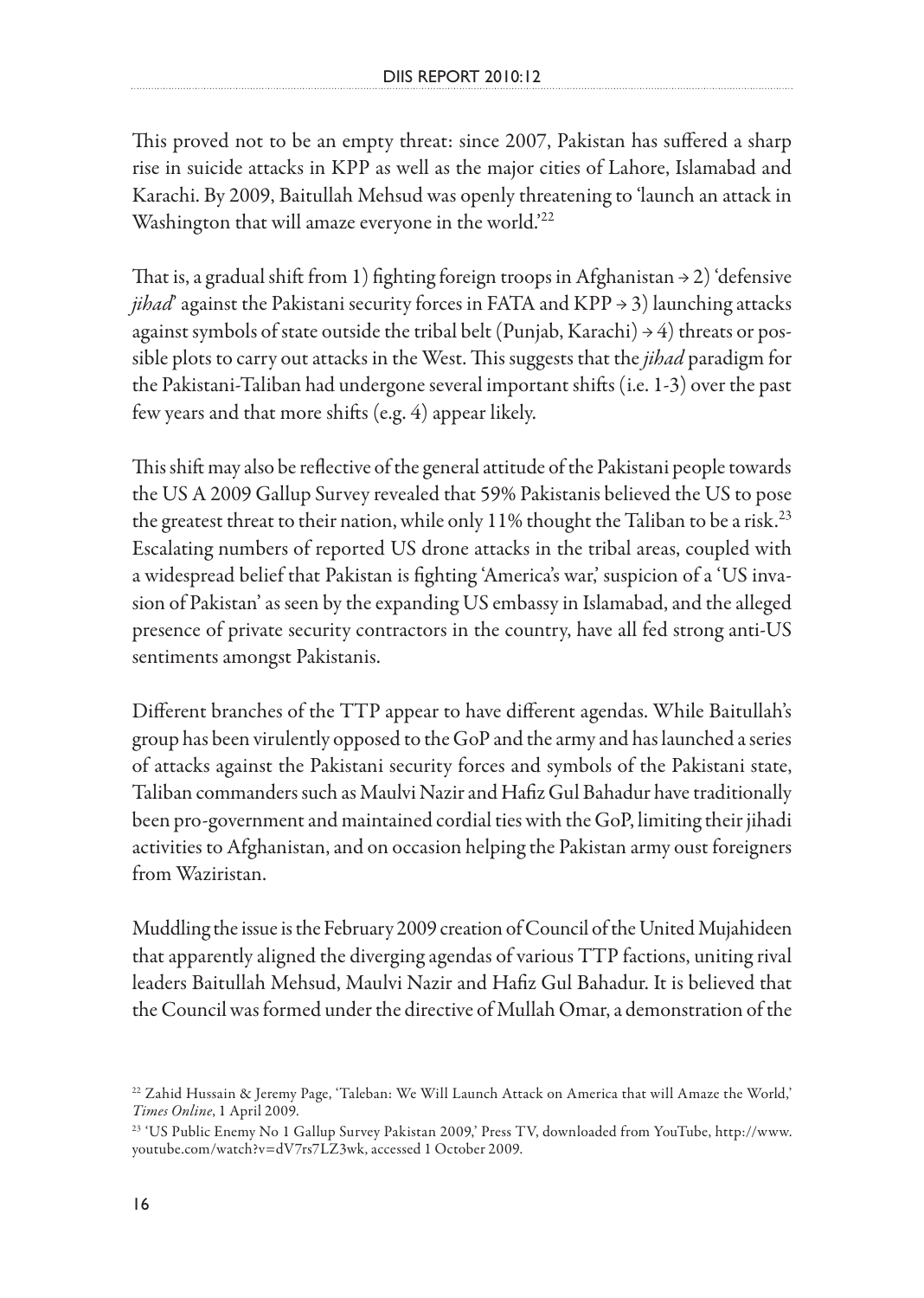extent of influence exerted by the Afghan Taliban on their Pakistani counterpart.<sup>24</sup> The organization boasted common goals, emphasising that US troops in Afghanistan were 'absolutely' their target – thus seemingly placing Afghanistan back at the top of their agenda.25 The arch-infidel remains the US and those who 'pain the innocent people of Afghanistan.'26 Although their messages resonate with references to a 'global *jihad*, its immediate expression is found in battling a regional enemy: American and coalition forces in Afghanistan and the Pakistani security forces.

Pamphlets distributed by the Council in mosques across North and South Waziristan hailed Mullah Omar and Osama bin Laden, affirming their allegiance to the leader of the Afghan Taliban and al-Qaida respectively:

Mullah Muhammad Omar and Sheikh Osama bin Laden gave to all Muslims, especially to the mujahedeen, the chance to fight collectively against the enemy of Muslims and to defeat their cronies such as [US President] Obama, [Pakistani President] Zardari, and [Afghan President] Karzai... The enemy has united against the Muslims, especially against the mujahedeen, in the leadership of America headed by President Obama. Therefore we mujahedeen too should shun our differences and work for...the defeat of the infidels.<sup>27</sup>

No follow-up meetings of ISM have been reported since their inauguration in early 2009, and the strength of their alliance remains under question. In fact, clashes between Maulvi Nazir and Baitullah's men made the airwaves months after this union was forged.

It is possible that the formation of the Council was mere political posturing, a response the US government's announcements at the time that it was increasing the number of troops in Afghanistan. The alliance aimed to appease Mullah Omar as well as intimidate foreign troops in Afghanistan and the Pakistani security forces by ostensibly directing TTP's aggregate weight on to a common jihadi agenda.

<sup>24</sup> Rahimullah Yusufzai, Peshawar-based journalist for *The News*, phone interview on 16 May 2009.

<sup>&</sup>lt;sup>25</sup> Ibid. This alliance was apparently the result of direct instructions from Mullah Omar, who is said to have dispatched a delegation to TTP fighters with the message 'Unite and fight not your own people, but the occupiers of Afghanistan'; Imran Khan, 'Talking to the Taliban,' Al-Jazeera English, 10 March 2009.

<sup>26</sup> Rahimullah Yusufzai, Peshawar-based journalist for *The News*, phone interview on 16 May 2009.

<sup>27</sup> Nick Schifrin, 'Taliban Commander Says US Troops are being Targeted,' ABC News, 18 March 2009.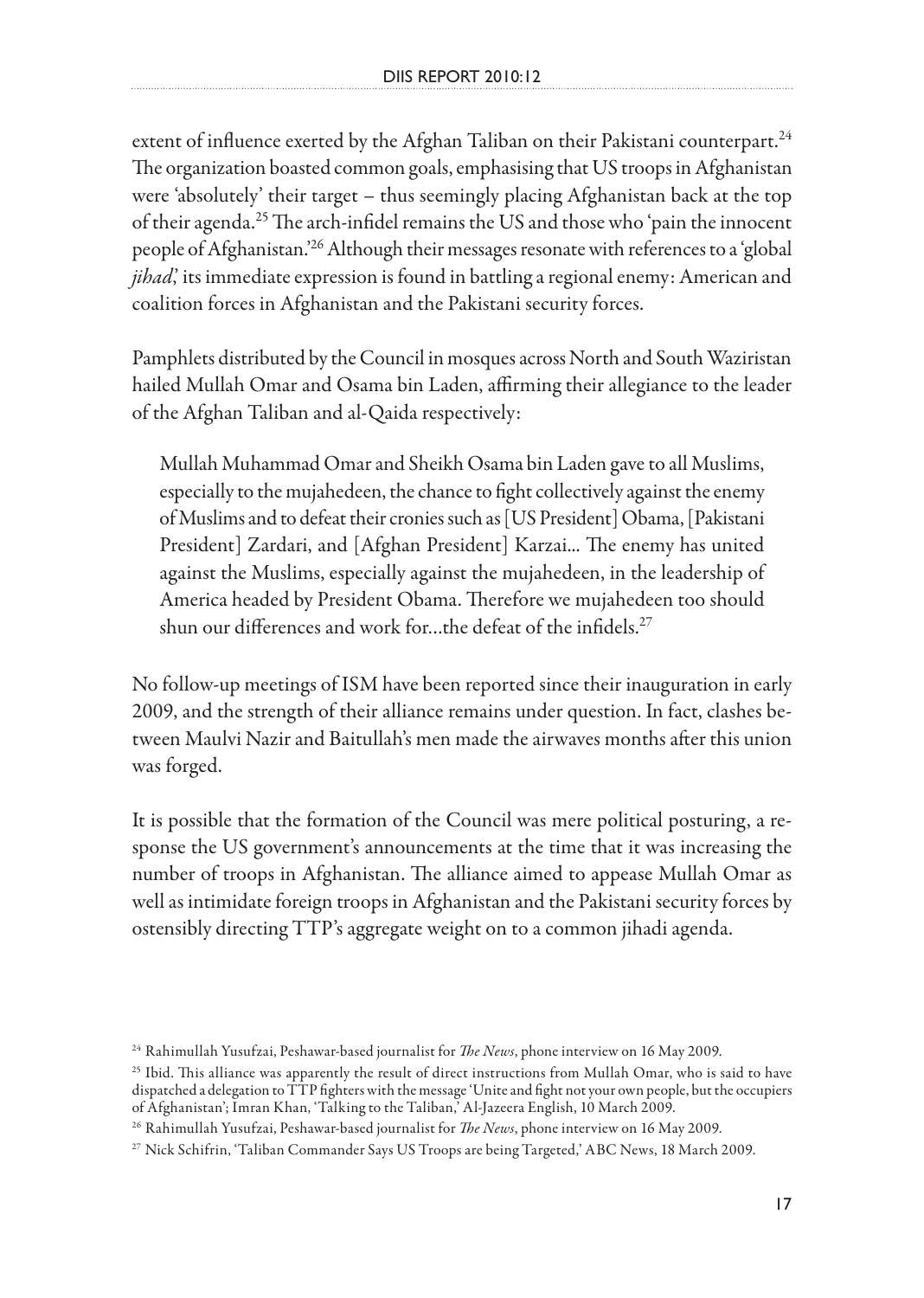

Maps of Pakistan and its North Western border with Afghanistan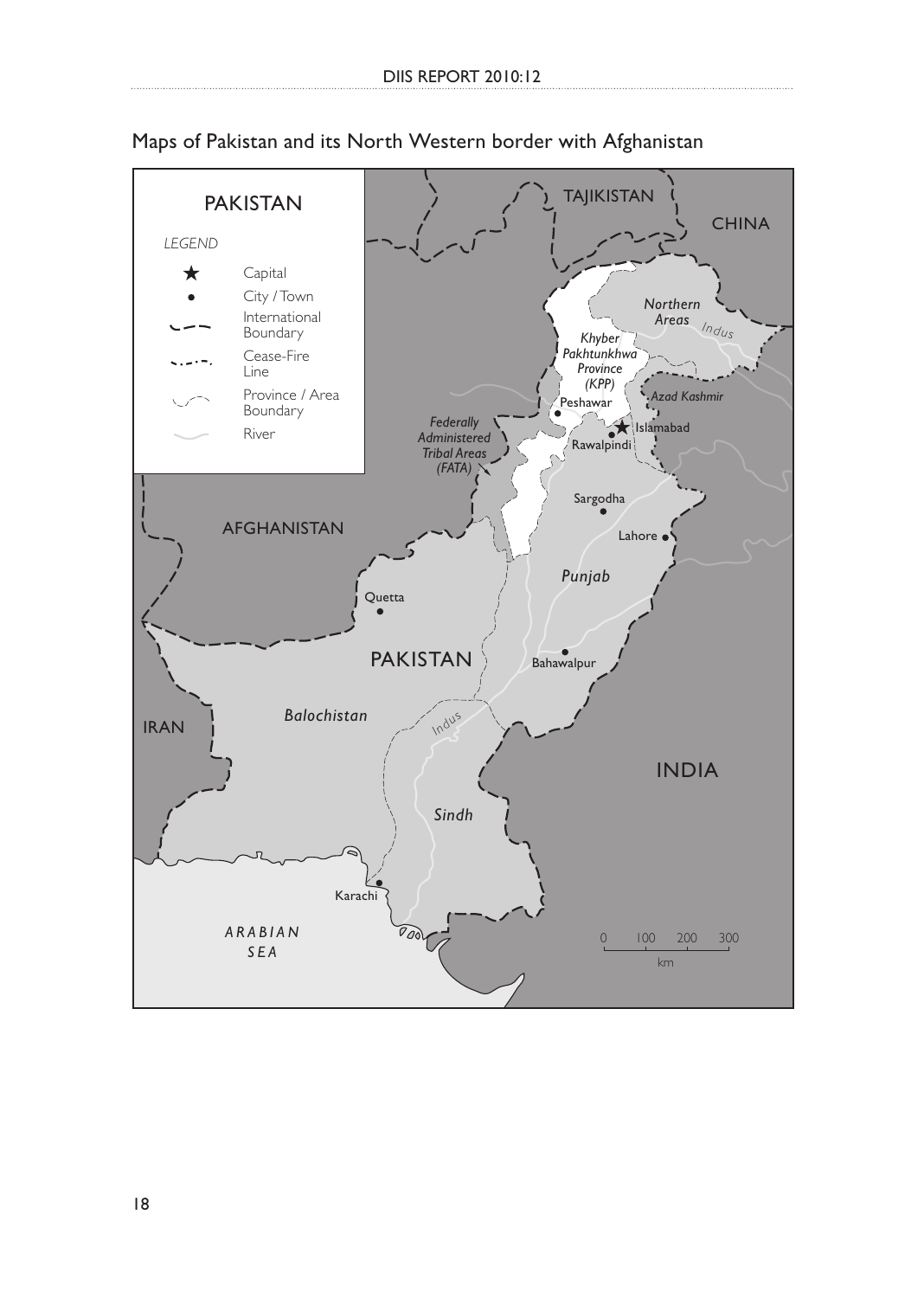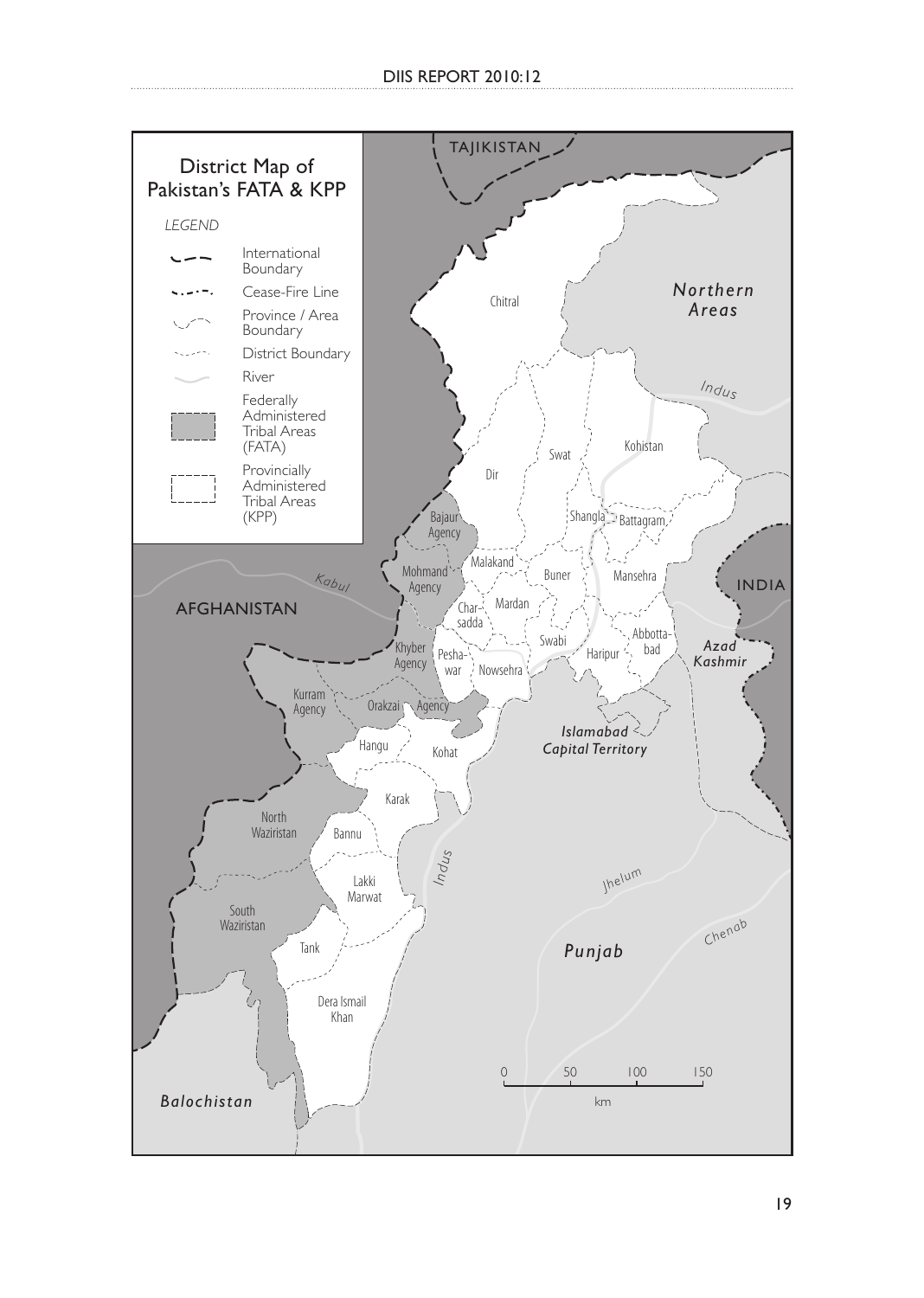# **3 TTP Ideology**

Pakistan's jihadi vernacular echoes an Islamic fundamentalism based on narrow and militant interpretations of Wahabism, Salafism, Ahl-e-Hadith or Deobandi doctrines. The 'common enemy' includes the US, Israel, India, as well as the Barelvi, Sufi and Shiite sects of Islam. The enforcement of Islamic law (*sharia*) in Pakistan has been a central point and demand in TTP propaganda.

In recent times, and especially since the Pakistani Army's Operation Silence against Islamabad's Red Mosque in July 2007, the Pakistani security forces have rapidly been placed under the rubric of the 'enemy.'28 Yet there remain pockets of the TTP that have taken a neutral stance, or are even pro-government.

While Afghanistan and the international forces operating there remain a key 'front line', the focus of the most vocal and active actors in the Pakistani theatre have shifted to the Pakistani establishment, the so-called 'apostate state' and its institutions, in particular the army.

The centralized control of the TTP expressed the following goals for the new umbrella movement upon its formation in December 2007:

- Enforce *sharia*.
- Unite against coalition forces in Afghanistan.
- Perform defensive *jihad* against the Pakistani Army.
- Demand the release of Lal Masjid Imam Abdul Aziz.
- Demand the abolition of all military checkpoints in the FATA area.
- Refuse future peace deals with the Government of Pakistan.<sup>29</sup>

The first four points could be said to form the ideological base of the Tehrik, namely the implementation and enforcement of *sharia* law in Pakistan, assisting the Afghan Taliban in fighting the 'foreign invasion' of Afghanistan, launching a 'defensive *jihad*' against the Pakistani army who are perceived to be 'un-Islamic' and are held responsible for becoming puppets of the West, and causing mass suffering for the north-western tribes,

<sup>28</sup> Qandeel Siddique, 'The Red Mosque Operation and its Impact on the Growth of the Pakistani Taliban,' *FFI Research Report*, No. 2008/01915, Kjeller: Norwegian Defense Research Establishment (FFI), October 2008, http://www.mil.no/multimedia/archive/00115/Qadeel\_Siddique-Lal\_115013a.pdf.

<sup>29 &#</sup>x27;Tribal Areas under Centralized Control,' *Daily Times*, 16 December 2007.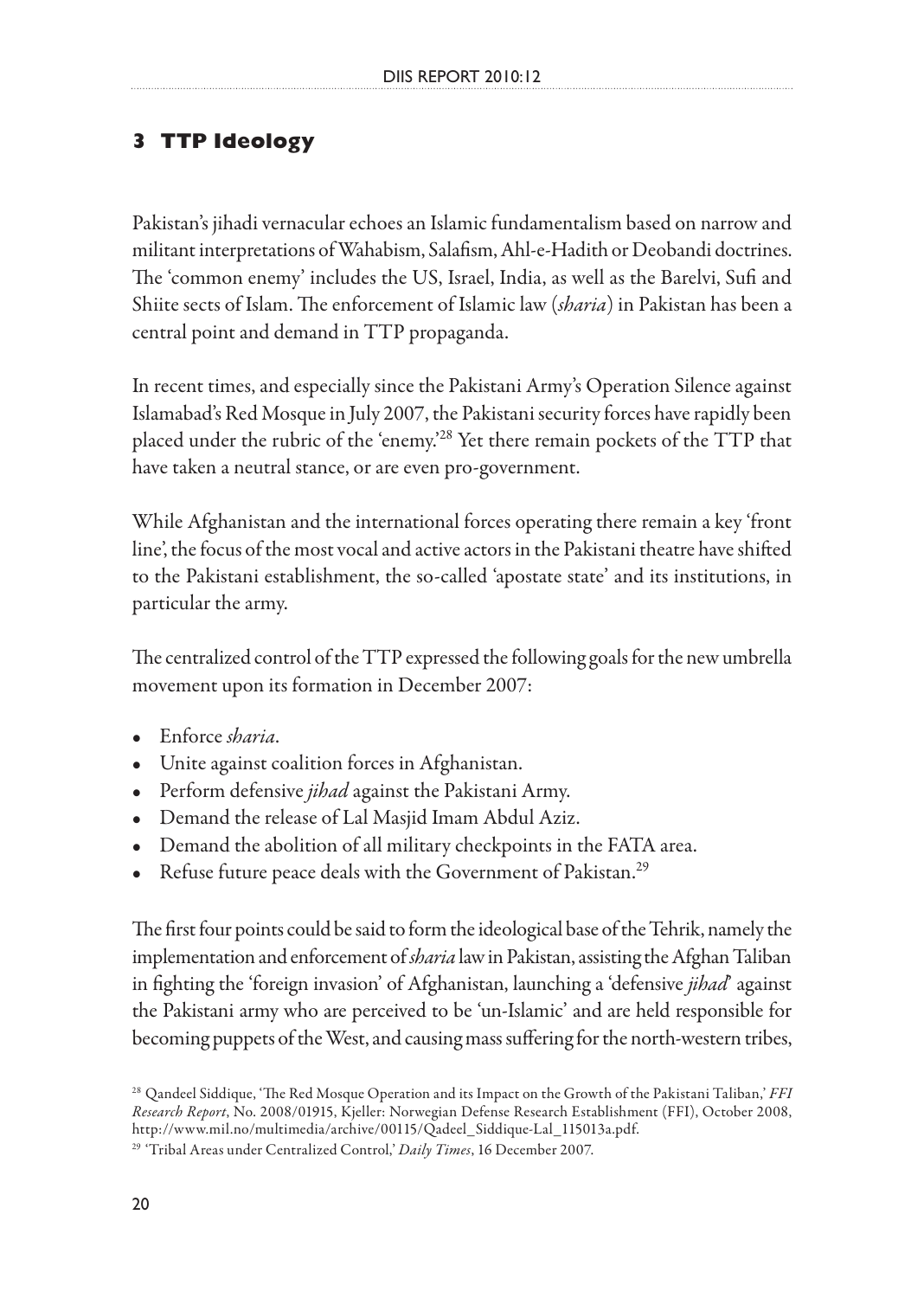and the latent support for the Lal Masjid clergy and students, many of whom (including the head cleric) were killed during a military raid on the mosque in July 2007. At least one branch of the TTP was created with the sole ambition of avenging the military operation on the Lal Masjid, whereas several other groups have vowed vengeance for those martyred in the raid and are using the incident to rally further support. $30$ 

A markedly sectarian outlook has coloured the emerging TTP ideology, which is most likely due to the injection of leaders and cadres with sectarian backgrounds into the organisation. There has also been a growing reference to a 'global *jihad*', whether in relation to rescuing fellow Muslims from 'occupation,' spreading *sharia*, or avenging the US/western presence and attacks in Pakistan and Afghanistan.

Surveying recent messages delivered by Hakimullah Mehsud and Wali-ur Rehman, as well as the TTP spokesperson, Azam Tariq, it appears that the Tehrik has become more explicit in its anti-US rhetoric, with increasing references to the US invasion and occupation of Afghanistan, US drone strikes inside Pakistan, and its control over the 'corrupt' Pakistani army and government, who, in exchange for monetary reward, are performing America's nefarious biddings on its soil. TTP leaders explain in their statements that US drone attacks would not be possible without the complicity of the GoP. The expansion of the US embassy in Islamabad, the infamous Kerry-Lugar aid bill, and rumours of the growing presence of Blackwater and its operatives in Pakistan have made the militants point fingers directly at the US for waging war on Pakistan. Owing to an under-developed capacity to launch attacks in western cities, the TTP has found its immediate outlet in bombing western targets within Pakistan, such as the October 2009 assault on the UN's World Food Programme office in Islamabad; according to a TTP spokesperson, this was because the UN 'was serving US interests.'

The evolution of the TTP since the group's formal inception in 2007 has resulted in a variegated entity. The ideology which emerges can be said to espouse the following:

• '*Sharia ya shahadat*:' rejecting democracy and enforcing *sharia* law in Pakistan, and replacing the existing constitution with *sharia*, thus realizing Pakistan's true identity as an 'Islamic' state.

<sup>30</sup> Qandeel Siddique, 'The Red Mosque Operation and its Impact on the Growth of the Pakistani Taliban,' *FFI Research Report*, No. 2008/01915, Kjeller: Norwegian Defense Research Establishment (FFI), October 2008, http://www.mil.no/multimedia/archive/00115/Qadeel\_Siddique-Lal\_115013a.pdf.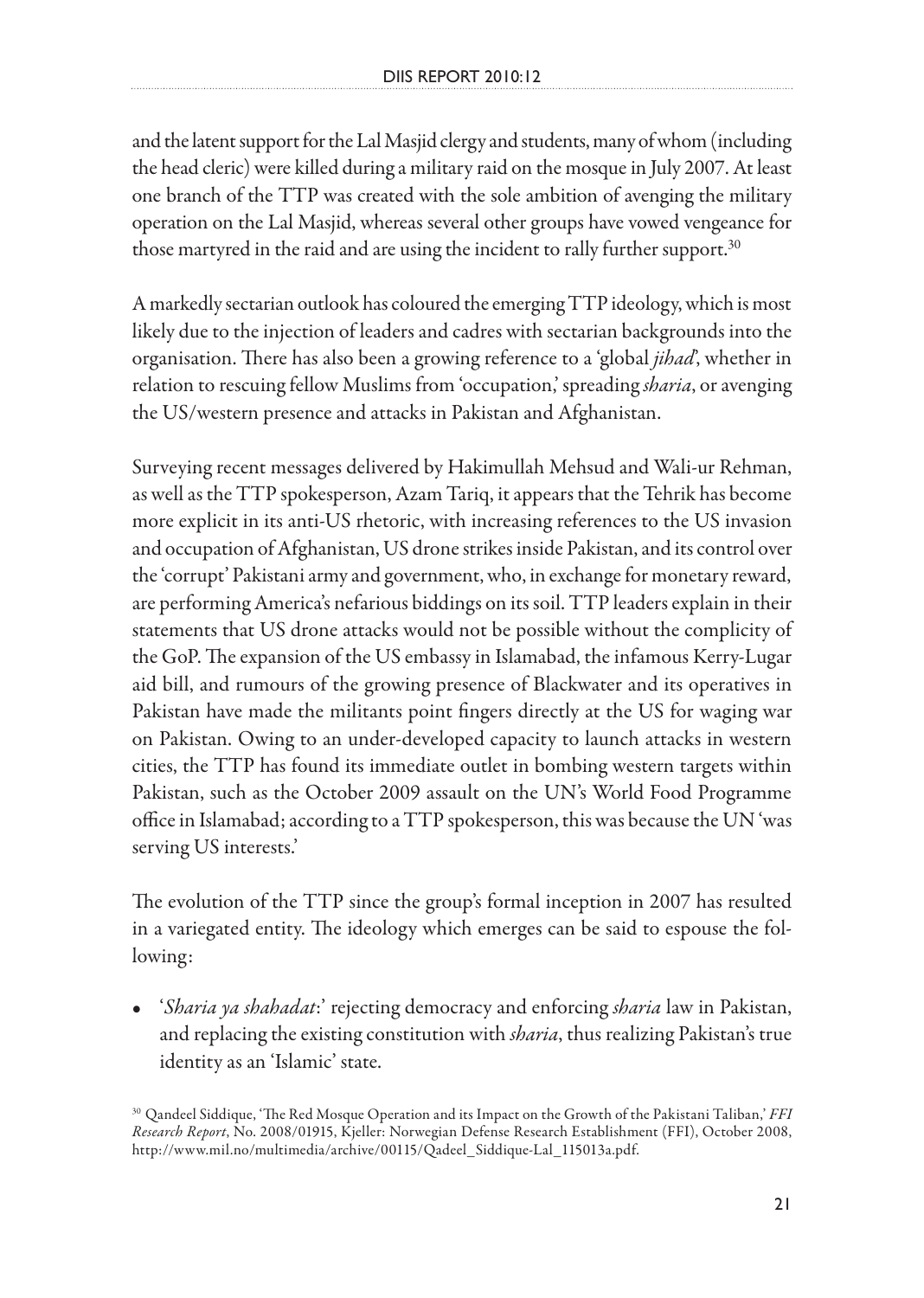- Waging a 'defensive *jihad*' against the Pakistani army and state, who are considered apostates and puppets of the West – i.e., they ascribe to a secular, un-Islamic lifestyle and 'sacrifice' the Pakistani people in return for 'US dollars.'
- Denouncing the Kashmir struggle, as it does not aim to achieve sharia law and is supported by the ISI.
- Allegiance and assistance to Mullah Omar and the Afghan Taliban.
- Links to the Punjabi Taliban and sectarianism: numerous segments of groups previously focused on Kashmir/India have moved bases to Pakistan's western border and started networking with the core TTP to carry out attacks in major cities across Pakistan. Sectarian violence, especially in connection with suicide bombing, has risen in recent years, and this may reflect the new TTP leadership, who have LeJ backgrounds. Shias in particular, have been targeted with al-Qaidainspired vigour, leading to sectarian mass casualties.
- Talibanization; this includes acts of violent extremism and rebel governance (or the installing of a parallel system of governance based on the local TTP leader's interpretation of *sharia* law) in usurped territories.

*Sharia*. The enforcement of *sharia* law – not only in a particular territory or district but across Pakistan – is voiced as a common goal by most TTP leaders. The cardinal goal of the Tehrik-e-Taliban alliance upon its formation was indeed the implementation of sharia throughout Pakistan. The February 2009 union of warring Waziristani militant leaders also included in its agenda the implementation of *sharia*.

The TTP's dedication to *sharia* law manifested itself in their video entitled *Bloodshed and Revenge*, promoting the '*sharia ya shahadat*' (*sharia* or Martyrdom) slogan.31 For most of the video, the merits of Islam – or rather TTP's specific brand of Islam – are hailed. Islam is presented as a religion with global appeal, one which can act as a panacea for all the world's ailments: 'Should the world, which is torn by corruption and unpropitiousness, embrace Islam, it will become a receptacle of peace and stability.<sup>32</sup>

Integral to the struggle to replace Pakistan's constitution with *sharia* is the misplaced belief that Pakistan's creation and identity is attributed to Islam and is therefore 'bound to be regulated by Islamic law.'33

<sup>31 &#</sup>x27;Bloodshed and Revenge,' (August 2009), http://www.2shared.com/file/7370960/8370331e/TTPENGDVD. html, last retrieved on 25 August 2009.

 $^\mathrm{32}$  Ibid.

<sup>33 &#</sup>x27;Bloodshed and Revenge,' (August 2009), http://www.2shared.com/file/7370960/8370331e/TTPENGDVD. html, accessed on 25 August 2009.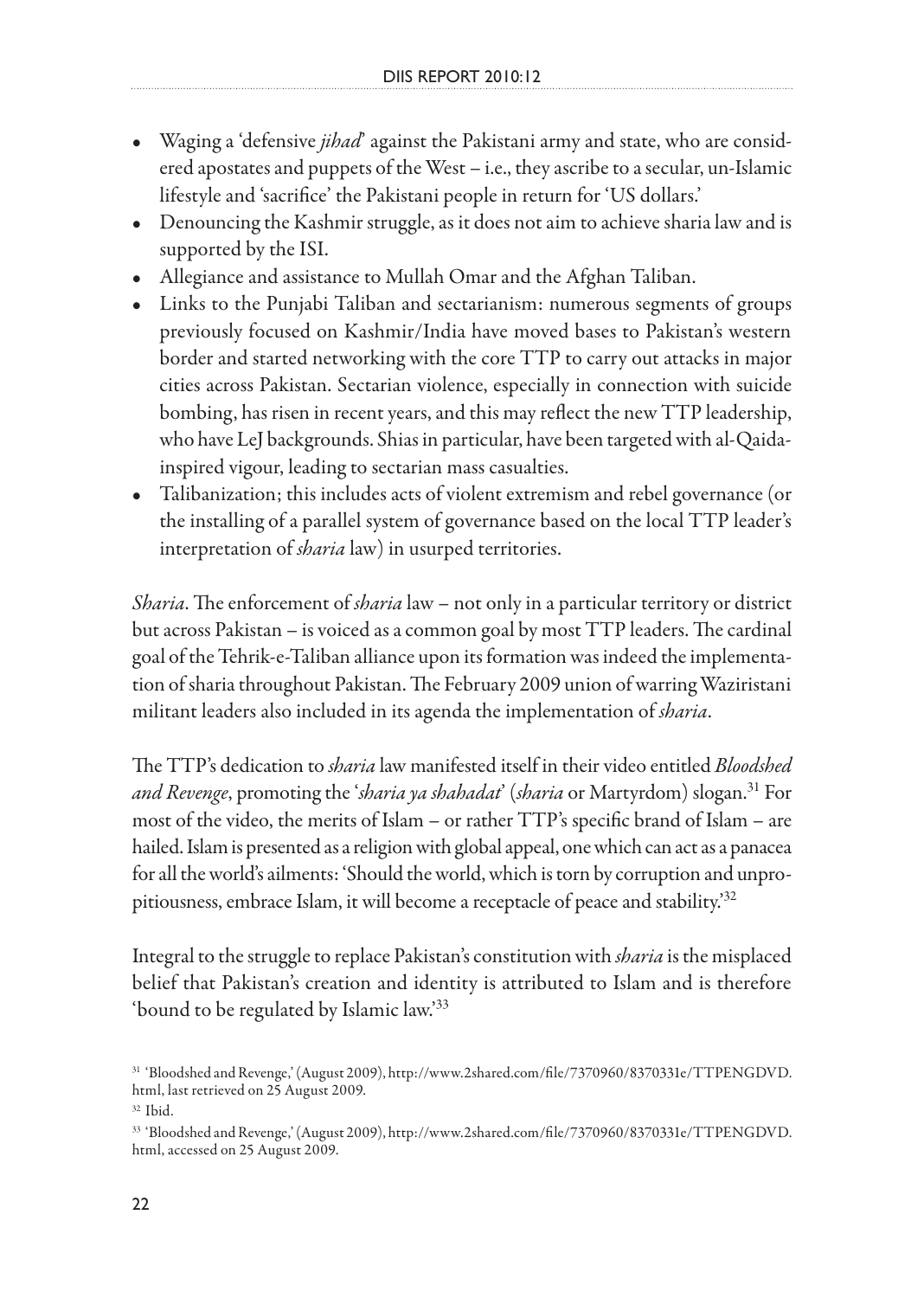*Defensive jihad*. By joining the war on terror, conducting military operations in the tribal areas, forcing foreigners to evacuate the region, claiming high collateral damage, and hindering the militant's effort to help their brothers in Afghanistan, the Pakistani Army has increasingly become the arch-enemy of the TTP. The reportedly harsh military offensives of 2009 – carried out in parts of Malakand division and FATA – have further provoked the terrorists' hostility.

The growing number of US drone strikes in Pakistan's border areas, and expanding US presence and influence inside Pakistan has further aggravated the jihadists – not only in the northwest of the country, but also in Punjab. The jihadists accuse the GoP of facilitating this US 'takeover' of Pakistan. As a result, militants increasingly see themselves as the 'saviours' of Pakistan – both from the 'infidel' ways of the slavish Pakistani state and its elite, as well as from an American usurpation.

From early statements by the TTP to present-day interviews – for example, the recent Hakimullah Mehsud press conference – the Tehrik has reiterated its *jihad* against the Pakistani regime to be 'defensive', for the GoP 'left them no choice.'

A major ideological drive of the TTP appears to be based on the defamation of the Pakistani establishment and to strip the Pakistani government and army of their role as institutions created to safeguard the interests of an Islamic country. Propaganda material is geared towards exposing the 'crimes' of the Pakistani army, which render it 'apostate.' In order to legitimize its *jihad* against the 'Islamic' Republic of Pakistan, the TTP is first and foremost preoccupied with establishing the bases on which the Pakistani state can be deemed an infidel entity. To this end, a picture is created whereby Pakistani politicians and soldiers are depicted as indulging in un-Islamic acts, for example, drinking alcohol, watching pornographic material or being unable to recite specific verses from the Quran. The TTP video entitled *Bloodshed and Revenge* tries to capture precisely this image of the Pakistani regime.<sup>34</sup>

*Kashmiri jihad.* It is known that many segments of 'Kashmiri' groups shifted their focus from Pakistan's north-eastern to its north-western border. These elements set up their bases in the tribal areas and fought alongside the TTP in the region. Other

<sup>34</sup> *Bloodshed and Revenge*, (August 2009), http://www.2shared.com/file/7370960/8370331e/TTPENGDVD. html, last retrieved on 25 August 2009.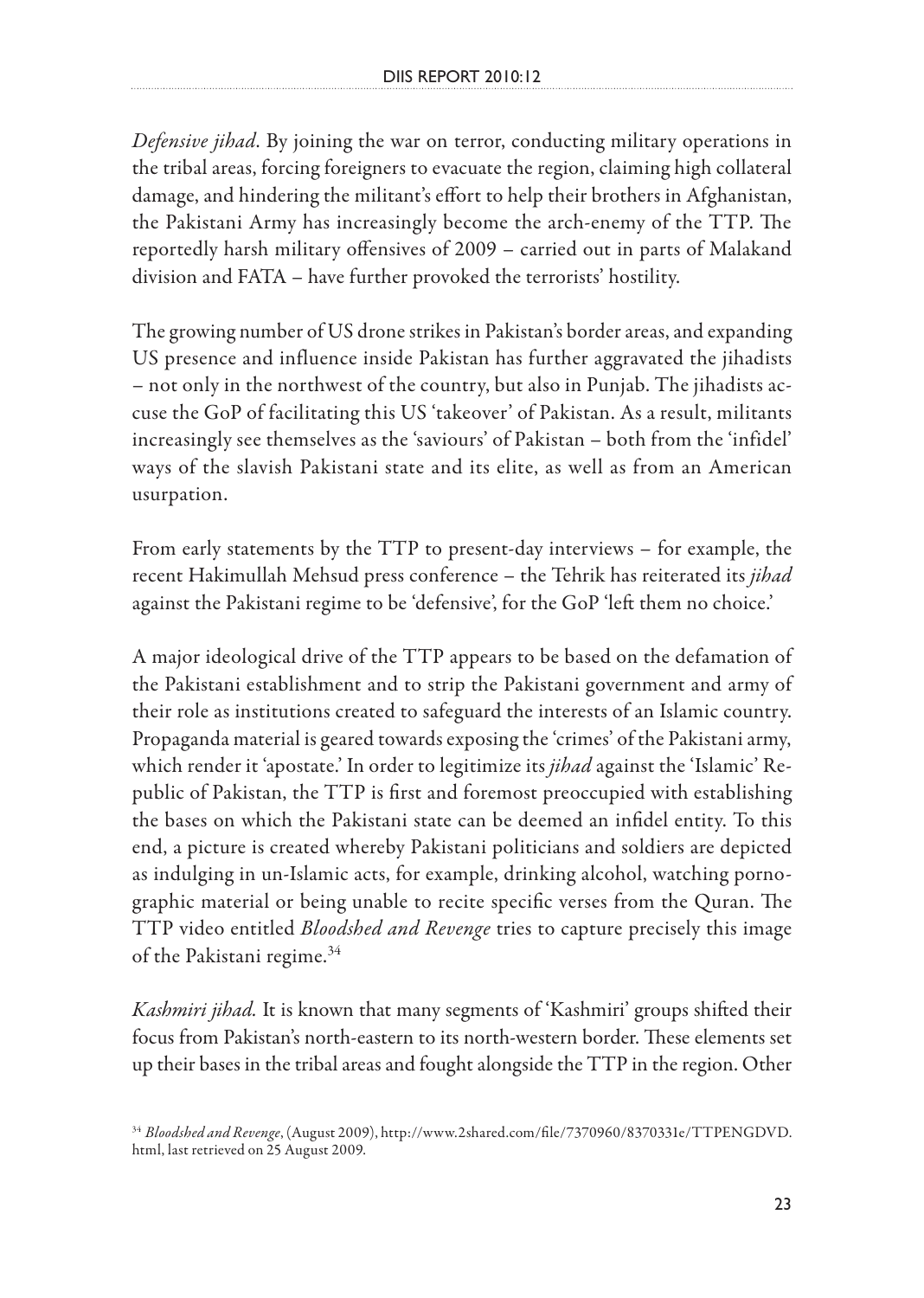groups of 'renegade extremists' who were previously affiliated to or worked with the Pakistani Army and were involved in the struggle to emancipate Kashmir from Indian occupation, diverted their focus after the perceived betrayal of the Pakistani regime and its policy change after 9/11. On account of their religious and political beliefs, and in some cases personal vendettas against army officials, many extremists severed their links with the Army and joined the militants in their struggle against the security forces.

The Swati Tehrik and SWA leaders like Maulvi Nazir have dismissed the Kashmiri *jihad* because it does not aim to promulgate *sharia* and is closely linked to the ISI (which is now perceived to be working at the behest of America). Hakimullah Mehsud has also (nostalgically) spoken of the working relationship that existed between TTP fighters and the Pakistani Army, and suggested how the two can return to the status quo when and if the Army discontinues its support of the US.

The year 2009 also witnessed the first act of suicide terrorism in Pakistan-administered Kashmir when Pakistani soldiers were targeted; Hakimullah Mehsud allegedly claimed responsibility for the attack. The TTP has in the past struck against important cities and cantonments, such as Islamabad, Rawalpindi, Karachi, Lahore, Sargodha and other places, and a majority of these attacks were directed at the ISI, military installations, the Special Services Group (SSG), the Police and the Federal Investigation Agency; so far no attack had been attempted in Azad Kashmir. The strike could be a symbolic statement, suggesting that the TTP and its fighters (including those previously involved in Kashmir) no longer support the Kashmir struggle or the ISI.

*Afghan Taliban*. Many TTP leaders are veterans of the fighting in Afghanistan during the Soviet-invasion and have historically supported the *jihad* against foreign forces in Afghanistan by supplying fighters and logistical aid. Members of the Afghan Taliban have also been observed leading militant groups in the FATA agencies. For instance, Maulvi Sangeen is an Afghan commander of the TTP linked to Baitullah Mehsud's group, as well as an alleged associate of Sirajuddin Haqqani and key commander of the Haqqani network in eastern Afghanistan.<sup>35</sup>

The Mauqami Tehrik-e-Taliban, consisting primarily of the Waziri tribal bloc, have, for the most part, limited their jihadi activities to Afghanistan, where they presum-

<sup>35</sup> Cyril Almeida, 'Groping in the Dark,' *Dawn*, 26 June 2009.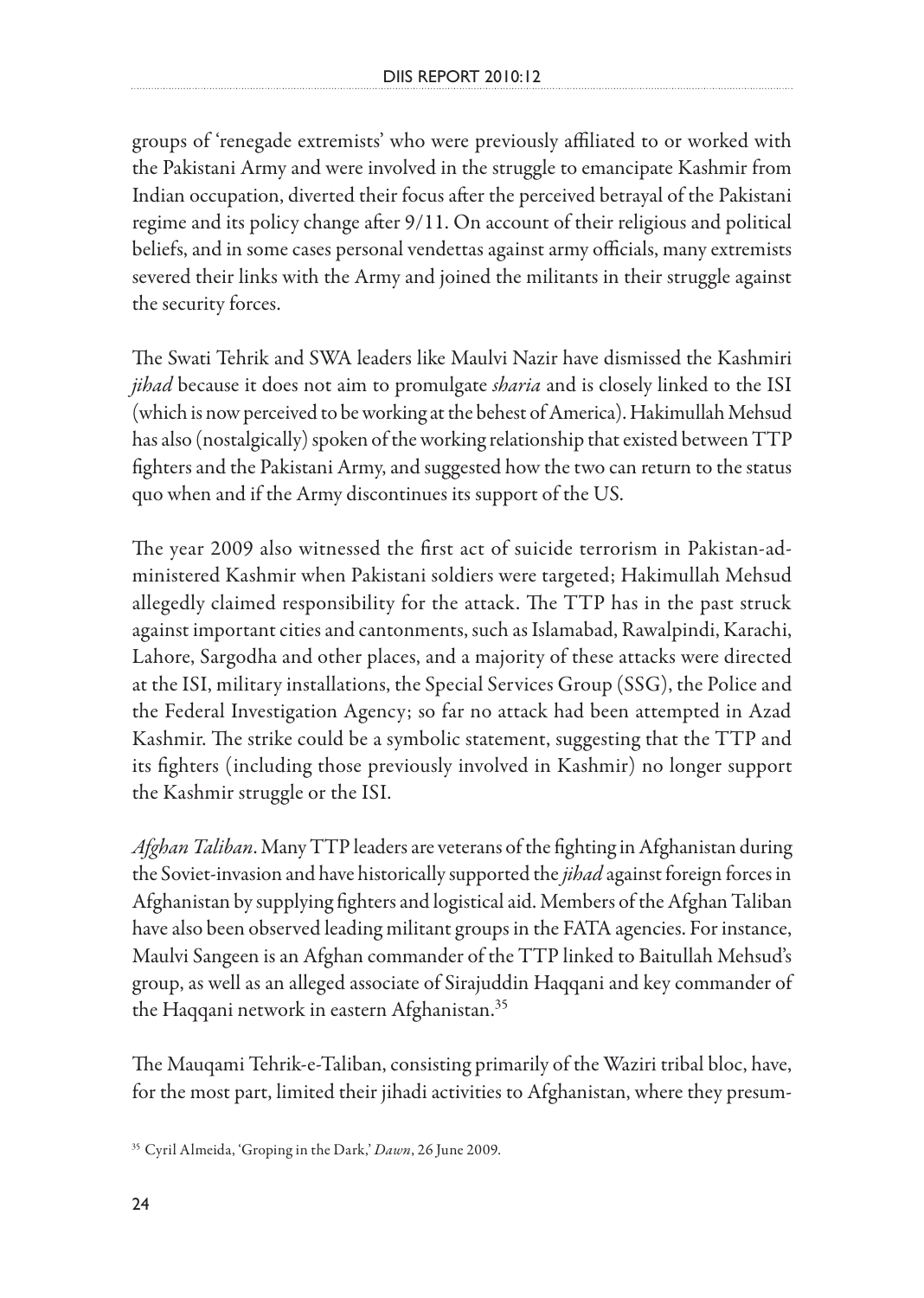ably continue to operate. $36$  It is believed that fighters belonging to various factions of Pakistan-based Deobandi extremist groups have also gone to Afghanistan to fight under the Afghan Taliban. Sources claim there to be 5,000 to 9,000 young people from southern Punjab fighting in Afghanistan and Waziristan.<sup>37</sup> Indeed, from the 1980s to the present day, factions of the Sipah-e-Sahaba, Lashkar-e-Jhangvi, Jaishe-Mohammad, and Lashkar-e-Taiba have allegedly been engaged in Afghanistan.<sup>38</sup> Various articles and speeches found on the Jaish-e-Mohammad's Internet website reveal its staunchly pro-Taliban stance and current involvement in Afghanistan.<sup>39</sup>

*Punjabi Taliban.* Terrorist activity, including fidayeen and commando-style raids, has increased in mainland Pakistan, especially Punjab province and the federal capital, Islamabad. Two of the biggest recent attacks in the country have taken place in Rawalpindi.<sup>40</sup> This trend is not only symptomatic of the TTP's spreading influence, but also of the rising of the so-called 'Punjabi Taliban', i.e. Punjabi extremists from sectarian and/or Kashmir-*jihad* backgrounds, and its strong bonds with the tribal Taliban. The Punjabi Taliban includes a vast array of actors, including members previously tied to the Pakistani army and the Inter-Services Intelligence.

Unlike Baitullah and his league of jihadists, the new breed of TTP leaders is known to have stronger ties to the Punjabi Taliban. Key figures like Hakimullah Mehsud, Wali-ur Rehman and Qari Hussain are all reportedly deeply connected to Punjabi extremists, where the latter have helped the Tehrik-e-Taliban carry out high-profile attacks in major cities. Qari Hussain, for example, was formerly a highly active member of the Lashkar-e-Jhangvi, and during the peak of sectarian violence in Karachi, he developed a network with the group. As the head of the TTP's suicide squad, it is expected that Qari Hussain coordinates major attacks in Punjab with the PT. Given the differing dynamics of the new breed of TTP leaders, greater coordination with the Tehrik's Punjabi counterparts is likely to result in a higher level of attacks inside greater Pakistan.

37 Ayesha Siddiqa, 'Terror's Training Ground,' *Newsline*, September 2009.

39 www.alqalamonline.com

<sup>36</sup> The MTT's fundamentally pro-government stance, and the recent peace accord between the Waziris of North and South Waziristan and the GoP, suggest that MTT fighters will continue operating in Afghanistan while keeping their side of the deal, i.e. desisting from attacks on the security forces and denying assistance to the Mehsud TTP.

<sup>38</sup> Ibid.

<sup>40</sup> This includes the 2 November 2009 suicide blast that killed 35 people, a day-long raid at the army headquarters on 10 October 2009, and at least 40 people, including high-ranking officials, being killed in the 4 December 2009 gun-cum-suicide attack on a mosque next to the army headquarters in Rawalpindi.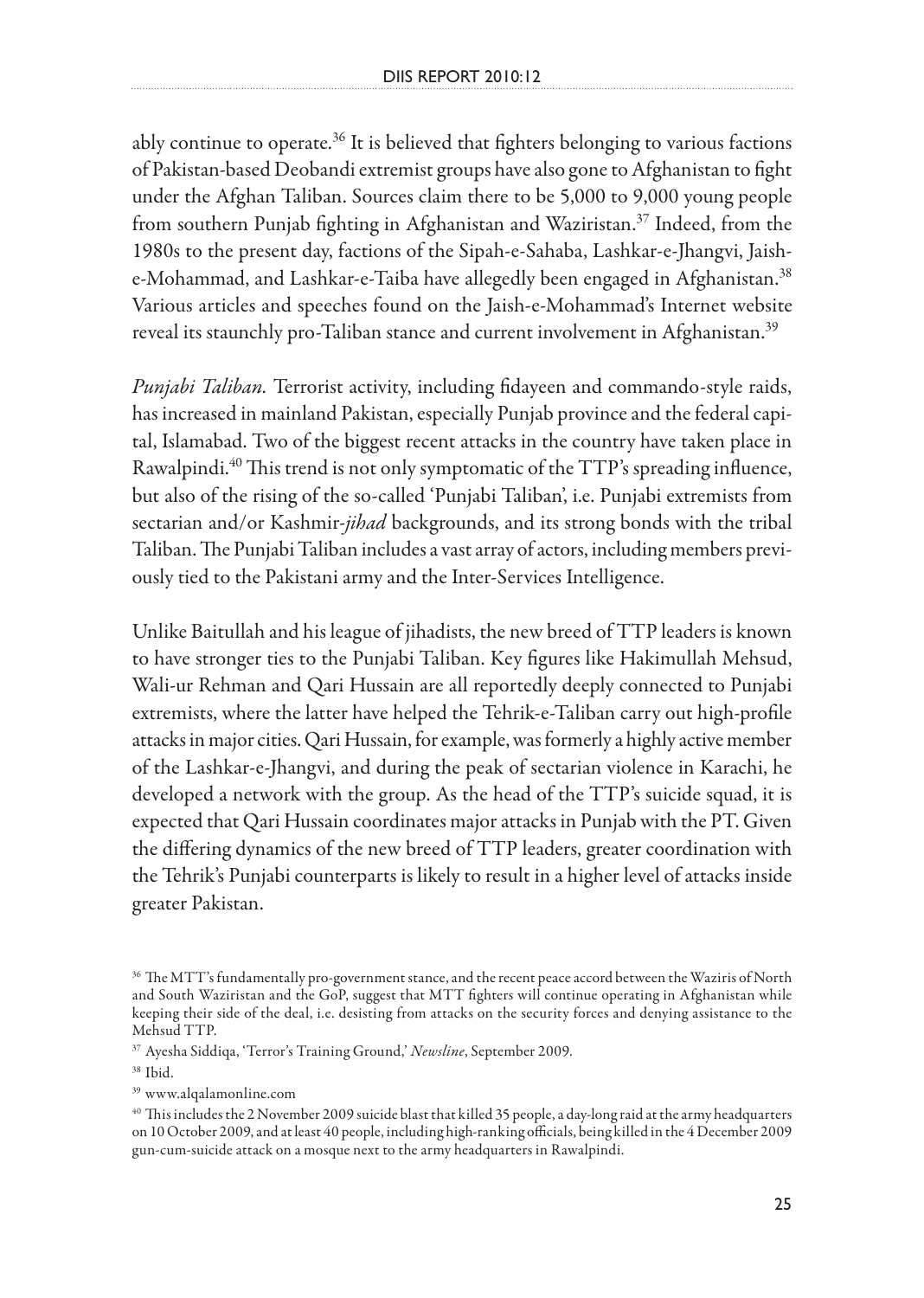As mentioned earlier, PT has been observed operating inside Afghanistan. Not only Pashtuns, but Punjabis from different backgrounds also find themselves influences by the Taliban rhetoric to fight 'infidels' in the region. As-Sahab has released at least two videos of the 'wills' of 'martyred' Punjabi jihadists. One such martyr was an engineer named Ashraf Abid who hailed from Pakistani's Punjab province. After 9/11, he fought in Afghanistan and died during the martyrdom operation at Jalalabad airport against the coalition forces.

The second video is that of Hasham from Islamabad, who, upon completing his FSc, joined the 'caravans of *jihad*.' From the title of the video it seems that Hasham was martyred in Dir in October 2008. It was during a training session that Hasham was targeted by a US-Pakistani missile strike. In the video, Hasham bemoans the 'sordid' state of the *umma*, in particular the suffering of 'our brothers, sisters, and elderly in Afghanistan.' He took part in missions to fight foreign forces in Afghanistan and was later placed in charge of training courses.

The examples of Ashraf Abid and Hasham highlight the involvement of extremists from Punjab in Afghanistan. Ashraf Abid's Punjabi roots and engineering background suggest that he might be linked to the Lashkar-e-Taiba.<sup>41</sup> Although more research is needed on the PT phenomenon and its relationship to the TTP and Afghan Taliban, it is known that thousands of Punjabi extremists have moved to the FATA and Afghanistan in recent years to take part in jihadist activity.<sup>42</sup>

*Sectarianism.* An emerging trend within the new Tehrik-e-Taliban Pakistan leadership signals a shift to sectarian violence. Appendix A reveals the marked increase in sectarian suicide strikes, especially in 2007. Shias in particular have been targeted with al-Qaida-inspired vigour, resulting in sectarian mass casualties. In the late 1990s, after a wave of SSP and LeJ cadre were arrested, the groups shifted their bases to Afghanistan, where they were allegedly provided sanctuaries by Mullah Omar's regime.<sup>43</sup> After the Taliban ouster in 2001, many of these 'sectarian' militants returned to Pakistan, settling in the borderlands, in particular Lower Kurram and

<sup>41</sup> For more on Lashkar-e-Taiba, see Qandeel Siddique, 'What is Lashkar-e-Taiba?' http://www.mil.no/multimedia/ archive/00118/Qandeels\_foredrag\_1\_118041a.pdf

<sup>42</sup> Ayesha Siddiqa, 'Terror's Training Ground,' *Newsline*, September 2009.

<sup>43 &#</sup>x27;Pakistan: The Militant Jihadi Challenge,' (13 March 2009), International Crisis Group, http://www.crisisgroup. org/library/documents/asia/south\_asia/164\_pakistan\_\_\_the\_militant\_jihadi\_challenge.pdf, accessed 15 March 2009.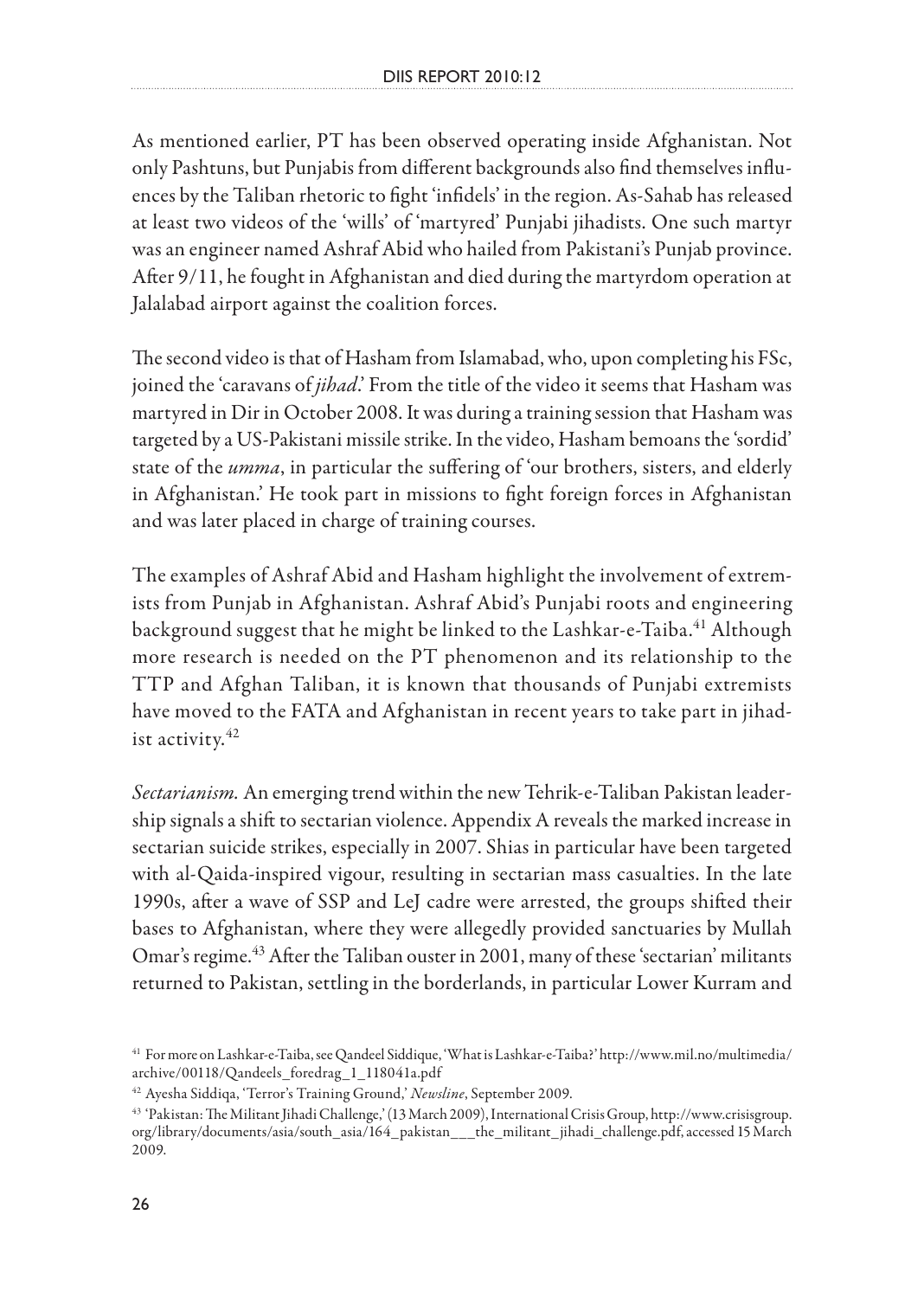Orakzai Agency.44,45 When the Taliban sunk its claws in the tribal belt, 'the simmering animus of the sectarian terrorists found vent in suicide-bombing attacks on the Shia community.'46

Sectarianism has risen sharply in the middle agencies of the Federally Administered Tribal Areas, which is not surprising given the large Shia population of the middle agencies. As part of their strategy to garner greater local support, the Taliban aimed to expand the religious divide within the middle agencies.<sup>47</sup> After TTP's takeover of Darra Adam Khel in early 2008, the TTP in the region aligned itself with sectarian positions, expressed in anti-Shia raids in the surrounding FATA agencies.<sup>48</sup> Hakimullah Mehsud was appointed TTP commander of the region in 2008, when the militants began to successfully exploit dormant anti-Shia sentiments prevalent in the area. The Shia population of the middle agencies was accused of receiving support from the 'apostate' Afghan regime, as well as from US and NATO forces, and for furthering the 'Iranian' agenda of spreading Shi'ism.

In April 2009, a suicide bomber attacked an *imambargah* (Shia place of worship) in Chakwal (Punjab), killing at least 24 people and injuring 140. About 800 people were present at the religious gathering which was the target. Such mass sectarian killings in Punjab are a relatively new phenomenon, indicative of the overlap between the Taliban and sectarian groups, and their struggle to secure new zones of influence.

Lashkar-e-Jhangvi's role in the spreading of sectarian violence across Pakistan is pivotal. The strong relationship between al-Qaida and LeJ has been well documented. In addition to attacking the Shia community, saint worshippers, bureaucrats and policemen, the group is believed to have been behind most of the attacks against Western targets in Pakistan since  $9/11.^{49}$  While some LeJ activities are related to TTP's expansion and al-Qaida's focus on western targets, others remain unrelated to this and pursue a solely sectarian agenda.

<sup>44</sup> Mariam Abou Zahab 'Sectarianism in Pakistan's Kurram Tribal Agency,' *Terrorism Monitor*, 7, no. 6 (March 2009).

 $^{45}$  Many of these militant groups were terrorist organizations that were proscribed by Pakistan during this period, possibly leading them to seek sanctuary in the country's north-west.

<sup>46 &#</sup>x27;The Sectarian-Ethnic Scourge,' *Daily Times Pakistan*, 5 February 2009.

<sup>47</sup> Rahimullah Yusufzai, 'A Who's Who of the Insurgency in Pakistan's North-West Frontier Province: Part Two – FATA Excluding North and South Waziristan,' 3 March 2009, *Terrorism Monitor*, 7, no. 4.

<sup>48</sup> Claudio Franco, 'Competing Voices Within the Taliban Leadership in Pakistan,' *NEFA Foundation*, September 2009.

<sup>49</sup> Amir Mir, 'The Swelling Force of Extremism,' *The News*, 22 March 2009.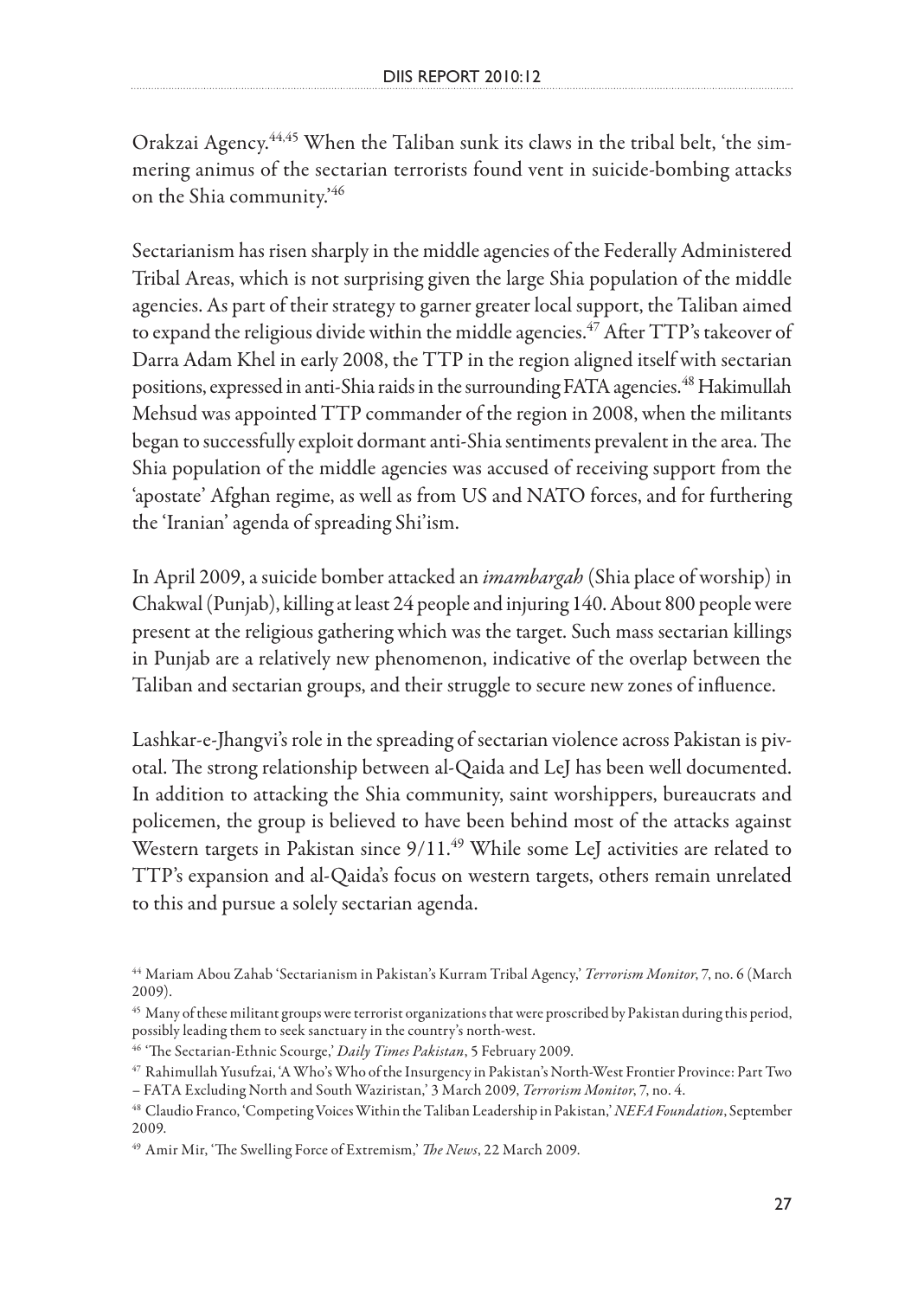*Talibanization.* The bifurcated notion of Talibanization – based on observed violent, jihadist activity on the one hand and rebel governance and social conditioning on the other – has been apparent in the majority of FATA as well as parts of KPP. In the case of Punjab and Sind, there have been signs of a growing trend of Taliban-style militancy, but Talibanization in the sense of imposing 'Islamic' change on the social and political fabric has not been as prominent.

In various measures, Baitullah Mehsud (SWA), Hafiz Gul Bahadur (NWA) and Maulana Fazlullah (Swat) have managed the Talibanization of their areas. As part of what it sees as enforcement of *sharia* law, the Swat group has reversed the area's traditionally 'cosmopolitan' outlook, imposing its own anti-modernity ideology on it.<sup>50</sup> A more detailed account of the Talibanization of various FATA and KPP agencies is provided in the next chapter.

<sup>50 &#</sup>x27;People take on Taliban,' *Dawn*, 25 May 2009; Sharmeen Obaid-Chinoy, 'Pakistan: Children of the Taliban,' PBS, 14 April 2009.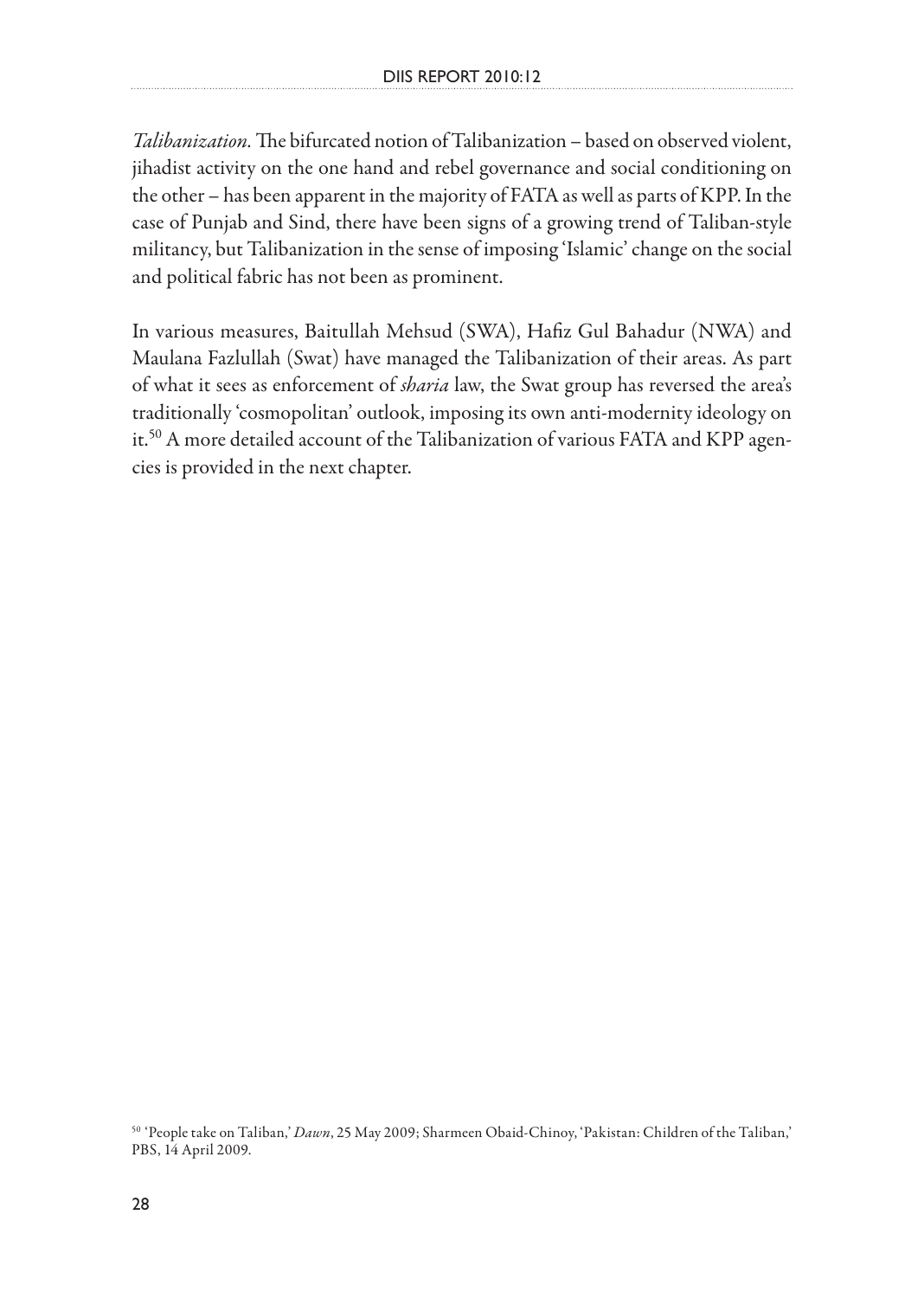### **4 Militant Map**

Charting a clear-cut map of actors and groups operating as 'Taliban' in Pakistan is not easy: when reporting on terrorism in Pakistan, the media has spoken of the 'Taliban' in rather generic terms, obscuring the idiosyncrasies that might distinguish different TTP factions. The overlap between different militant groups, the internal rifts and the constant coming-and-going of old and new actors further adds to the confusion.

A generalized categorization of the Taliban movement in Pakistan can be drawn up as follows:

- Mehsud Group: the core conglomerate of the Tehrik-e-Taliban, including Baitullah Mehsud's group and his affiliates across FATA, as well as Maulana Fazlullah's Swat chapter, who have waged a *jihad* against the Pakistani state.
- Muqami Taliban: typically pro-government factions, including Maulvi Nazir (South Waziristan) and Gul Bahadur (North Waziristan), focused primarily on supporting the Afghan *jihad*.
- Punjabi Taliban: factions of groups previously focused on sectarianism inside Pakistan or the Kashmir/India *jihad* now networking with TTP.
- Niche groups with specific ambitions, e.g. Ghazi Force, now interlinked with TTP.

A distinction is made between groups focused primarily on fighting foreign and Afghan government forces in Afghanistan, some of who maintain cordial ties with the Pakistani government (GoP), and those extremist factions that are fundamentally motivated by opposition to the Pakistani state and security forces and that view the fight against Pakistan as the *haqeeqi* or real *jihad*.

Groups like Ghazi Force, named after the head cleric of Lal Majid who was killed during the military siege on the mosque in July 2007, have unique aims borne of specific circumstances. Its founder, Fidaullah, studied at a Lal Masjid seminary, and since 2007 had been indoctrinating his students with jihadi ideology and sending them to Waziristan for military training.<sup>51</sup> The sole agenda of Ghazi Force appears to be to avenge the Pakistani military's raid on Lal Masjid.<sup>52</sup> To this end, the group has

<sup>51</sup> Munawar Azeem, 'Mastermind of Islamabad Suicide Attacks Arrested,' *Dawn*, 1 June 2009.

<sup>52</sup> Saifullah Khalid, ' ,' Ummat Karachi, 30 May 2009.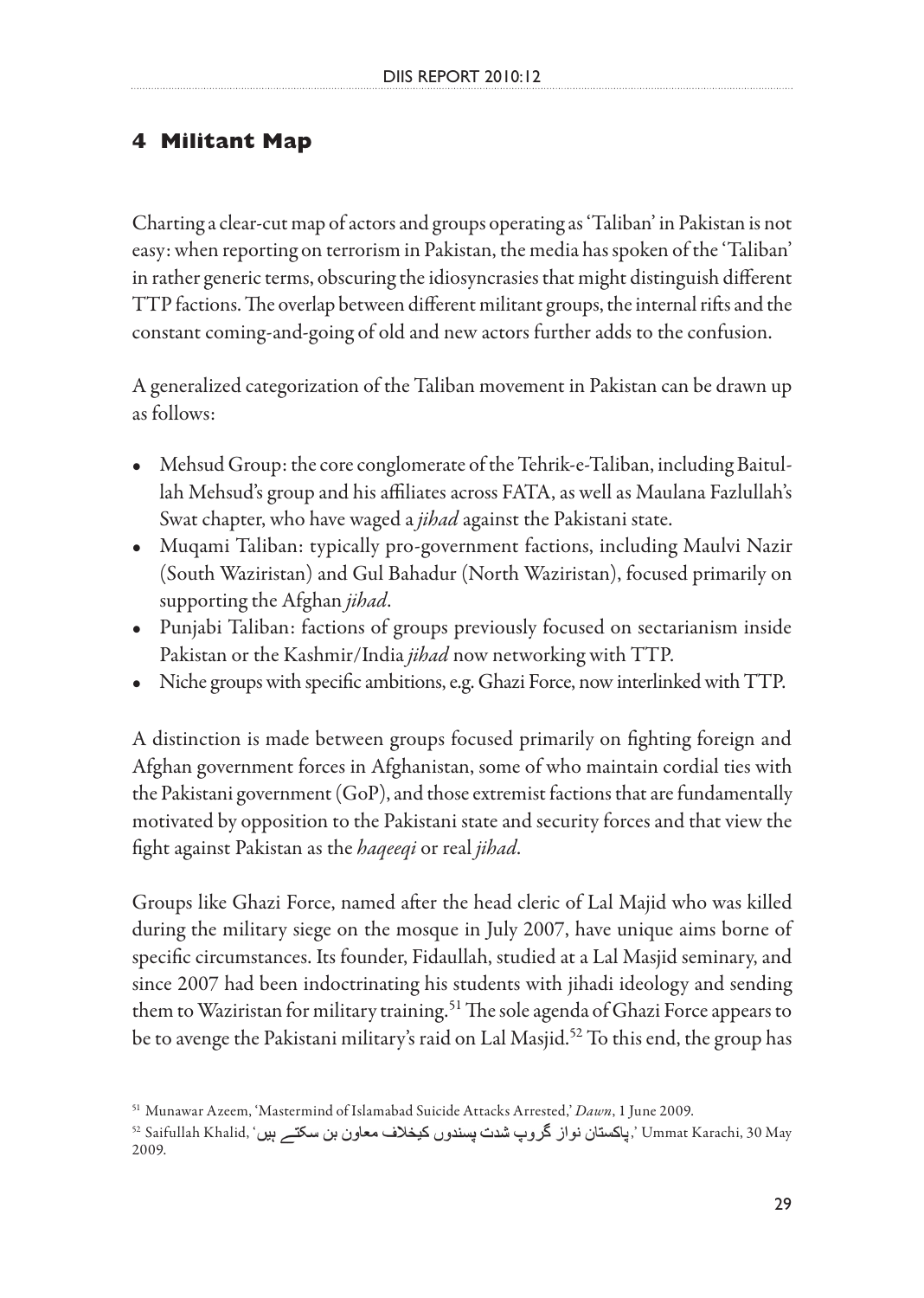collaborated with the core TTP and been incriminated in the recent wave of attacks on the twin cities of Islamabad and Rawalpindi.<sup>53</sup> The group allegedly established its network in the Hangu area of KPP, as well as FATA's Orakzai agency, and recruited youngsters from Islamabad (presumably students of Lal Masjid and its seminaries).

The overlap of Ghazi Force with the Taliban in FATA and Swat Valley exemplifies an interesting aspect of the TTP, namely, the injection of small groups into the broader jihadist movement. The Ghazi Force represents a network of Lal Masjid affiliates, who, consumed with anger and resentment at the Pakistani army's 'unjust' and 'extreme' actions towards the Mosque, have joined the larger TTP organization to carry out attacks against symbols of the Pakistani state. This reveals the danger posed by sects of the population who have been adversely affected by the actions of the Pakistani military, including tribesmen or locals of an area where the army has conducted operations, at times resulting in high casualty rates and leaving vast swathes of the population displaced.54

#### **4.1 The Waziristans**

The Waziristans are divided into two tribal agencies: North Waziristan (NWA), with a population of 362,000, and South Waziristan (SWA), population 430,000. NWA borders the Afghan provinces of Paktika and Khost to its west and the KPP districts of Hangu, Karak and Bannu to its east. SWA borders the Paktika province of Afghanistan and the Frontier districts of Bannu, Lakki Marwat, Tank and Dera Ismail Khan. Page 19 provides a map of the Pakistan's North-Western tribal belt that borders on Afghanistan. A dialect of the Pashto language, Waziri, is spoken in the Waziristans.

Miran Shah is the capital of North Waziristan. Wazir and Daur tribes populate NWA. The capital of South Waziristan is Wana, and the majority of inhabitants in SWA belong to the Waziri and Mehsud tribes.

Within Pakistan, North and South Waziristan are considered to be the epicentre of militancy. Baitullah Mehsud and Maulvi Nazir have held sway in South

<sup>53</sup> Azaz Syed, 'Lal Masjid is Still Training Militants,' *Dawn*, 25 October 2009; Bill Roggio, 'Islamabad Police Capture Ghazi Force Commander,' 20 November 2009, *Long War Journal*, http://www.longwarjournal.org/ archives/2009/11/islamabad\_police\_cap.php, accessed 20 November 2009.

<sup>54</sup> Internally Displaced Peoples (IDPs), for example, as a group prone to radicalization, deserve further attention.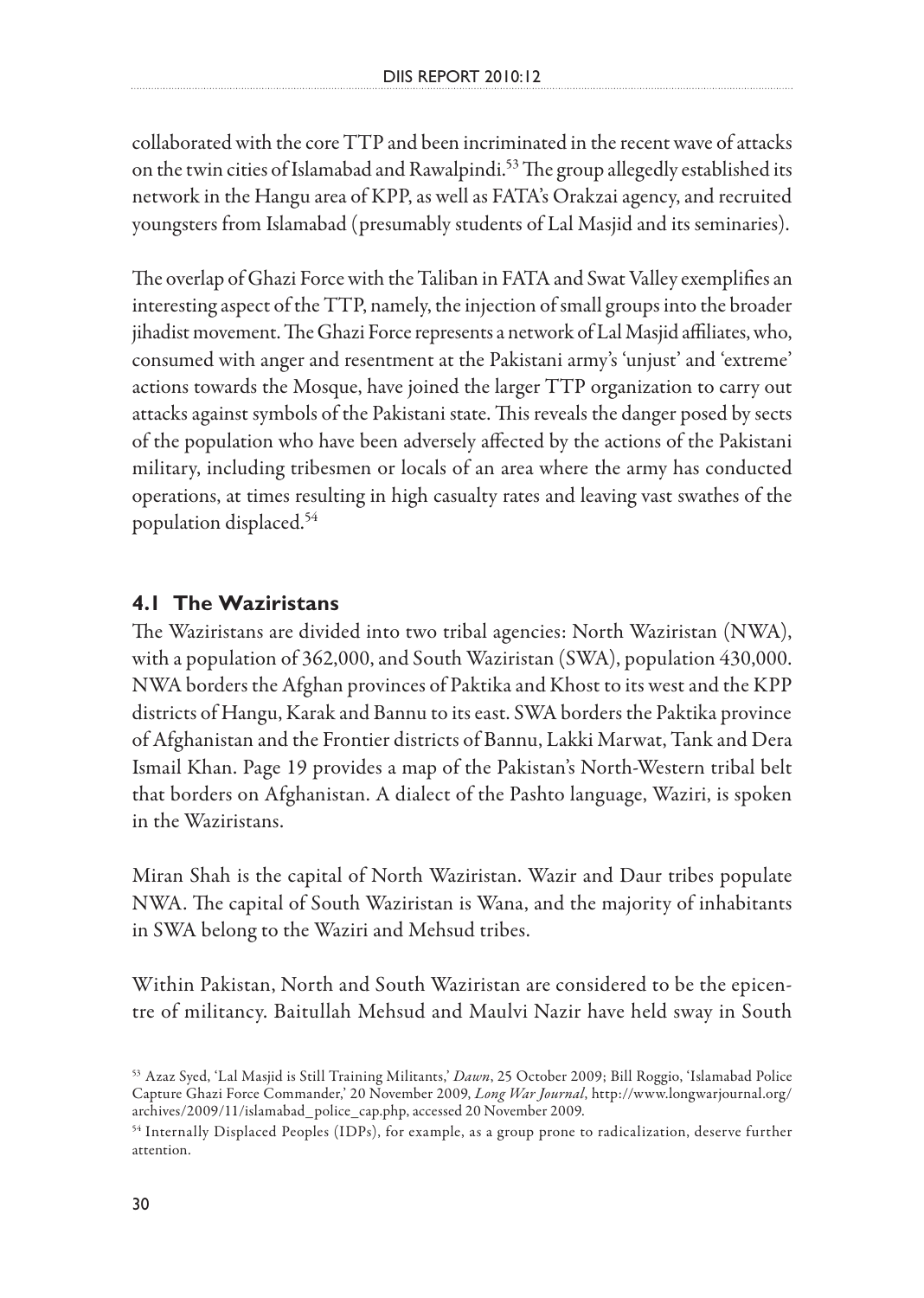Waziristan; Baitullah led the Mehsud tribe of SWA, while Nazir ruled the Wazir tribe. After Baitullah's death, his close aid, Wali-ur Rehman, resumed the Taliban command of Mehsud. Hafiz Gul Bahadur remains the TTP leader of North Waziristan.

By 2009, Baitullah Mehsud had allegedly gained control over most of South Waziristan and commanded thousands of fighters, many of whom are foreigners, namely Uzbeks.55 He imposed *sharia* law in the areas he governed by setting up alternative structures of 'preventing vice and promoting virtue' in South Waziristan. Music and video stores were torched and couples who committed 'adultery' stoned to death.<sup>56</sup> Barbershop owners were threatened that they should not shave beards.57 Baitullah Mehsud was also known to have launched a special task force in June 2007 to deal with criminals in South Waziristan.<sup>58</sup>

Similarly, in North Waziristan, Gul Bahadur established a parallel Taliban government. In October 2006, the NWA *shura* headed by Bahadur issued a pamphlet in which they announced new taxes to be levied and prescribed harsh penalties for various offenses, including dereliction of religious duty.<sup>59</sup> The local Taliban also imposed a penalty of Rs. 500,000 for robbery and theft and set up a law enforcement unit to maintain order. $60$ 

As early as September 2007, Rahimullah Yusufzai reported closer cooperation between North and South Waziristan in fending off the Pakistani military.<sup>61</sup> By August 2009 Taliban forces in the Waziristans appear to have flushed out almost all the security forces from the area, and those remaining were confined to their forts. Only a superfluous 'writ' of the Pakistani state was observed in North and South Waziristan; security officials could not move freely out of their barracks for fear of posing a threat to the militants, who would invariably carry out 'reprisal' attacks. There prevailed a tacit 'understanding' between the militants and security forces in North and South

58 Ibid.

<sup>55</sup> Amir Mir, 'The Swelling Force of Extermism,' *The News International*, 22 March 2009.

<sup>56</sup> Mohammad Shehzad, 'Why is the Pakistan Army Scared of this Man?' Rediff News, 10 March 2006.

<sup>57</sup> In 2006, a local barber recounted: 'Earlier I would shave my customers, but now I don't. Because if I do, my shop will be burned down and I will be punished to death by Baitullah Mehsud.' See Mohammad Shehzad, 'Why is the Pakistan Army Scared of this Man?' Rediff News, 10 March 2006.

<sup>59 &#</sup>x27;Taliban Slaps Taxes in Miranshah,' *Dawn*, 23 October 2006.

<sup>60</sup> Mohammad Shahzad, 'Why is the Pakistani Army Scared of this Man,' Rediff, 10 March 2006.

<sup>61</sup> Rahimullah Yusufzai, 'Accord and Discord,' Newsline, 3 September 2007.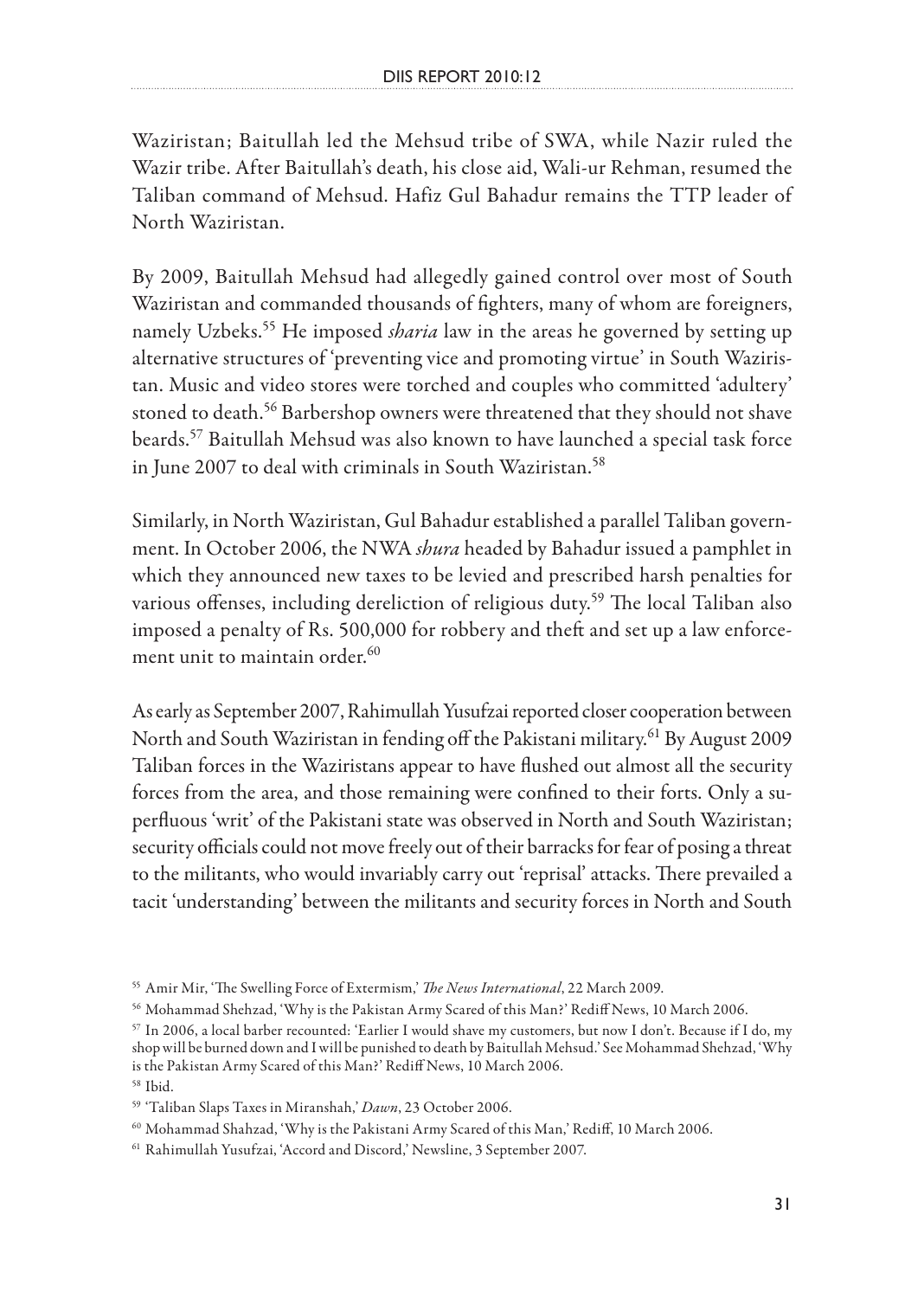Waziristan: as long as the government did not challenge the local TTP, there would be no attacks from the Taliban terrorists.<sup>62</sup> However, this trend is expected to be reversed in light of the GoP's recent call to step up operations in FATA and Swat.

The various militant factions in North and South Waziristan are also divided along the lines of tribal identities, and there exist deep tribal cleavages and local differences over how to relate to foreign fighters. Nearly every tribe has its own Taliban faction operating (relatively) independent of the other; militants of one tribe do not generally operate in the territory of another tribe, and even to cross another tribe's territories to reach areas of combat, permission is required.<sup>63</sup>

Tribal and caste affiliations resonate jarringly along the Pashtun belt of Pakistan, accentuated more in the Waziristani context than in other agencies. For example, in the Bajaur, Orakzai and Mohamand agencies of FATA, clan identity is not as strong, and it is partly on account of this that Mehsud extremists managed to secure influence in these agencies.<sup>64</sup> On the Waziristani arena, one sees clear tribal differences between the Mehsud and Wazir tribes: Gul Bahadur and Maulvi Nazir, belonging to the Waziri tribe, find their support base amongst the Waziri tribesmen, whereas most Mehsuds are loyal to Baitullah Mehsud's group.

The main tribes in South Waziristan include the Ahmedzai Wazir and the Mehsud tribes. Nek Mohammad belonged to the Yargul Khel of the Ahmedzai tribe. His successor was Maulvi Nazir, who hailed from a weaker clan, the Kaka Khel. The Yargul Khel members never fully accepted Maulvi Nazir as their leader, and this eventually led to violent conflicts between them. Unlike Nek Mohammad, Maulvi Nazir, with the support of the Pakistani security forces, battled to evict foreign fighters – namely Uzbek militants – from the region, and this move firmly established a fault line, distancing the Yargul Khel clan, as well as Baitullah Mehsud, from Maulvi Nazir's group.

The Mehsud tribe in South Waziristan, led by Baitullah, welcomed foreign militants and became increasingly belligerent towards the Pakistani armed forces.

<sup>62</sup> Syed Irfan Arshad, Peshwar-based correspondent for *Dawn* newspaper, telephone interviews on 7 and 15 May 2009.

<sup>63</sup> Arabinda Acharya et al., 'Making Money in the Mayhem: Funding Taliban Insurrection in the Tribal Areas of Pakistan,' *Studies in Conflict & Terrorism*, 32, no. 2 (February 2009), 95-108.

<sup>64</sup> Syed Irfan Arshad, Peshwar-based correspondent for *Dawn* newspaper, telephone interviews on 7 and 15 May 2009.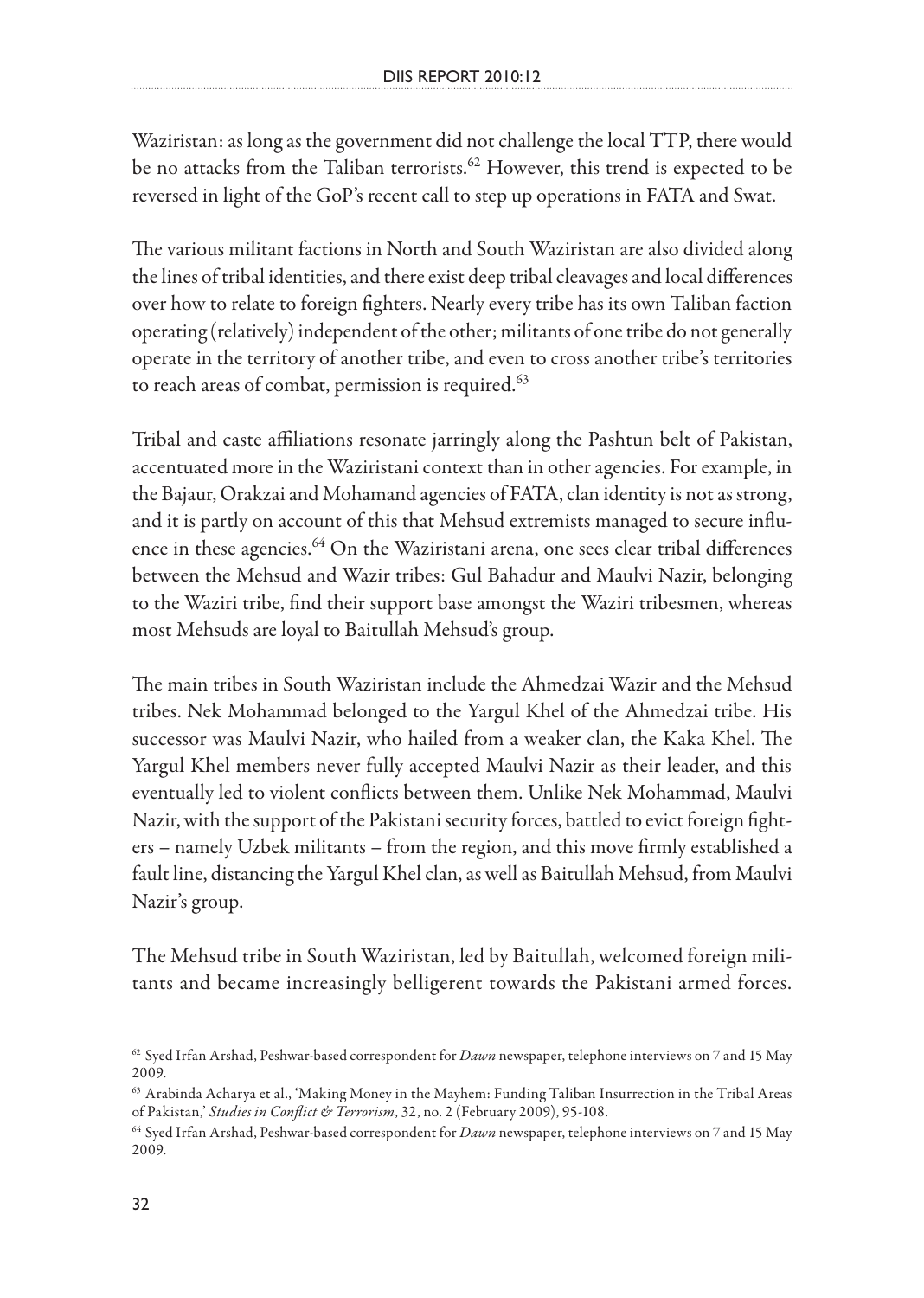Baitullah's group started hit-and-run operations against military personnel and installations in South Waziristan in 2004. The period from 2005-2007 witnessed a relative lull in terrorist activities, after a peace accord was forged between the militants and the military. This came to an end in July 2007, when the Pakistani army attacked the Red Mosque in Islamabad and ordered increased deployment of troops in the tribal areas, which the extremists perceived to be a violation of the peace deal.

The Uthmanzai Wazir and Daur tribes rule North Waziristan. Hafiz Gul Bahadur (Uthmanzir Wazir tribe) and Sadiq Noor and Abdul Khaliq Haqqani (Daur tribes) lead the Taliban in NWA. Like Maulvi Nazir, this group signed an agreement with the government and helped evict foreign militants in 2006.

While the Yargul Khel clan of the Ahmedzai Wazir tribe sought refuge with Baitullah Mehsud, Maulvi Nazir and Hafiz Gul Bahadur formed a military bloc – Muqami Tehrik-e-Taliban or the Local Movement of Taliban – representing the 'interests' of the dominant Waziri tribes in the Waziristans and united against Baitullah. Gul Bahadur reportedly denied Baitullah the use of North Waziristani territory to carry out attacks against the Pakistani security forces. A major bone of contention between Baitullah's group and the Muqami Tehrik-e-Taliban remained over the thorny issue of where the battlefield lay: for the core TTP, the *jihad* against the Pakistani security forces was key, while the MTT prioritized the struggle against coalition forces (ISAF and Operation Enduring Freedom) in Afghanistan.

In addition to Gul Bahadur's TTP faction, North Waziristan is also home to the Haqqani headquarters, located in the Dande Darpa Khel village (near Miramshah) bordering Afghanistan.<sup>65</sup> The group is a powerful Taliban offshoot and allegedly conducts cross-border attacks into Afghanistan. Sirajuddin also opposed Maulvi Nazir's campaign against foreign fighters in the region and attempted to reconcile differences between the Nazir and the foreigners.<sup>66</sup>

The Waziristans appear to be riddled with foreign fighters.<sup>67</sup> Traditionally, local extremist leaders in this region have supported foreign militants. For example, South

67 ' ,' BBC Urdu, 12 May 2009.

<sup>65</sup> Imtiaz Ali, 'The Haqqani Network and Cross-Border Terrorism in Afghanistan,' *Terrorism Monitor*, 6, no. 6 (24 March 2008).

<sup>&</sup>lt;sup>66</sup> Ibid.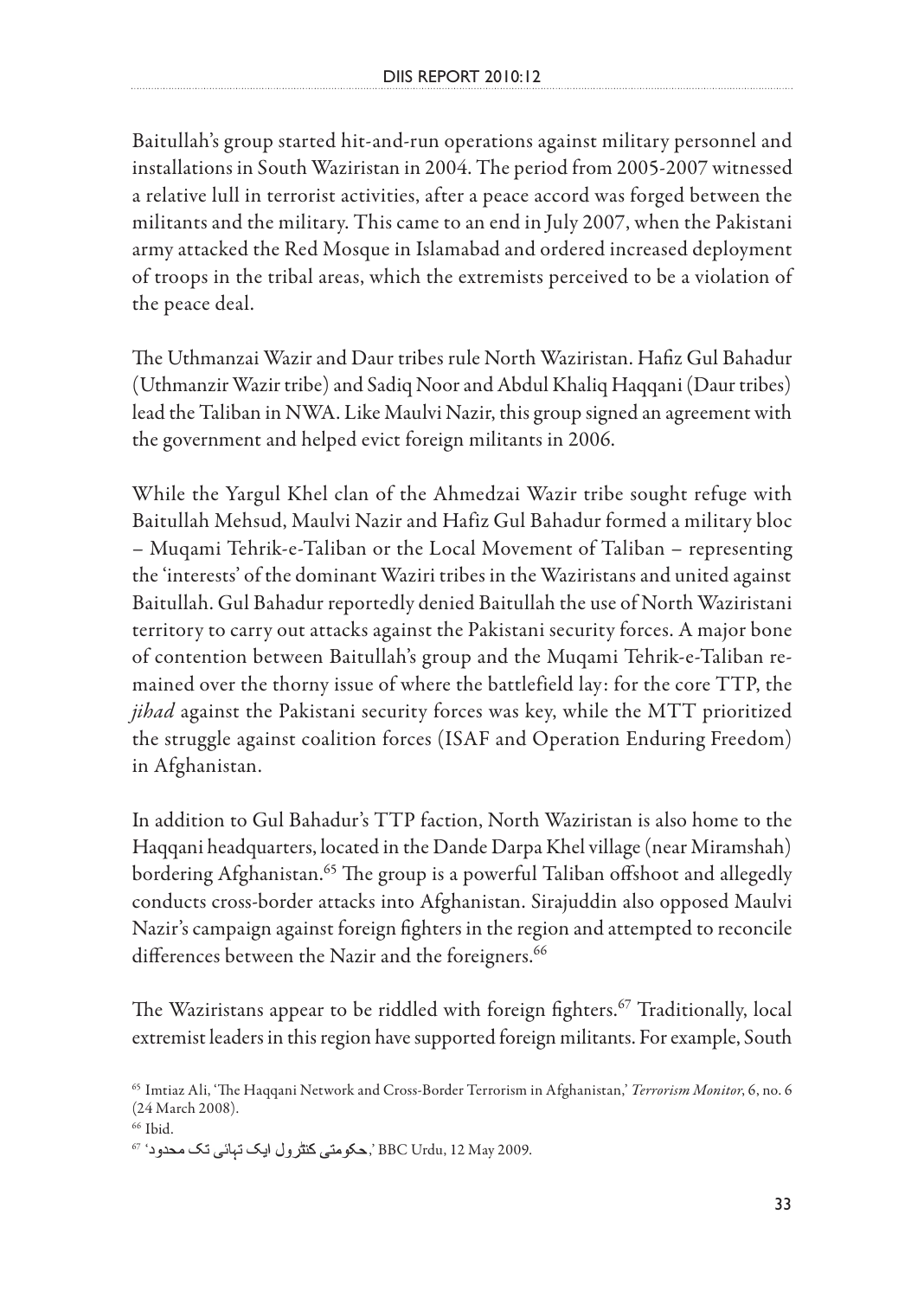Waziristan's prominent Taliban commander, Nek Mohammad, allegedly sheltered militants from Chechnya, Afghanistan, Uzbekistan and some Arab states.<sup>68</sup>

Al-Qaida reportedly runs two operations centres in North and South Waziristan.<sup>69</sup> Al-Qaida leader Essa al-Misri had until recently been living in North Waziristan before his arrest in May 2009.70 The Ahmedzai Wazir tribe in Waziristan, which is spread across both sides of the Durand Line, is believed to have the closest ties to the al-Qaida leadership. $71$ 

The presence of Uzbek militants is most notable in the Waziristans, leading to internecine battles within the TTP. Extremists belonging to the Islamic Movement of Uzbekistan (IMU) have reportedly been active in South Waziristan, from where the Pakistan army struggled to evict them, and a set of TTP factions – most notably, Maulvi Nazir and Gul Bahadur's groups – assisted the Pakistani army in this regard.<sup>72</sup> There is now close collaboration between IMU and TTP; in return for shelter, the Uzbeks allegedly repay the Baitullah Mehsud group by joining the TTP's struggle against the Pakistani security forces.<sup>73</sup>

In a recent confession, Hakimullah Mehsud claimed to have played a 'key role' in giving asylum to al-Qaida and Uzbek Mujahideen.'74 An October 2009 video release by TTP and the Islamic Movement of Uzbekistan (IMU) reveals that the Uzbek al-Qaida leader, Qari Tahir Yuldashev, has joined hands with Hakimullah Mehsud.75 This marks a convergence of interests between al-Qaida-affiliated Uzbek fighters and the TTP.

<sup>68</sup> Nek Mohammad was a powerful pro-Taliban commander of the Ahmedzai Wazir tribe in South Waziristan until he was killed in an airstrike in June 2004. See Rahimullah Yusufzai, 'Profile: Nek Mohammad,' BBC, 18 June 2004; Laila Bokhari, *Waziristan: impact on the Taliban Insurgency and the Stability of Pakistan*, FFI/RAPPORT-2006/02894, http://www.mil.no/felles/ffi/start/FFI-prosjekter/Alfover/\_TERRA/Publikasjoner/Reports/

<sup>69</sup> Kristina Zetterlund, *Pakistan: Consequences of Deteriorating Security in Afghanistan*, Swedish Defence Research Agency (FOI), January 2009.

<sup>70 &#</sup>x27;Al-Qaida Leader Esa al-Misri with \$50 Million Head Money Arrested in Faisalabad,' Khabrain,

<sup>1</sup> April 2009. Essa al-Misri is an Egyptian scholar and top al-Qaida ideologue.

<sup>71</sup> Syed Shoaib Hasan, 'Centre-Stage in the 'War on Terror,'' BBC, 31 March 2009.

<sup>&</sup>lt;sup>72</sup> Haroon Rashid, 'و انا: چوده میں سے بار ه بر غمالی ر ها $'$  BBC Urdu, 28 March 2004.

<sup>73</sup> Imran Lalani & Qurat ul ain Siddiqui, 'Baitullah Mehsud: Who is He?' *Dawn*, 31 March 2009.

<sup>74 &#</sup>x27;Translation of Hakimullah Mehsud's Autobiographical Handwritten Notes,' (3 October 2009), NEFA Foundation, http://www.nefafoundation.org/miscellaneous/Hakimullahnotetranslation.pdf, accessed 12 October 2009.

<sup>75 &#</sup>x27;Uzbek AQ Leader Joins Hands with the New TTP Leader, Hakimullah Mehsud,' (October 2009), NEFA Foundation, http://www1.nefafoundation.org/multimedia-prop.html, accessed 12 October 2009.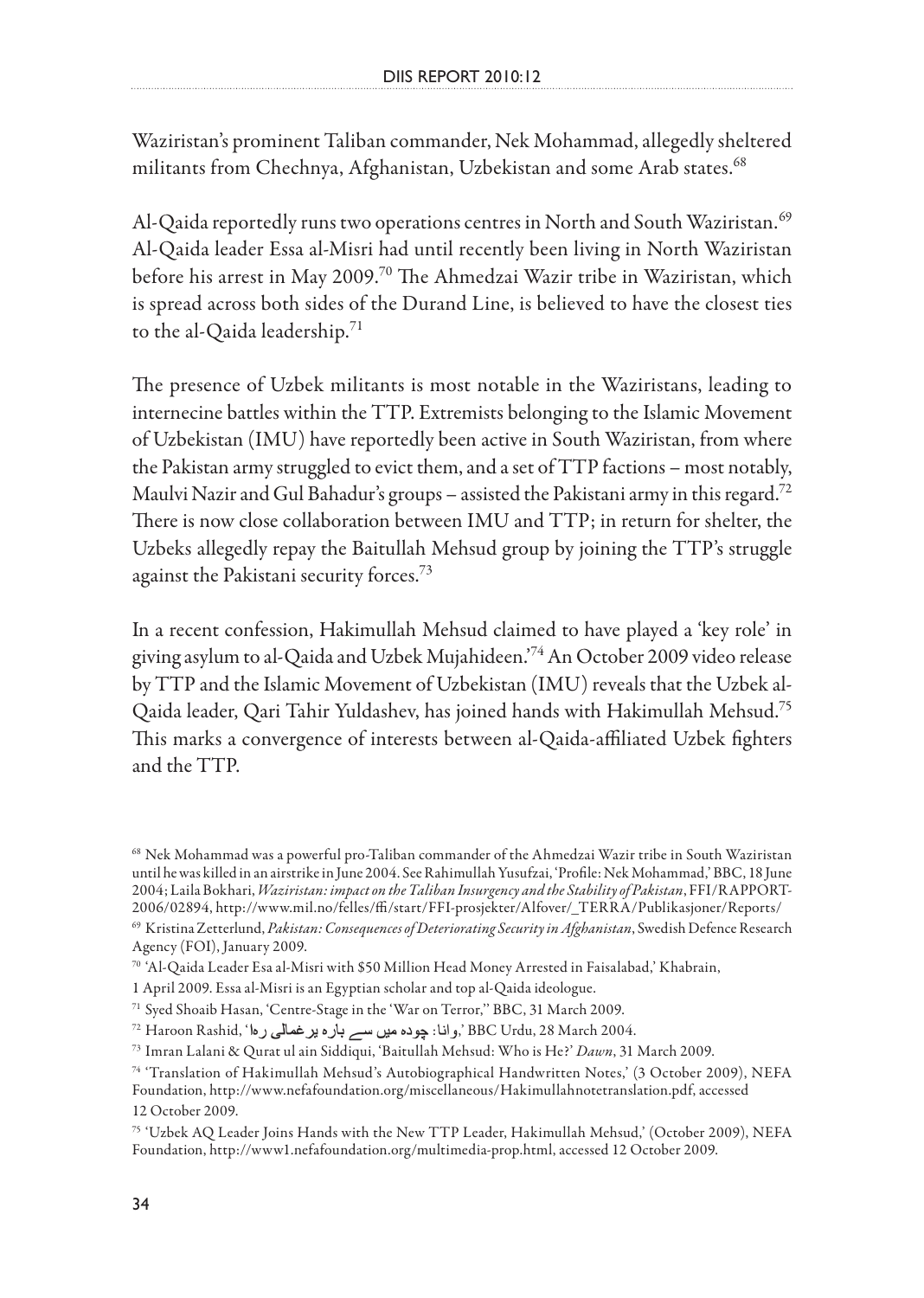#### **4.2 Bajaur**

Bajaur is the smallest of the FATA agencies, located to the east of Afghanistan's Kunar Province. Its capital is the town of Khar, lying on the border with Afghanistan. To Bajaur's east lie the NWFP districts of Dir and Malakand. Bajaur's 600,000 inhabitants come chiefly from the Uthman Khel, Tarkalanri or Momand tribes.

Faqir Mohammad leads the TTP in Bajaur. He is known to command several thousand fighters.76 The local Taliban in Bajaur managed to enforce Friday as the weekly holiday instead of Sunday, the official weekly holiday. The head of the government's vaccination campaign in Bajaur was killed in a bomb attack in February 2007 amid Taliban propaganda that Pakistan's polio vaccination drive was a US plot to sterilize Muslim children. As a result, up to 24,000 children were denied polio vaccine in the region.<sup>77</sup> Such acts symbolize the extent of Talibanization in Bajaur.

A key figure in Bajaur is Qari Zia-ur Rahman, an Afghan commander in his late thirties who is allied to Baitullah´s group, Rehman leads a militia of trained fighters hailing from Uzbekistan, Chechnya, Turkmenistan and Afghanistan.78 Like Maulvi Sangeen (below), Qari Zia-ur Rehman is known to have considerable sway on both sides of the Durand Line, in Bajaur as well as the Nuristan and Kunar provinces of Afghanistan (where he is allegedly in charge of military and financial operations).79

Other militant groups operating in Bajaur – including the Jaish-e-Islami headed by Wali-ur Rehman, Karwan-e-Niamatullah, and Dr Ismail's group – are reportedly allied with Baitullah's TTP.<sup>80</sup> In the aftermath of Baitullah Mehsud's death in August 2009, Wali-ur Rehman took over as head of the Mehsud tribe of SWA. The presence of international terrorist groups, such as the Islamic Jihad Union, the Islamic Movement of Uzbekistan and al-Qaida, have also been traced to Bajaur.<sup>81</sup>

<sup>76</sup> Rahimullah Yusufzai, 'A Who's Who of the Insurgency in Pakistan's North-West Frontier Province: Part Two - FATA Excluding North and South Waziristan,' *Terrorism Monitor*, 7, no. 4 (March 2009).

<sup>77 &#</sup>x27;Health Workers Boycott Polio Vaccination in Bajaur Agency,' *Daily Times*, 20 February 2007.

<sup>78 &#</sup>x27;Taliban Infiltrating from Afghanistan,' *Daily Times*, 24 October 2008.

<sup>79</sup> Syed Saleem Shahzad, 'A Fighter and a Financier,' *Asia Times Online*, 23 May 2008.

<sup>80</sup> Rahimullah Yusufzai, 'A Who's Who of the Insurgency in Pakistan's North-West Frontier Province: Part Two

<sup>-</sup> FATA Excluding North and South Waziristan,' *Terrorism Monitor*, 7, no. 4 (March 2009). Rifts, however, have reportedly surfaced between the Baitullah and Abdullah groups.

<sup>81</sup> Mukhtar A. Khan, 'A Profile of Militant Groups in Bajaur Tribal Agency,' Terrorism Monitor, 7 no. 6 (19 March 2009).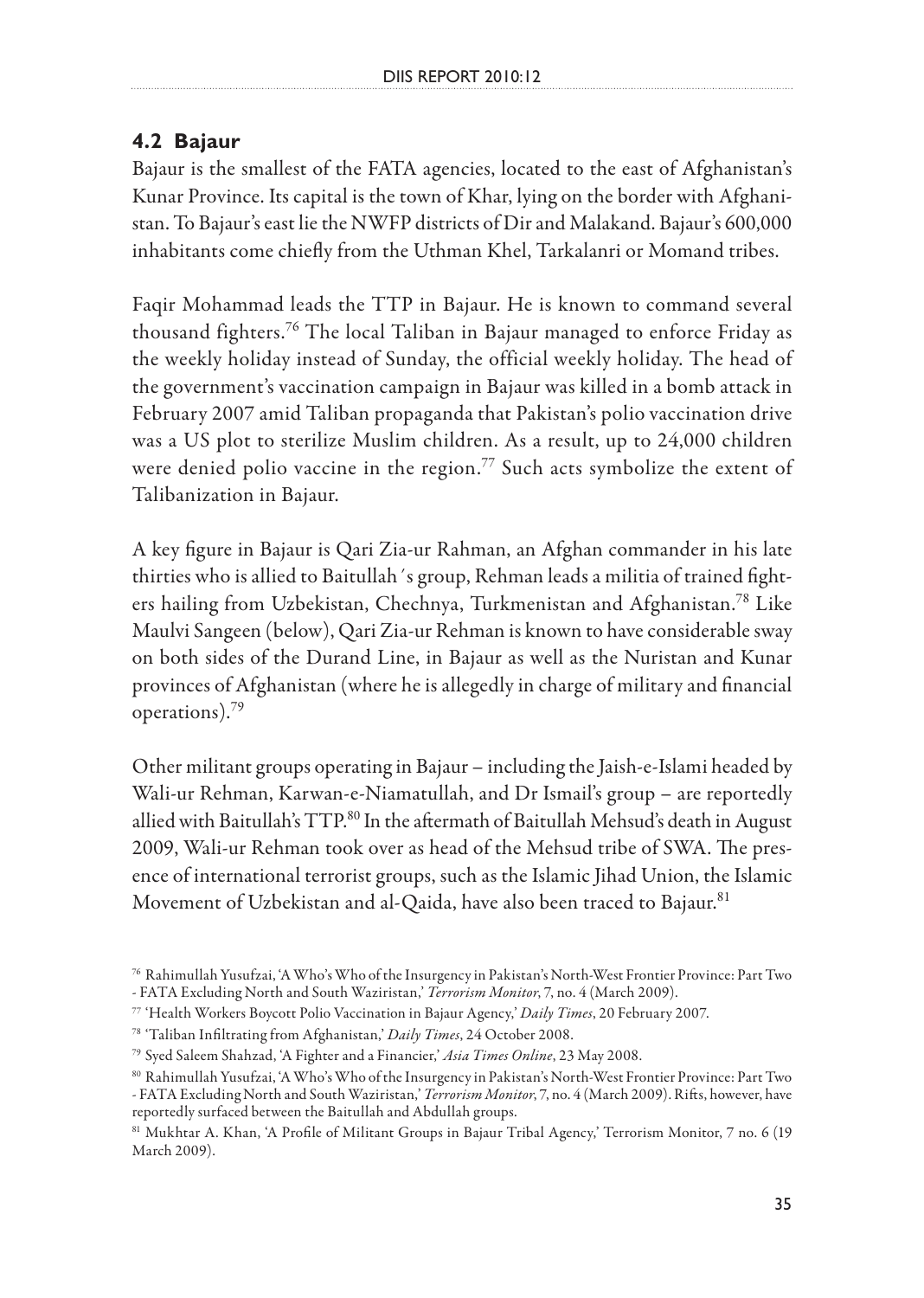### **4.3 Mohmand Agency**

The Mohmand tribal agency is bound by the Bajaur Agency to the north, the Khyber Agency to the south, Malakand and Charsadda districts of the KPP to the east and Peshawar to the southeast. Mohmand shares its western border with Afghanistan's Kunar and Nangarhar provinces. The Mohmand, Musa Khel, Mero Khel, Tarak Zai, Safi, Utman Khel and Halim Zais tribes inhabit this agency.

The Omar Khalid group, allied with Baitullah's TTP, also operates in this agency.82 Qari Shakeel is deputy commander to Omar Khalid, also known as Abdul Wali, in the Mohmand tribal agency. Both Omar Khalid and Qari Shakeel are opposed to the Pakistani government and may have links to terrorist groups in Afghanistan. In 2009, it was suspected that Omar Khalid and Qari Shakeel escaped to Afghanistan during military operations in Mohmand. To show their allegiance to Taliban leaders in Mohmand, Afghan militants allegedly returned fire on Pakistani security forces.<sup>83</sup>

Taliban elements wield considerable control over the Mohmand, Kurram, and Khyber agencies,. However, since the government has managed, via local *lashkar*s, to maintain control over at least the headquarters of these agencies, they cannot be said to be under the Taliban's total rule.<sup>84</sup> Despite this, the inhabitants of the settled areas in these agencies cannot move freely, and independent media reporting is next to impossible.

### **4.4 Middle Agencies: Kurram, Khyber and Orakzai**

The middle agencies – Kurram, Khyber and Orakzai – are packed together in the centre of the FATA strip, with the Waziristans to the south and Mohmand and Bajaur tribal agencies to the north. Hakimullah Mehsud was appointed commander of this region in 2008.

Kurram has a population of about 450,000 inhabitants, mainly Turis who, unlike the majority of Pashtuns, belong to the Shia sect of Islam. Kurram shares its western

<sup>82</sup> Rahimullah Yusufzai, 'A Who's Who of the Insurgency in Pakistan's North-West Frontier Province: Part Two - FATA Excluding North and South Waziristan,' *Terrorism Monitor*, 7, no. 4 (March 2009).

<sup>83</sup> Saifullah Khalid, (پاکستان نواز گروپ شدت پسندوں کیخلاف معاون بن سکتے ہیں' ,Ummat Karachi, 30 May 2009.

<sup>84 &#</sup>x27; ,' BBC Urdu, 12 May 2009. The word *lashkar* implies a militia of local tribesmen, in this case armed by the government to confront the militants.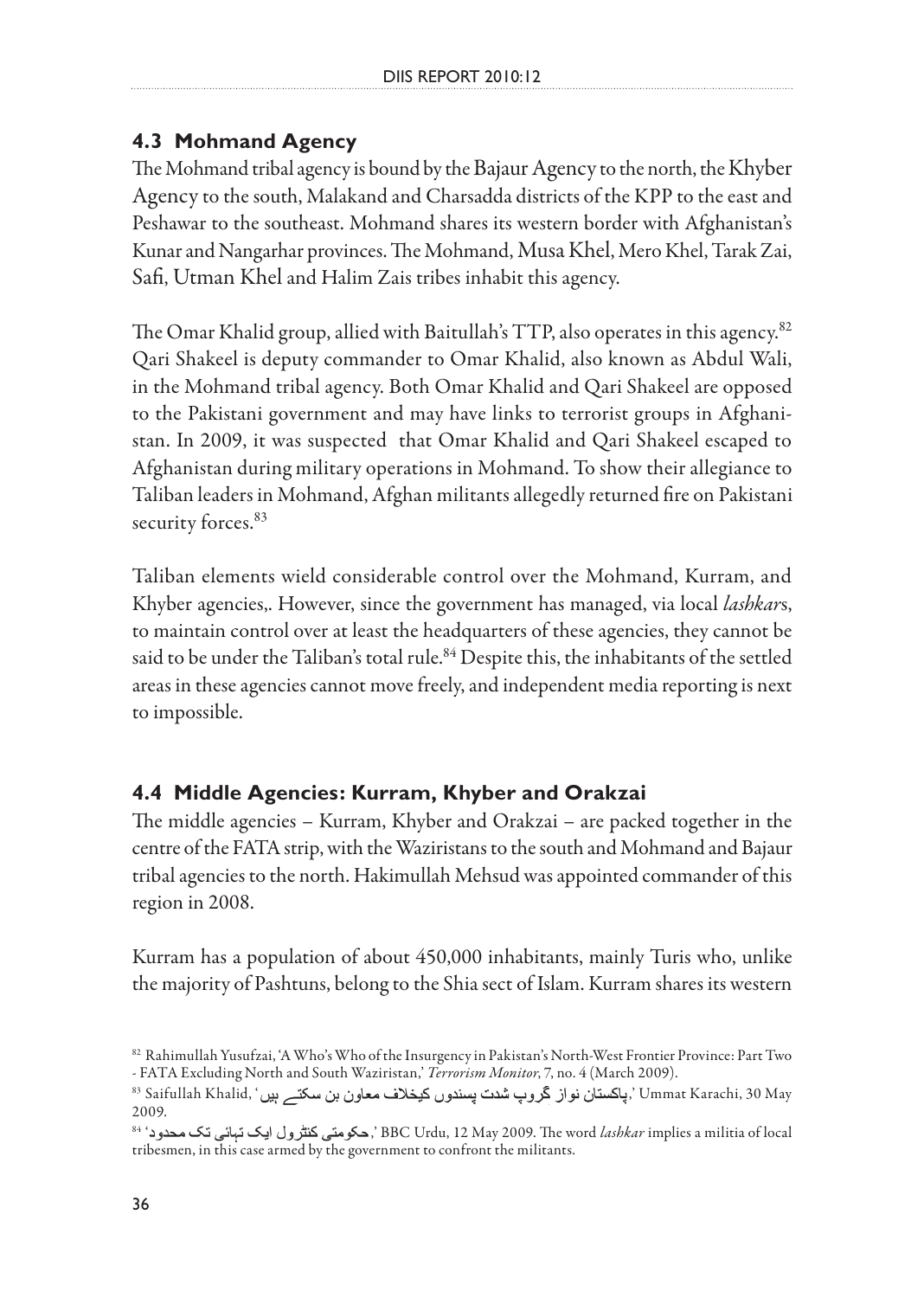border with Afghanistan's Nangarhar, Khost and Paktika provinces, and its eastern border with Hangu district in KPP. The agency's headquarters are in Parachinar, a city located ninety kilometres from Kabul.

Khyber agency has a population of 550,000 and is divided into Bara, Jamrud and Landi Kotal administrative units. Khyber borders Nangarhar to the west, and to its east lays Peshawar, the provincial capital of KPP. It is home to the famous Khyber Pass, an important trade route between Central and South Asia.

Over a tenth of Orakzai's population of 450,000 is Shia. Orakzai is the second smallest tribal agency, after Bajaur, and the only one not on the border with Afghanistan. From the west it is locked in by Kurram and Khyber agencies, and to the east it shares a border with the Frontier districts of Peshawar, Nowshera, Kohat and Hangu. The sectarian strife in neighbouring Kurram agency is known to have spilled over into Orakzai.

Hakimullah's deputy in Khyber Agency is an Afghan named Rahmanullah.<sup>85</sup> Formally, the group's leadership was under the command of Afghan governor, Mustafa Kamal Hijrat. With Afghan leaders and cadres of mostly non-local origin, it is surprising that this faction of the TTP is not directly active in Afghanistan. Instead militants of the middle agencies are known to operate on the roads linking Peshawar to Kabul so as to disrupt trucks carrying cargo to US and ISAF soldiers in Afghanistan and to conduct activities in the surrounding settled districts of the NWFP.

The gradual Talibanization of the middle agencies occurred when Hakimullah Mehsud assumed command of the region. Sectarian violence grew significantly, after the militants successfully exploited dormant anti-Shia sentiments prevalent in the area.

Other expressions were also found: the TTP in Orakzai announced the enforcement of *sharia* in lower Orakzai in October 2008.86 In December 2008 the Orakzai Taliban announced the observance of what they called a completed code of *sharia* by 'banning women from visiting bazaars' while imposing a complete ban on 'TV and CDs and video centres in the agency.'87

<sup>85</sup> Rahimullah Yusufzai, 'A Who's Who of the Insurgency in Pakistan's North-West Frontier Province: Part Two

<sup>-</sup> FATA Excluding North and South Waziristan,' *Terrorism Monitor*, 7, no. 4 (March 2009).

<sup>86 &#</sup>x27;Orakzai Blast Toll Rises to 82,' *The News*, 12 October 2008.

<sup>87 &#</sup>x27;Taliban Enforce Sharia in Lower Orakzai Agency,' *Daily Times*, 28 December 2008.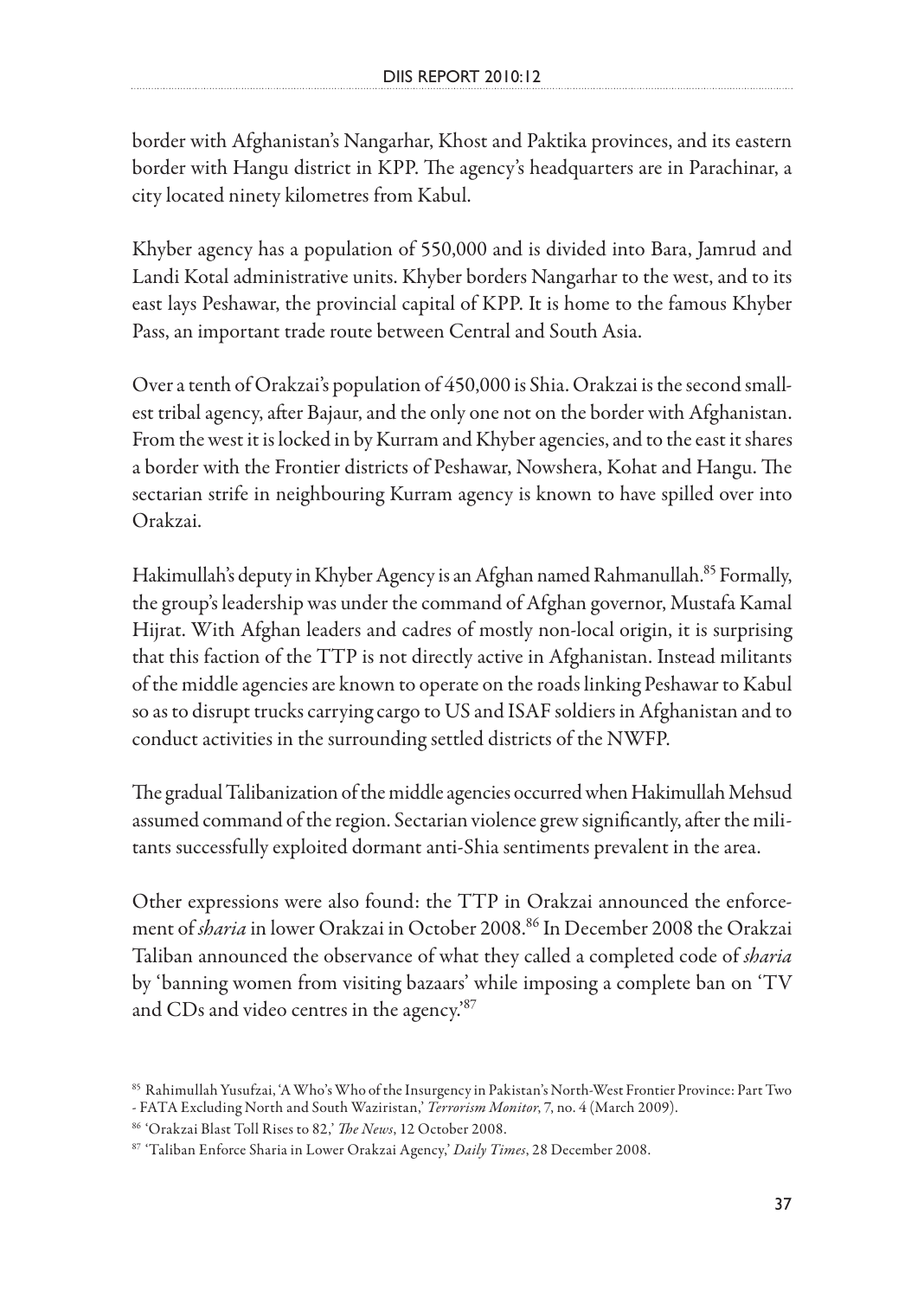Extremist groups in the middle agencies do not exactly fit the TTP 'jihadist' template; rather, their militancy appears more localized in its agenda. Kurram Agency, with a large Shia population, is torn mainly by Shia-Sunni sectarian violence, which has been fuelled by the growing Taliban influence in the region. The Shia population of Kurram is accused by TTP factions of being pro-Northern Alliance and active against the Taliban, and as such suffers the wrath of the TTP.

Lashkar-e-Islami militants have been preoccupied in fighting another warring group in the area called Ansar-ul-Islam, which is also viewed first and foremost as a sectarian clash (Deobandi versus Barelvi). There is also the *Amr Bil-Maroof wa Nahi 'An al-Munkar* ('Promotion of Virtue and Prevention of Vice') group, run by the lieutenants of the late Haji Namdar Khan. These groups, despite having entered into a tactical alliance with Baitullah Mehsud's TTP, are not known to attack the Pakistani security forces or to send fighters to Afghanistan, nor do they have known links to al-Qaida.<sup>88</sup> Instead they remain preoccupied with fighting one another and enforcing their strict Islamic code on the local population.

All these groups have included the Khyber agency in their efforts at Talibanization; sectarian violence is rampant, as is the drive to establish a rigid Islamic code in the area. Mangal Bagh is known to wield significant power in the Bara subdivision of the Khyber agency. He has issued edicts warning men to wear Islamic caps to avoid being subjected to monetary fines and having their hair shaved off. The extent of Mangal Bagh's influence could be gauged by the fact that he managed to impose a personalised 'code of conduct' on candidates contesting elections in the region.89

The Amr Bil Maroof wa Nahi an al-Munkar organization banned music, threatened music and CD shops, and created private jails to punish 'rebels.'90 By joining hands with the Taliban and lending TTP elements support and sanctuary, these groups expect to receive in exchange the protection of the TTP, enabling them to carry on their activities without hindrance from the government. The extent and nature of the relationship between the TTP and Mangal Bagh and other home-grown extremists in the middle agencies deserves further investigation.

<sup>88</sup> Rahimullah Yousafzai 'The Taliban Primer,' (April 2009), Himal, http://www.himalmag.com/The-Talibanprimer\_nw2881.html, accessed 3 April 2009.

<sup>89</sup> Imtiaz Ali, 'Khyber Tribal Agency: a New Hub of Islamist Militancy in Pakistan,' *Terrorism Monitor*, 6 no. 11 (29 May 2008).

<sup>90</sup> Ibid.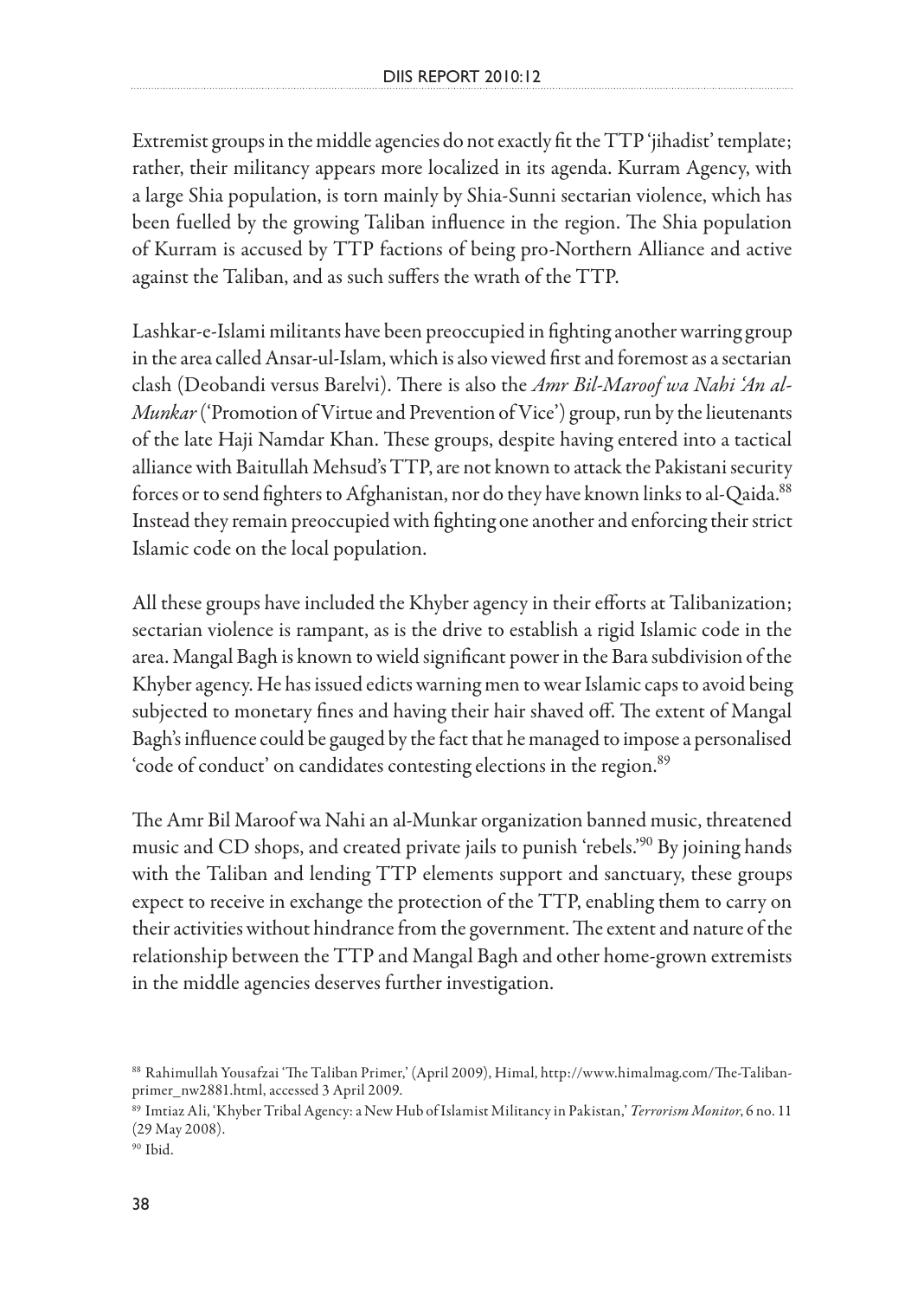## **4.5 Swat valley and Darra Adamkhel**

Upon the formation of the Tehrik-e-Taliban Pakistan in December 2007, Maulana Fazlullah, head of the Tehrik-e-Nifaz-e-Sharia-Mohammadi movement in Swat, was appointed the leader of the Tehrik-e-Taliban's Swat chapter, or the TTS.<sup>91</sup> The Taliban in Swat had reportedly divided the North West Frontier Province into 37 sections, assigning a commander to each. Work units were set up to carry out judicial and financial services, and even contract marriages or *shoabai arosat*. 92

Under the banner of *sharia ya shahadat*, the TNSM was originally founded in the early 1990s by Sufi Muhammad, Maulana Fazlullah's father-in-law. After Sufi Mohammad's imprisonment in late 2001, Maulana Fazlullah, a former chairlift operator, took over the leadership of the TNSM.

Uprisings by the TNSM are not a new phenomenon in the Swat valley; the mid and late 1990s also witnessed concerted efforts by the group to enforce *sharia*. Sufi Muhammad maintains that *jihad* is only permissible once *sharia* has been established. He has pushed for a local agenda, interested first and foremost in establishing *sharia* law in the area. On the other hand, Maulana Fazlullah, backed by the TTP, came to adopt a more jihadist ideology.

This development started in 2007, in the aftermath of the military operation on Lal Masjid and a strengthening of ties between the TNSM and TTP.<sup>93</sup> During the military siege of Red Mosque, Maulana Fazlullah publicly pledged his support for Lal Masjid and managed to rally a large group of armed people at his Imam Dheri *madrassa*, and threatened *jihad* if the military operation on Lal Masjid was not aborted. Many students of the Mosque and its *madrassa*s came from Swat.<sup>94</sup> Following the Red Mosque raid, Fazlullah's fighters conducted attacks against the government and security services.

In an interview, Fazlullah explained that the attacks carried out against the government and military personnel were in reaction to the Army's operation at Lal Masjid:

<sup>91</sup> The Tehrik-e-Nifaz-e-Shariat-e-Mohammadi also has a branch in Bajaur, affiliated with Faqir Mohammad.

<sup>92</sup> Syed Irfan Ashraf 'Nothing Sells Like Terror,' (May 2009), Aryana Institute for Regional Research Advocacy, http://www.airra.org/analysis/Nothingsellsiketerror.html, accessed 21 May 2009.

<sup>93</sup> Syed Irfan Arshad, Peshwar-based correspondent for *Dawn* newspaper, telephone interviews on 7 and 15 May 2009.

<sup>94</sup> Qandeel Siddique 'The Red Mosque Operation and its Impact on the Growth of the Pakistani Taliban,' FFI Research Report, No. 2008/01915, Kjeller: Norwegian Defense Research Establishment (FFI), October 2008, http://www.mil.no/multimedia/archive/00115/Qadeel\_Siddique-Lal\_115013a.pdf.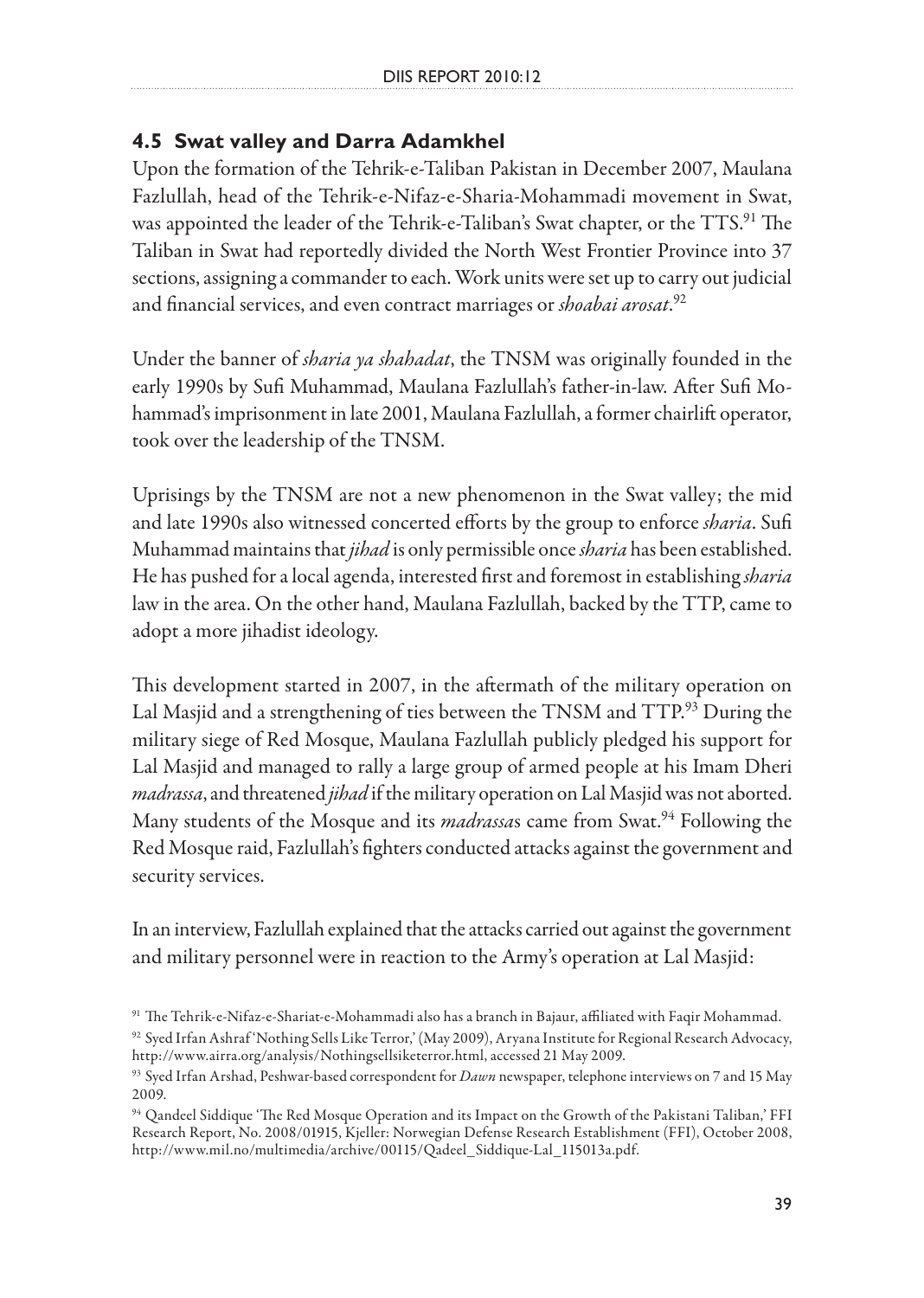I just told my followers to be prepared for *jihad*. Whatever has started in Swat is not related to my announcement, but it is related to the government operation in Lal Masjid and Jamia Hafsa. [...] It is the responsibility of every Pakistani to rise up in arms against those who are bombing their own people.<sup>95</sup>

This is echoed by another Swat commander named Hifazullah; when asked in an interview with *As-Sahab*, 'When did the Swat Taliban emerge?', Hifazullah responded: 'One of the initial reactions to Lal Masjid raid took place in Swat, so it was two years ago that we started militancy here; since then we have been involved in *jihad*.'96

This suggests that, although TNSM leader Maulana Fazlullah was declared the Taliban commander in Swat during the official formation of the Tehrik-e-Taliban Pakistan in late 2007, the TNSM had started cooperating with the Taliban prior to that time. This also explains the new force with which Talibanization came to overtake Swat. As part of what it sees as the enforcement of *sharia* law, the Swat group has reversed the area's traditionally 'cosmopolitan' outlook, imposing its own anti-modernity ideology on it. $97$ 

Through his heavy use of an illegal FM radio station – from where he transmitted his messages and edicts, and reached out to a new and younger audience – Fazlullah managed the Talibanization of the area. For an hour a day he would broadcast his interpretation of the holy Quran, which would sometimes be followed by the distribution of newsletters or pamphlets. These broadcasts were used, for instance, to prohibit barbers from shaving the beards of their client, to urge schoolgirls to wear *burqa*s and to force the closure of development organizations, accusing them of spreading immorality by employing female staff.

According to a journalist who visited KPP's Malakand division in May 2009, several abandoned factories and schools had been converted into 'prisons', where, along with lawyers, policemen and FC personnel, female government employees were imprisoned on charges that 'they were working with men who were not related to them by blood or marriage.'98

<sup>95</sup> Interview conducted by *Dawn* newspaper's Syed Irfan Ashraf. Transcript sent to author via email.

interview with ', قائد عسلرى تحريك طالبان سوات استاد فاتح حفظہ الله كي السحاب سے گفتگو ' ,Hafizullah <sup>96</sup> *As-Sahab* (June/July 2009), Ansar Mujahideen, http://ansar.fliggo.com/video/rhGEPi2A, accessed 20 July 2009.

<sup>97 &#</sup>x27;People take on Taliban,' *Dawn*, 25 May 2009; Sharmeen Obaid-Chinoy, 'Pakistan: Children of the Taliban,' PBS, 14 April 2009.

<sup>98</sup> Mohsin Naqvi, 'Column Kar', 2 May 2009, Pakistan Politics, http://pkpolitics.com/2009/05/02/columnkaar-2-may-2009, accessed 2 May 2009.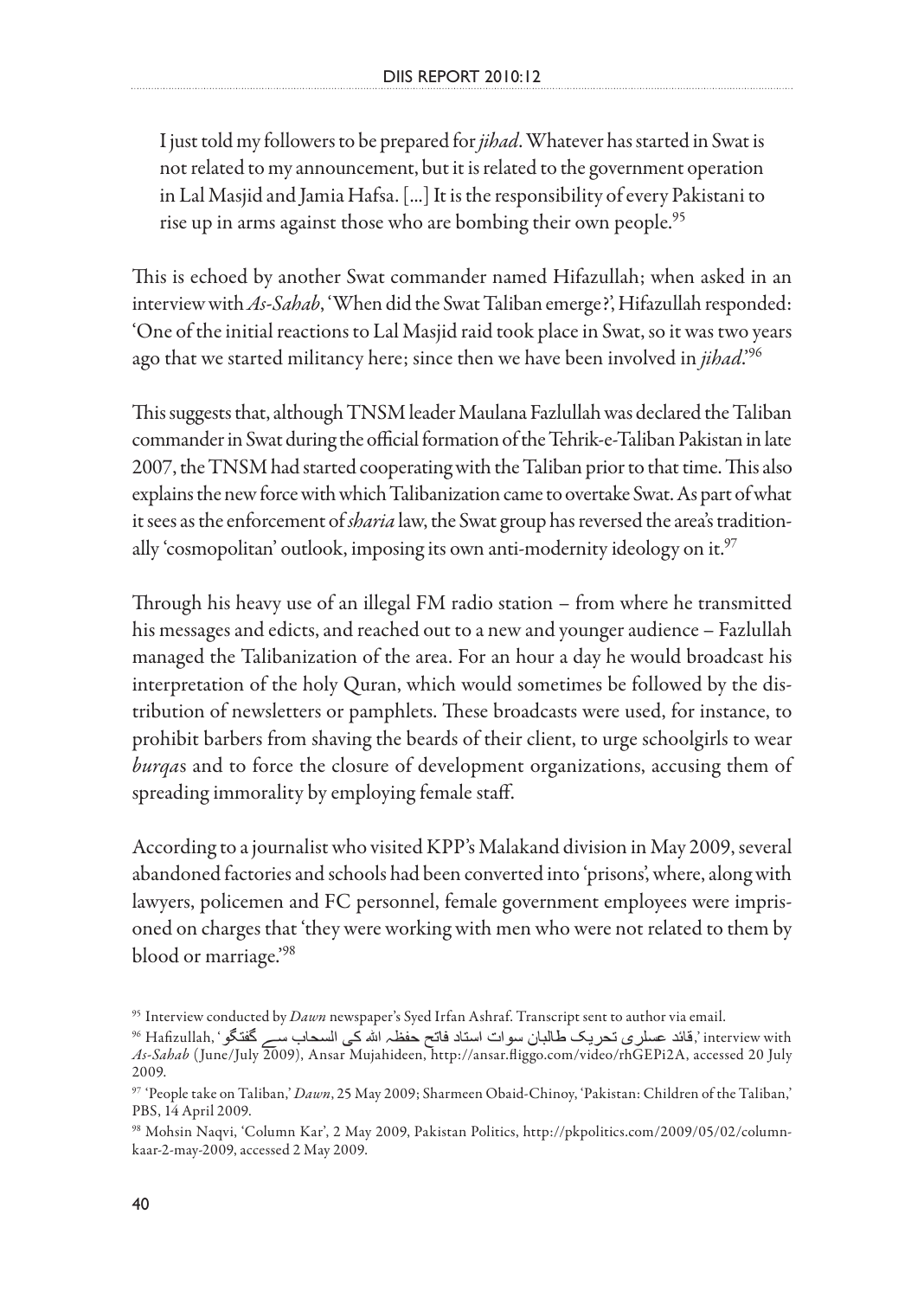To assert their power further in many areas, Taliban elements in KPP on occasion took control of hospitals and police stations (e.g. in KPP's Matta, Maidan and Kalam regions), hoisted white party flags, and also set up check-posts (in Shakardara, Charbagh) and parallel Islamic courts in occupied areas. The militants, armed with sophisticated weapons, would urge the populace to lodge their problems at the Imam Dheri *madrassa*, where they would be dealt in accordance with *sharia* law. Harsh medieval-style punishments, such as flogging alleged criminals, were also practiced by Fazlullah´s Shura. The radicals have routinely bombed girls' schools and blown up video and CD stores.

Maulana Fazlullah announced the formation of a militia called 'Shaheen Force,' functioning both as a criminal and a moral police, to patrol towns like Matta so as to 'control law and order and traffic problems.'99 Fazlullah's group has also opposed polio vaccine campaigns, denying immunization to thousands of children in the area. Fazlullah convinced his followers that the US-manufactured polio drops are part of a conspiracy to sterilize Pakistanis and reduce the Muslim population.100 Fazlullah further declared that those dying of polio are 'martyrs', for they have refused to take a vaccination that consists of *haram* or 'forbidden' materials.101

The intermittent months of 'peace negotiations' between the Government of Pakistan and the TTP in Swat helped to bolster the latter's infrastructure, facilitating the expansion of the TTP's influence to other districts of the KPP, such as Upper Dir, Swabi, Mardan, Peshawar, Malakand, Hangu, Kohat, Lakki Marwat, Tank and Dera Ismail Khan.<sup>102</sup> This was partly managed by the carving of communication networks – like building new dirt paths through villages – and laying land mines in old roads so as to impede the movement of ground troops.<sup>103</sup>

All this is a mark of the new ground gained by the Taliban in the NWFP. Baitullah's faction of the TTP in particular has taken credit for the spread of the Taliban across Pakistan, especially in the Swat valley. Intelligence officials have reportedly

<sup>99</sup> Safdar Sial and Aqeel Yusufzai, 'Swat: A Symptom of a Deeper, Older Malady' Pak Institute for Peace Studies, 16 November 2007.

<sup>100</sup> Ayesha Akram-Nasir, 'Polio-free Pakistan: Only a Dream?' *The Daily Times*, 14 September 2008. 101 Ibid.

<sup>.</sup>BBC Urdu, 12 May 2009', حكومتي كنترول ايك تبائي تك محدود<sup>، 102</sup>

<sup>103</sup> Syed Irfan Ashraf, 'Nothing Sells Like Terror,' (May 2009), Aryana Institute for Regional Research Advocacy, http://www.airra.org/analysis/Nothingsellsiketerror.html, accessed 21 May 2009.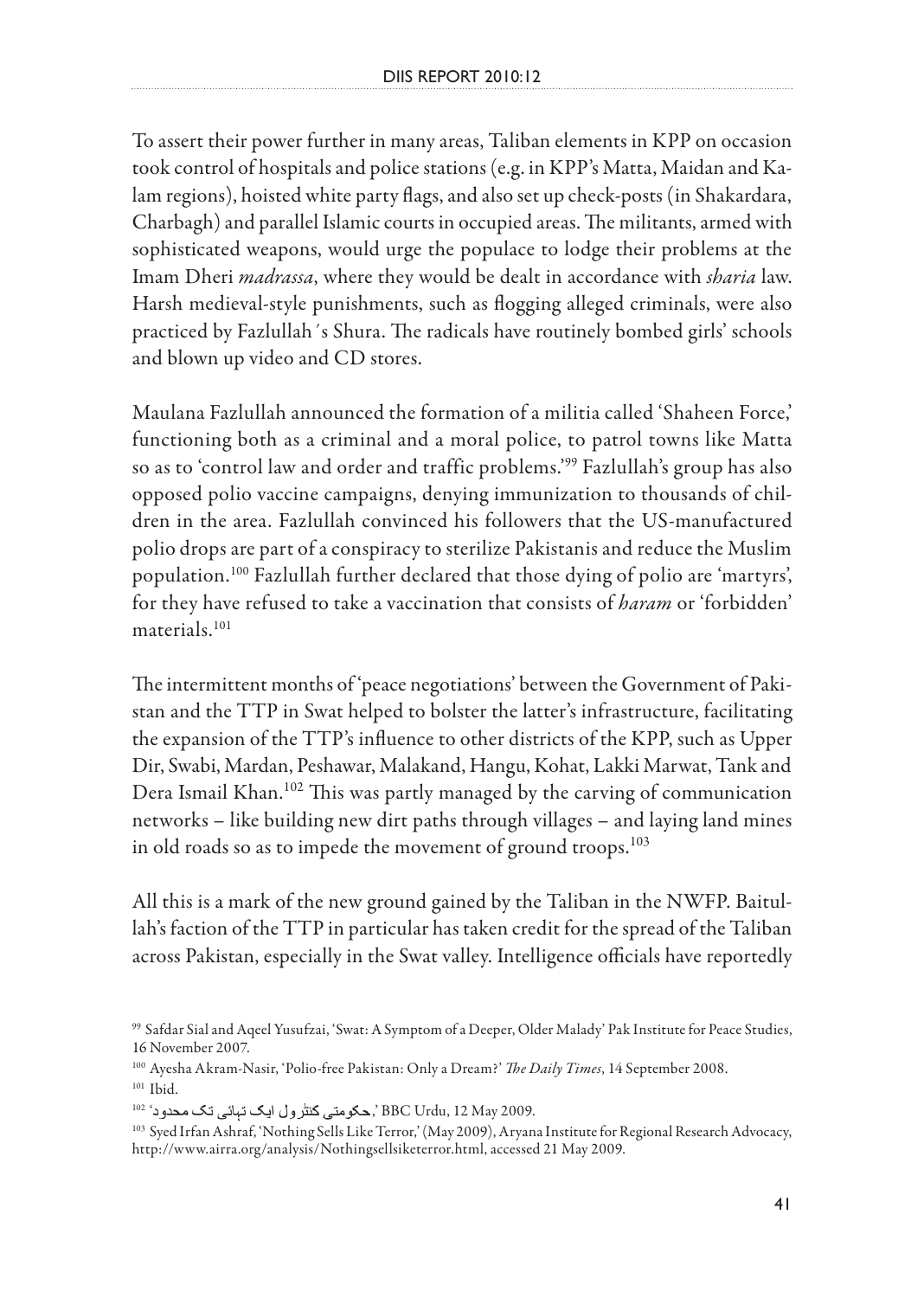confirmed that the TTP's support (including training) helped to embolden the Swat Taliban.<sup>104</sup> Initially, the Swat group was able to coerce the Pakistani government into allowing the establishment of *sharia* law in that district. However, as of summer 2009 this agreement has backfired, resulting in heavy military operations against the militants in Swat and other parts of the Malakand division.

Having forged intimate links with the TTP, the new TNSM was managed by 'Shura Swat', a council that included Swat Taliban leaders like Ibn-e-Ameen, Ibn-e-Aqeel, Muslim Khan and others who coordinated militant operations in the area.105 The council managed different departments, each dealing with a specific task – e.g. to blow up NATO supply trucks, attack Pakistani troops, and so on.<sup>106</sup>

Despite the media focus on Maulana Fazlullah as the chief militant controlling the Swat chapter of the TTP, guerrilla commanders and brothers Ibn-e-Ameen and Ibn-e-Aqeel are also considered important figures in the Swat arena, who act as key functionaries in the militant infrastructure, including media propaganda and bombings.<sup>107</sup> Ibn-e-Ameen was allegedly running a training camp from where militants embarked on suicide missions not only in Swat, but also other areas of the KPP, as well as parts of Punjab.<sup>108</sup> This is supported by a recent interview with another Swat commander, Hafizullah, who boasts of having conducted at least 25 operations inside Swat and 'several outside of Swat', including 'Islamabad, Peshawar, and Mardan....'109 Indeed, connections between Swati militant commanders and leaders of splinter factions of Jaish-e-Mohammad and Lashkar-e-Jhangvi have been reported, pointing to collaboration between Swati and Punjabi militant groups.110

<sup>104</sup> Syed Shoaib Hasan, 'Centre-Stage in the 'War on Terror,' BBC, 31 March 2009.

<sup>105</sup> Sohail Qalandar, 'Khul Kay' (15 May 2009) Pakistan Politics, http://pkpolitics.com/2009/05/15/khul-kay-15-may-2009/, accessed 18 May 2009. Muslim Khan was the spokesman for the Tehrik-e-Taliban, in particular the Swat chapter. It is unclear whether Ibn-e-Ameen and Ibn-e-Aqeel are pseudonyms.

<sup>106</sup> Sohail Qalandar, 'Khul Kay' (15 May 2009) Pakistan Politics, http://pkpolitics.com/2009/05/15/khul-kay-15-may-2009/, accessed 18 May 2009.

<sup>107</sup> Ibid. The third brother, Mohammad Rasool, is another Taliban commander operating in Swat, although perhaps not of his brothers' seniority. Ibn-e-Aqeel and Mohammad Rasool were reportedly killed during clashes between the Pakistani military and Taliban fighters in Swat. However, these reports remain unconfirmed. 'Three Taliban Commanders Killed Swat: ISPR,' *The News International*, 8 July 2009.

<sup>108</sup> Sohail Qalandar, 'Khul Kay' (15 May 2009) Pakistan Politics, http://pkpolitics.com/2009/05/15/khul-kay-15-may-2009/, accessed 18 May 2009.

interview with ',قائد عسلر ي تحر يك طالبان سو ات استاد فاتح حفظہ الله كي السحاب ســـر گفتگو '،Hafizullah ''' As-Sahab (June/July 2009), Ansar Mujahideen, http://ansar.fliggo.com/video/rhGEPi2A, accessed 20 July 2009.

<sup>110</sup> Zaffar Abbas, 'Offensive in Swat – Boon or Bane for Taliban,' *Dawn*, 13 May 2009.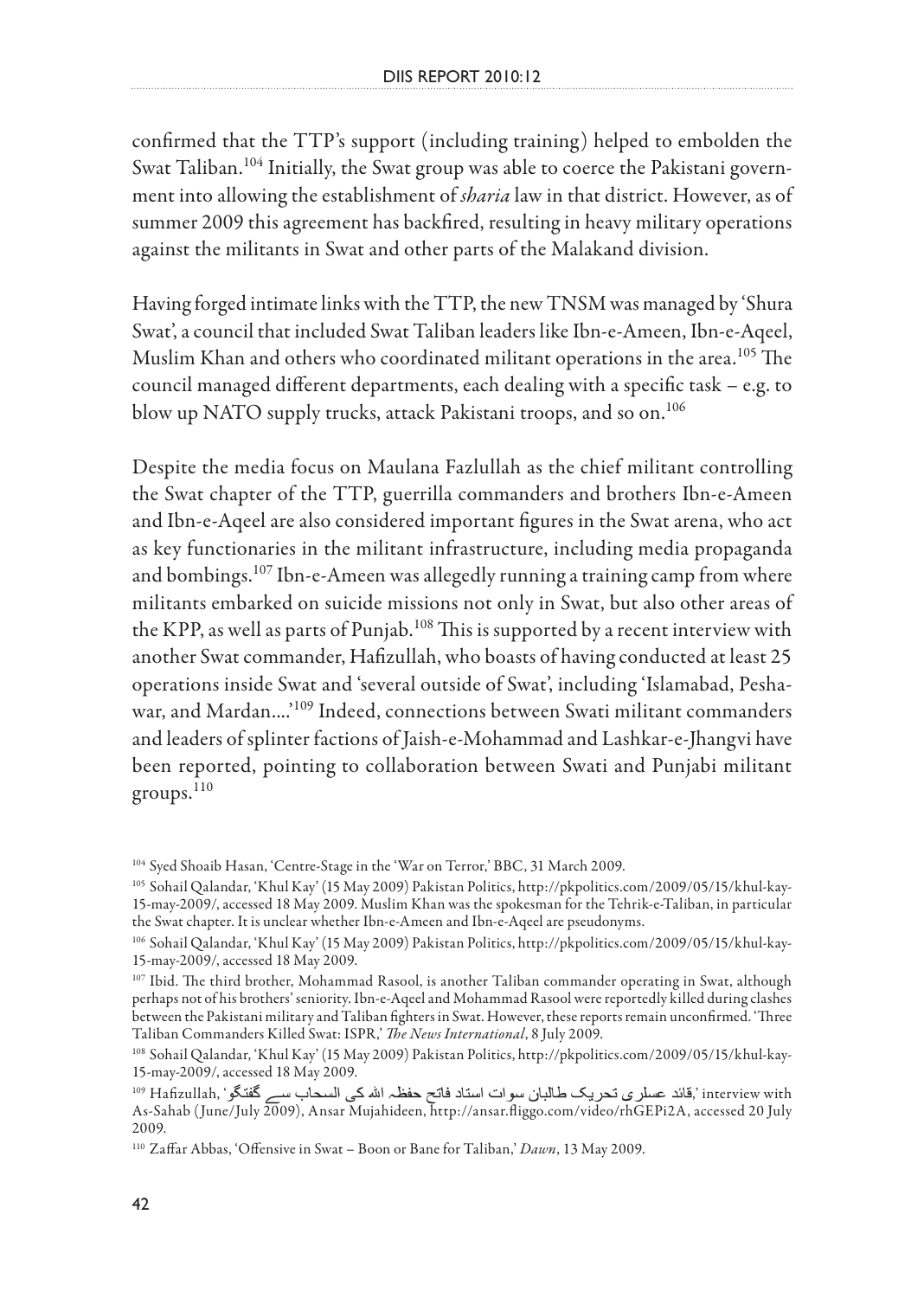In an *As-Sahab* interview, Hafizullah reiterates that the first and foremost objective of the Tehrik-e-Taliban Swat's *jihad* is to install *sharia* law: 'Since 1992 we have been fighting for this [*sharia*] ... anything or anybody coming in the way of *sharia* [is our enemy and target].'111 This underscores the over-arching importance of *sharia* to the Tehrik-e-Taliban Swat (TTS), showing how theirs is a struggle that has been active for decades.

An exuberant criminal component has also been added to the stream of militants in Swat according to Pakistani journalists: 'Those who specialize in kidnapping for ransom... have started growing beards, wearing turbans, and started calling themselves the Taliban,' giving the Tehrik a new flavour.<sup>112</sup> This dimension of TTP includes a stream of young recruits who 1) are attracted by Kalashnikovs and the lucrative pay of 15-20 thousand rupees that the Taliban dole out, and/or 2) have been adversely affected by the Lal Masjid raid or other 'unjust' military operations.<sup>113</sup>

The TTP also have a strong presence in the semi-tribal city of Darra Adamkhel in Kohat in KPP: local militant groups – Tehrik-e-Islami and Islami Taliban – have merged with the Pakistani Taliban. Mufti Ilyas, Khalid Khan and Maulana Tariq are said to be the local custodians of the TTP and to maintain close ties to the sectarian outfits, Lashkar-e-Jhangvi and Sipah-e-Sahaba. The leadership has allegedly moved out of Darra Adamkhel but continues to attacks Pakistani security forces inside the  $\text{city.}^{114}$ 

## **4.6 Punjab and Sind**

Certain areas in Punjab have also come under the threat of the TTP, namely Chakwal, Mianwali, Bhakar, Jhang, Muzzaffargharr, Bahawalnagar, Bahawalpur, Rajanpur and Dera Ghazi Khan, where 22% of Punjab's population lives.<sup>115</sup> In recent years, a variety of Taliban-style activities have been observed in these districts of Punjab, where militants elements can be seen interacting with their tribal counterparts. Attacks in Punjab, namely in the big capitals of Islamabad and Lahore, which are

113 Ibid.

114 Rahimullah Yusufzai, 'A Who's Who of the Insurgency in Pakistan's North-West Frontier Province: Part Two – FATA Excluding North and South Waziristan,' 3 March 2009, *Terrorism Monitor*, 7, no. 4. .BBC Urdu, 12 May 2009', حكومتي كنترول ايك تبائي تك محدود<sup>، 115</sup>

ا11 Hafizullah, 'قائد عسلرى تحريك طالبان سوات استاد فاتح حفظہ الله كى السحاب سے گفتگو' ,June/July 2009), Ansar Mujahideen, http://ansar.fliggo.com/video/rhGEPi2A, accessed 20 July 2009.

<sup>112</sup> Sohail Qalandar, 'Khul Kay' (15 May 2009) Pakistan Politics, http://pkpolitics.com/2009/05/15/khul-kay-15-may-2009/, accessed 18 May 2009.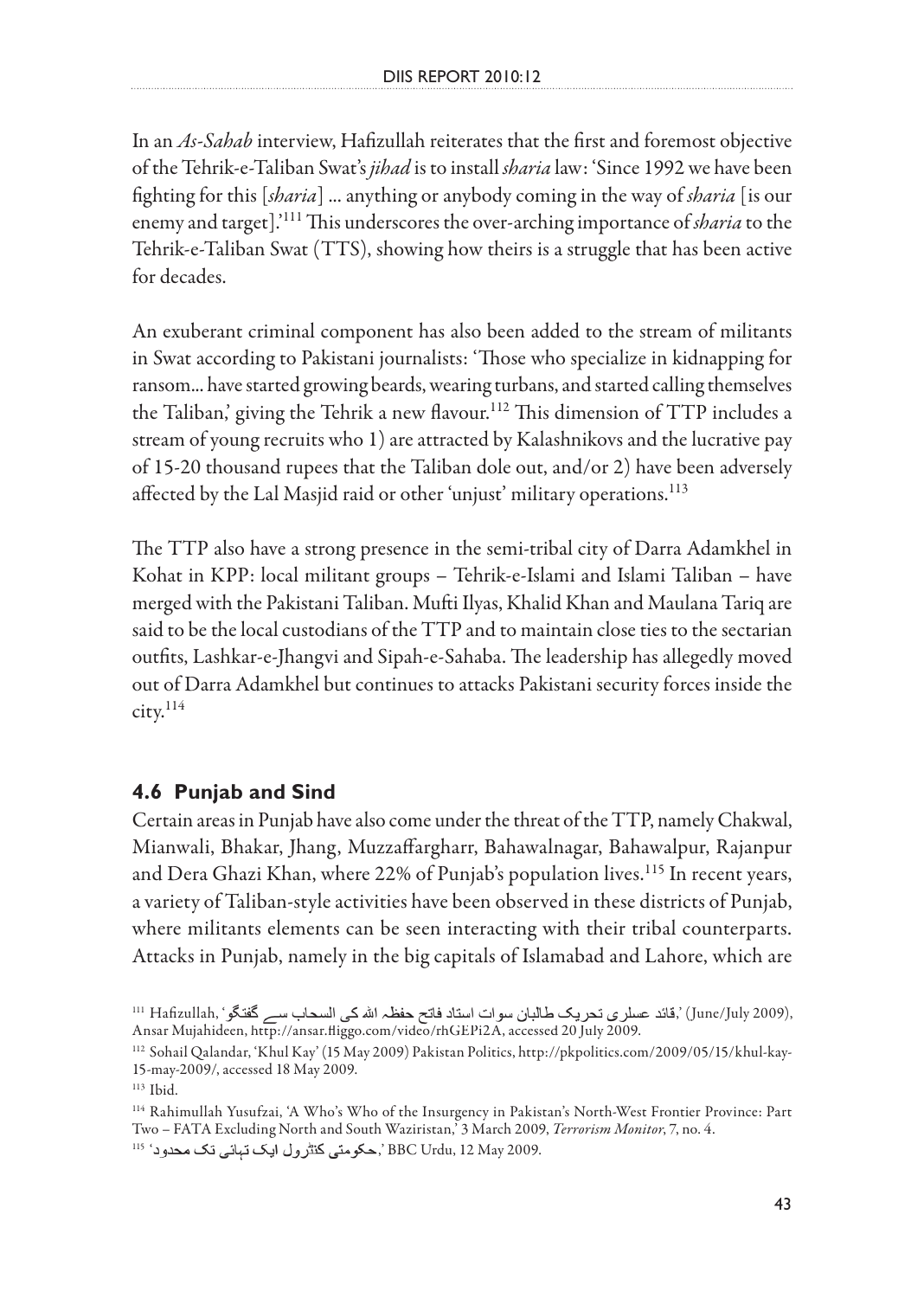believed to have been undertaken by the Punjabi Taliban, have risen in recent years (Appendix A).

TTP-inspired militancy in Punjab and Sind has been growing in recent years. However, the other facet of Talibanization, involving parallel governance by a rebel group or attempts at social conditioning based on strict Islamic codes, has not been as apparent or assertive in these areas.

Nevertheless, there have been a few steps in this direction, namely in Punjab: in August 2008, for instance, owners of CD and cable network stores in Muzaffargarh received threats to shut down their businesses; and in Kot Addu, a group calling itself Tehrike-Islami Taliban warned women to wear *burqa*s or be subjected to acid attacks.116

<sup>116</sup> Kaustav Dhar Chakrabarti, 'Taliban Spreads into Pakistan's Heart,' Rediff.com, 13 February 2009.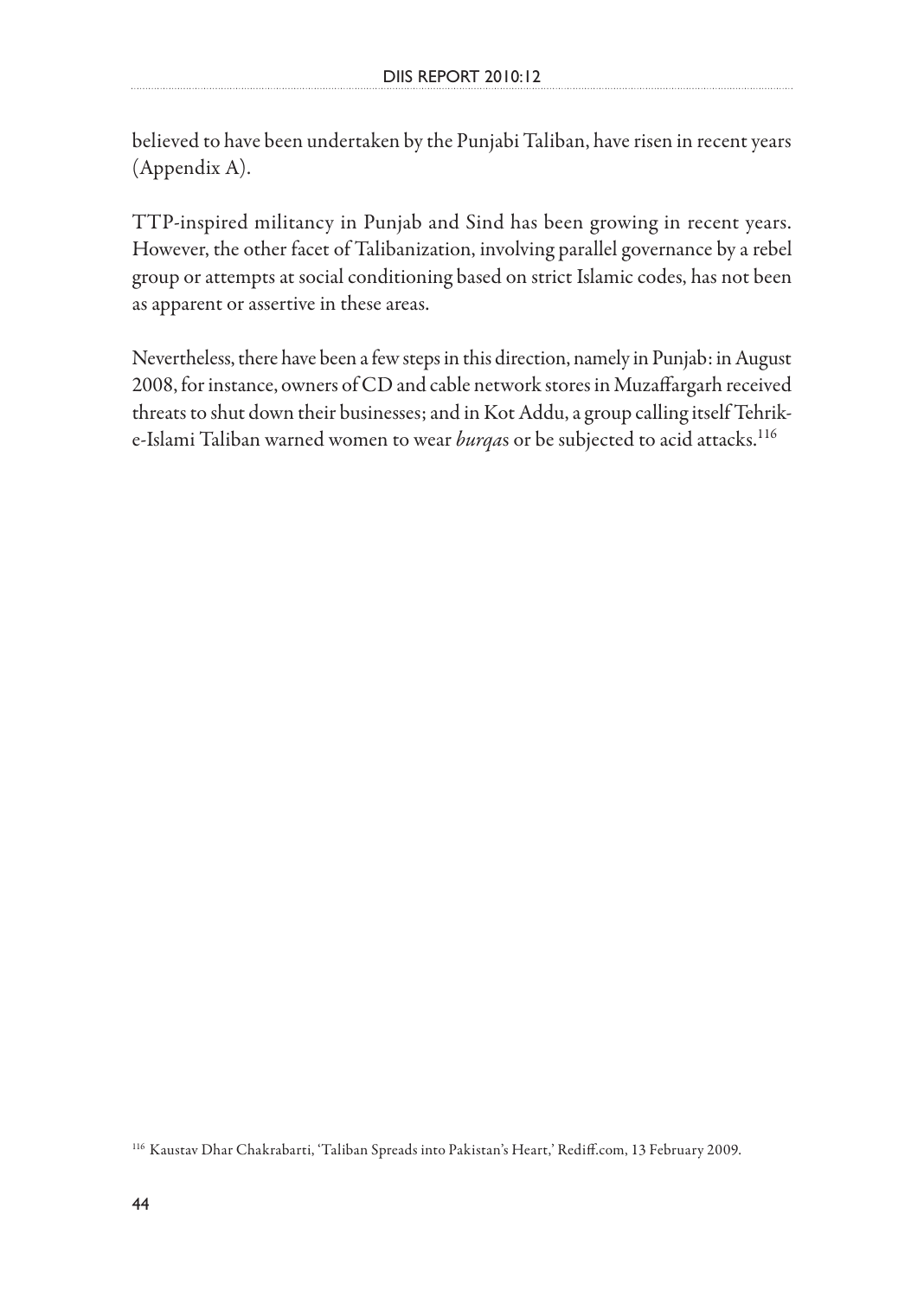## **5 Child Recruitment, Media Propaganda**

According to Maulvi Nazir, the Taliban has a low supply of weaponry; however, he does not mourn this setback, as theirs is a *jihad* based on human sacrifice:

Look at the Battle of Badr! Look at Uhud! How few were the material means! Nothing has been achieved because of means; rather, it was achieved by sacrifice. We are fighting this battle with the power of faith.<sup>117</sup>

This echoes the *madrassa* teacher interviewed by Sharmeen Obaid-Chinoy in Karachi, who claimed there was no shortage of 'sacrificial lambs' that the Taliban could presumably conjure up to fight their *jihad*. 118 Martyrdom is romanticized and idolized in the TTP's messages, training and videos. Videos glorifying child martyrs are readily available in Karachi, with young children singing songs in the background, chanting lyrics like: 'If you try to find me after I have died, you will never find my whole body, you will find me in little pieces.<sup>'119</sup>

Indeed a number of jihadi videos available on the Internet resound to similar songs sung by children.<sup>120</sup> And online literature belonging to militant groups with ties to the Taliban includes magazines dedicated to children, which include articles eulogizing martyrdom. A case in point is Jaish-e-Mohammad's online edition of Musalman Bachay or 'Muslim Children.'121 In some cases children themselves are selling jihadi CDs, the contents of which includes interviews with young suicide bombers.<sup>122</sup>

The Taliban commonly prey on young people in *madrassa*s, mosques or religious gatherings. A 'Talib' in Swat who had joined the extremists when he was thirteen years

<sup>117</sup> Maulvi Nazir interview, *As-Sahab*, March 2009.

<sup>118 &#</sup>x27;Pakistan: Children of the Taliban,' (April 2009), PBS, http://www.pbs.org/frontlineworld/stories/pakistan802/ video/video\_index.html, accessed 24 May 2009.

<sup>119</sup> Ibid.

<sup>120</sup> http://ghazwah-urdu.sitesled.com/Tranay/tranay.html.

<sup>&</sup>lt;sup>121</sup> See the magazine's website: http://www.musalmanbachay.com. For an analysis of the content of the magazine, see Qandeel Siddique, 'Child Martyrs', Jihadica.com, 11 March 2009, http://www.jihadica.com/child-martyrs/.

<sup>122</sup> Syed Irfan Ashraf, 'Will They Grow up to be Militants?' (May 2009), Aryana Institute for Regional Research Advocacy, http://www.airra.org/analysis/Willtheygrowuptobemilitants.html, accessed 21 May 2009.

<sup>123 &#</sup>x27;Pakistan: Children of the Taliban,' (April 2009), PBS, http://www.pbs.org/frontlineworld/stories/pakistan802/ video/video\_index.html, accessed 24 May 2009.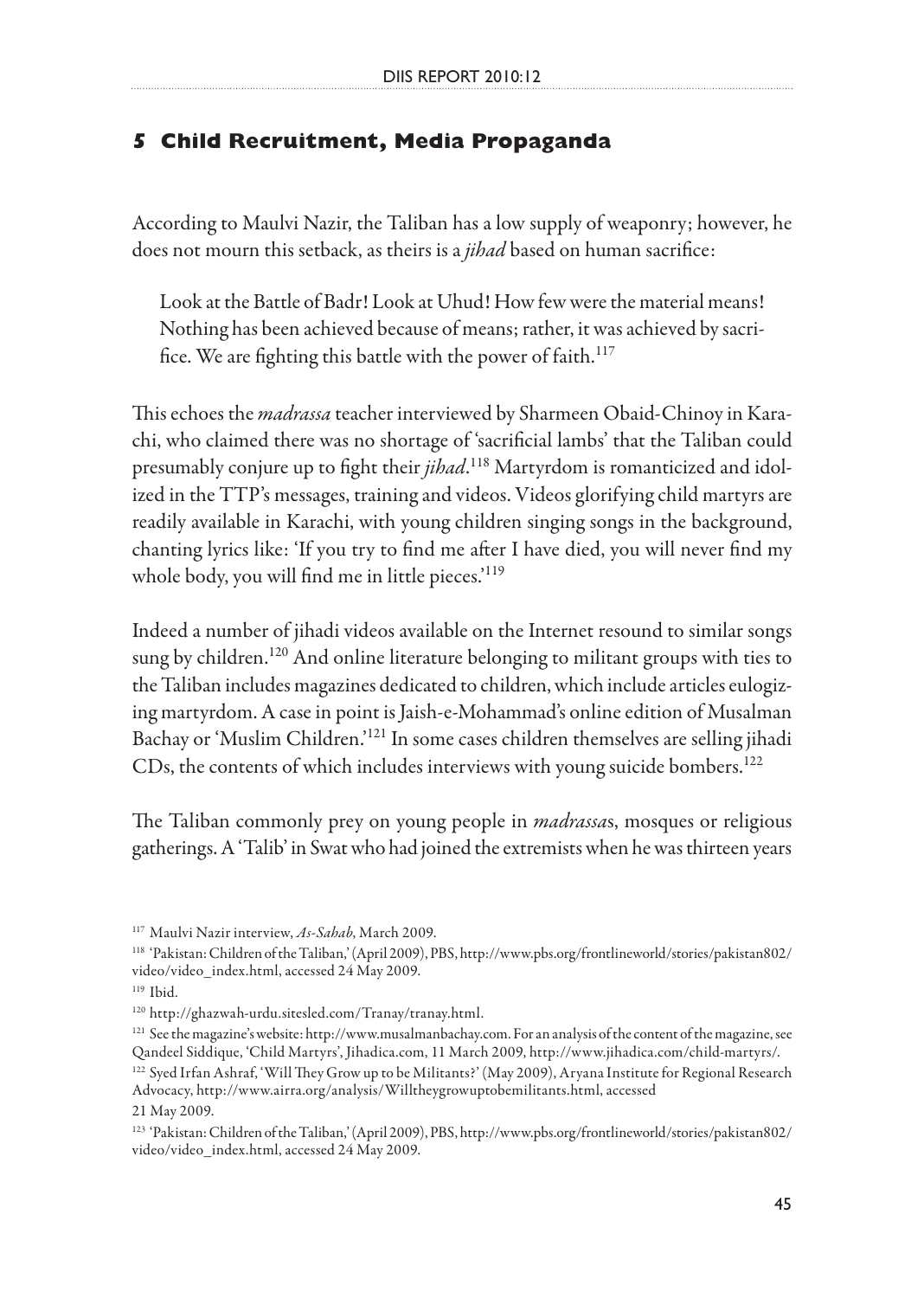old describes how the Taliban groom young boys: 'they first call us to the mosque and preach to us. Then they take us to a *madrassa* and reach us things from the Quran'. This is followed by months of military training:

They teach us how to use Kalashnikov and machine guns, rocket launchers, grenades, bombs... they tell us to use them only against the infidels. Then they teach us how to do a suicide attack.... there are thousands of us; the Taliban is now strong enough to defeat the army.<sup>123</sup>

In another report, a young militant arrested in a Taliban training camp in Swat's Matta area revealed how sometimes the militants use force to train a youngster; he was allegedly picked up, against his will, by the Taliban at his seminary and trained to fight against the military. $124$ 

A branch of Baitullah's Taliban, led by Asmatullah Muawiya, allegedly plays a key role in the exploitation of *madrassa* boys in Swat so as to 'train them for suicide missions [and] supply other anti-Pak militant factions with them.<sup>125</sup>

Taliban commander Qari Abdullah, who is also known to be responsible for the recruitment of child soldiers, defends training children for suicide missions: 'When you are fighting, then God provides you with the means. Children are tools to achieve God's will. And whatever comes your way, you sacrifice it, so it's  $fine.^{126}$ 

On 27 July 2009, several 'teenage bombers' were rescued from a Taliban suicide training camp in Swat.<sup>127</sup> One boy, age thirteen, was allegedly abducted from his school and taken to the Taliban mountain base in Swat. His training included sixteen hours daily of 'physical exercise and psychological indoctrination', with his instructors drumming into his head that 'martyrdom is the biggest reward of Allah.'128 Another boy, aged fifteen, studying at a *madrassa*, was apparently also lured to the Taliban's training camp; he claimed: 'I was told that it was a religious

<sup>124 &#</sup>x27;Taliban Forcibly Recruit People Against Military,' *Daily Times Pakistan*, 20 May 2009.

<sup>125</sup> Saifullah Khalid, ' 2 ,' Ummat Karachi,

<sup>29</sup> May 2009.

<sup>126 &#</sup>x27;Pakistan: Children of the Taliban' (April 2009), PBS, http://www.pbs.org/frontlineworld/stories/pakistan802/ video/video\_index.html, accessed 24 May 2009.

<sup>127 &#</sup>x27;Teenage Bombers are Rescued from Taliban Suicide Training Camps: Report,' *The Nation Pakistan*, 27 July 2009.

<sup>128</sup> Ibid.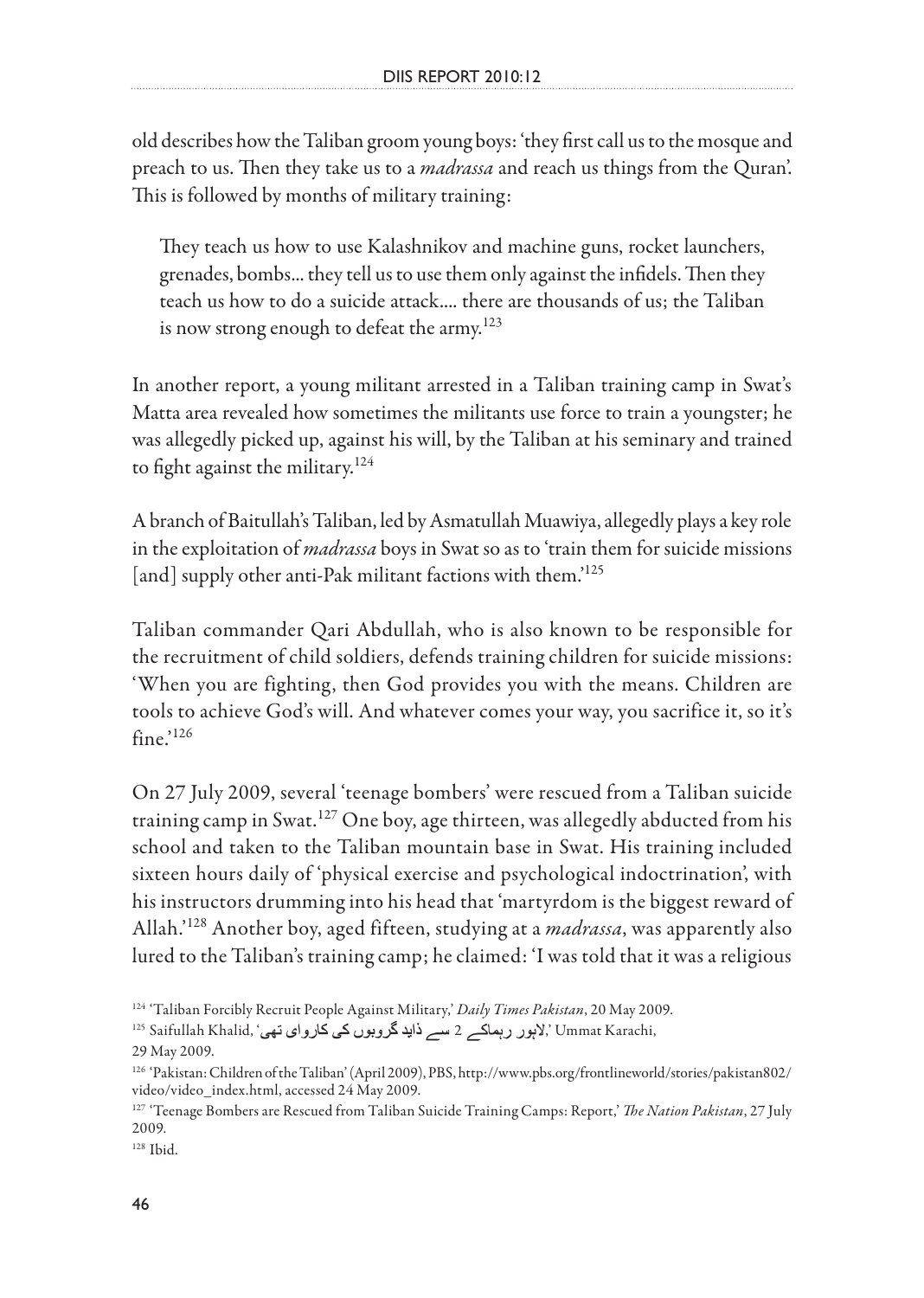duty of every Muslim to get training to fight the enemies of Islam.'<sup>129</sup> Another teenager revealed that the Taliban endorsed the killing of one's own family if they should be on the 'wrong side.'130 Furthermore, they are taught that the Pakistani army is an enemy of Islam, as it is fighting at the behest of Christians and Jews. Officials believe that up to 1,500 boys were recruited by Swati militants for suicide missions during an interval of peace negotiations that took place between the terrorists and the GoP in early 2009.<sup>131</sup>

In January 2009, Qari Hussain, the designated chief of the TTP suicide squad, held a press conference in Peshawar where he distributed a Taliban propaganda tape showing 'men and youths, some apparently in their teens, addressing the camera about their intention to carry out suicide attacks to background music of Urdu-language militant anthems.'132 In it a teenage suicide bomber named Masood claims that:

Suicide bombers are the atomic weapons of Muslims because Muslims do not have the latest weapons to fight enemies who are committing atrocities in Kashmir, Palestine, Afghanistan and Iraq.<sup>133</sup>

Propaganda videos celebrating the suicide missions of young TTP members are rife; one such video focuses on fifteen-year-old Arshad Ali from Swat who attacked a polling station in 2008. In the video he sat with an AK-47 cradled in his lap while he prayed with rosary beads. He says: 'Some hypocrites say that we are doing this for money, or because of brainwashing, but we are told by Allah to target these pagans. [...] I invite my fellows to sacrifice themselves.<sup>'134</sup>

In another video, Maulana Fazlullah is heard saying 'A lot of people have given us everything for *jihad* – their homes, their money, their children, too.<sup>'135</sup> And speaking with journalists in 2008, the Maulana purportedly conveyed how proud he was that 'our boys use their flesh and bones as a weapon for Islam.'136

133 Ibid.

- 135 Ibid.
- 136 Ibid.

<sup>129</sup> Ibid.

<sup>130</sup> Ibid.

<sup>131</sup> Ibid.

<sup>132 &#</sup>x27;Taliban Video Claims Pakistan Attacks,' AFP, 18 January 2009.

<sup>134</sup> Nick Meo, 'Taliban Recruits Teenage Suicide Bombers for Revenge Attacks,' *Telegraph*, 30 May 2009.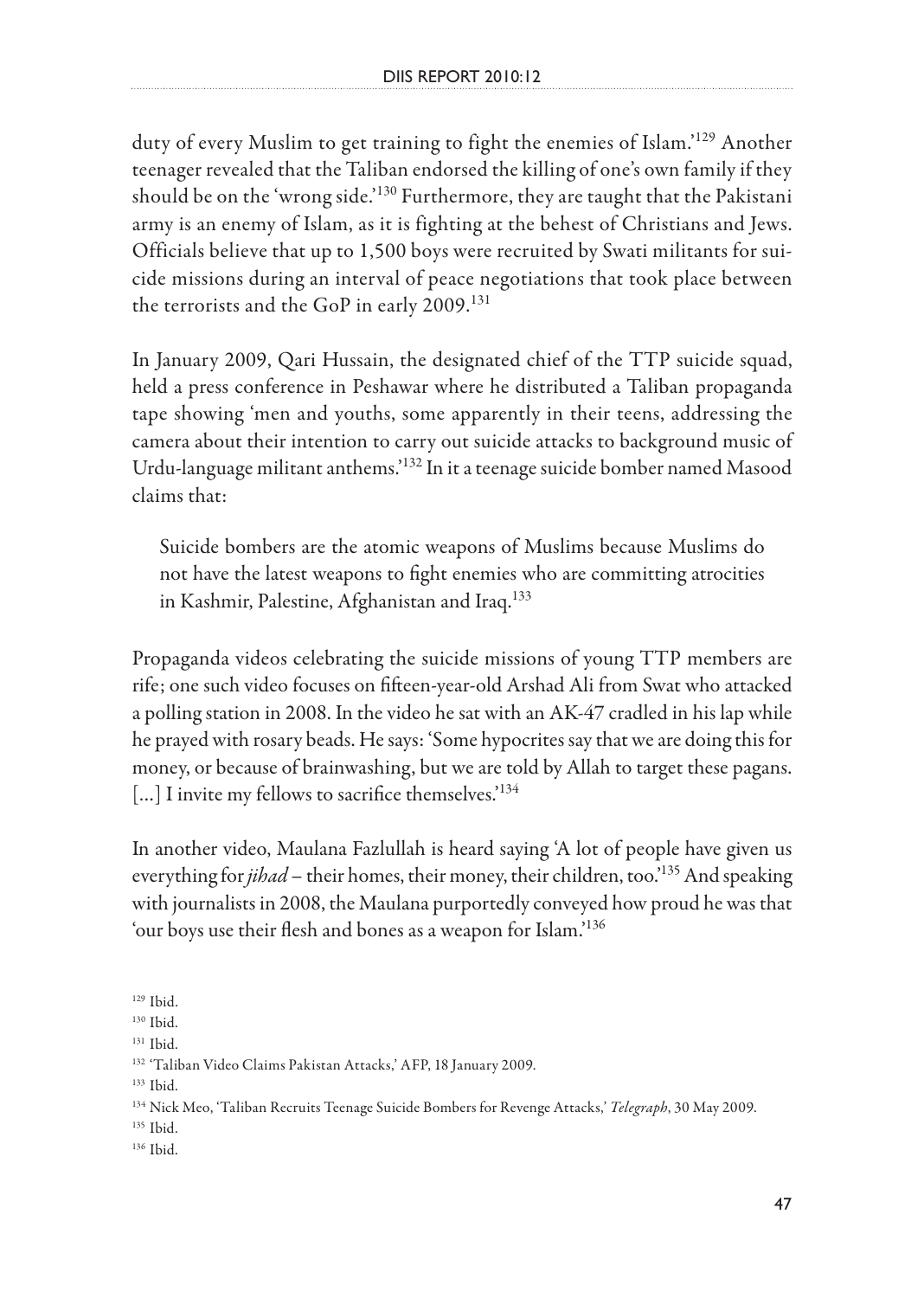Children, then, serve as an important pipeline of recruits for the TTP's jihad. This could simply be because children have impressionable minds that are easier to mould, and are also mentally and physically more open to the sense of thrill and adventure that a *jihad* against 'bad guys' offers. Strategically also, child suicide bombers may find it easier to escape detection and reach their targets.

Internally Displaced Persons (IDPs) living in refugee camps across Pakistan, who have been adversely affected by the ongoing war between the militants and the military, might also provide another pipeline of recruits for the TTP. It is mostly heavy military action that leads to collateral damage and/or forces locals to move, and it can be speculated that this segment of the population, which includes angry and resentful individuals who have long harboured a grudge against the Pakistani state and army, is more vulnerable to indoctrination by militant groups. Over 60% of the total IDPs are children, and, in the few interviews held with them, one boy – who watched his cousin's dead body being eaten by dogs in the aftermath of a missile strike on his *madrassa* – declared that he wanted to be a 'Taliban.'137 Not much is known of extremist trends amongst IDP populations, but it is clear that greater attention needs to be paid to this group.

Pirate FM radio stations have proved to be both a cheap and effective way for the Taliban to promulgate their media propaganda. A transmitter, amplifier and car or bike battery are the bare necessities needed for launching an FM channel, equipment that is readily available at a low price in the local markets of FATA and KPP.138 Tuning into the radio has also become easier: with the advent of cell phones with built-in radios, locals no longer need to purchase FM radios. According to the Pakistan Electronic Media Regulatory Authority, the number of Islamist pirate FM channels in Pakistan is estimated at 300.<sup>139</sup> The airwaves are generally used to promote a specific political and ideological agenda, incite listeners to *jihad*, and to terrorize and intimidate the local population.

<sup>137</sup> Syed Irfan Ashraf, 'Will they grow up to be Militants?' (May 2009), Aryana Institute for Regional Research Advocacy, http://www.airra.org/analysis/Willtheygrowuptobemilitants.html, accessed

<sup>21</sup> May 2009; 'Pakistan: Children of the Taliban,' (April 2009), PBS. http://www.pbs.org/frontlineworld/ stories/pakistan802/video/video\_index.html, accessed 24 May 2009.

<sup>138</sup> Mukhtar A. Khan, 'The FM Mullah's and the Taliban's Propaganda War in Pakistan,' *Terrorism Monitor*, 7, no. 14 (26 May 2009).

<sup>139</sup> Mukhtar A. Khan, 'FM Mullahs Spread the Taliban's Word,' *Asia Times Online*, 4 June 2009.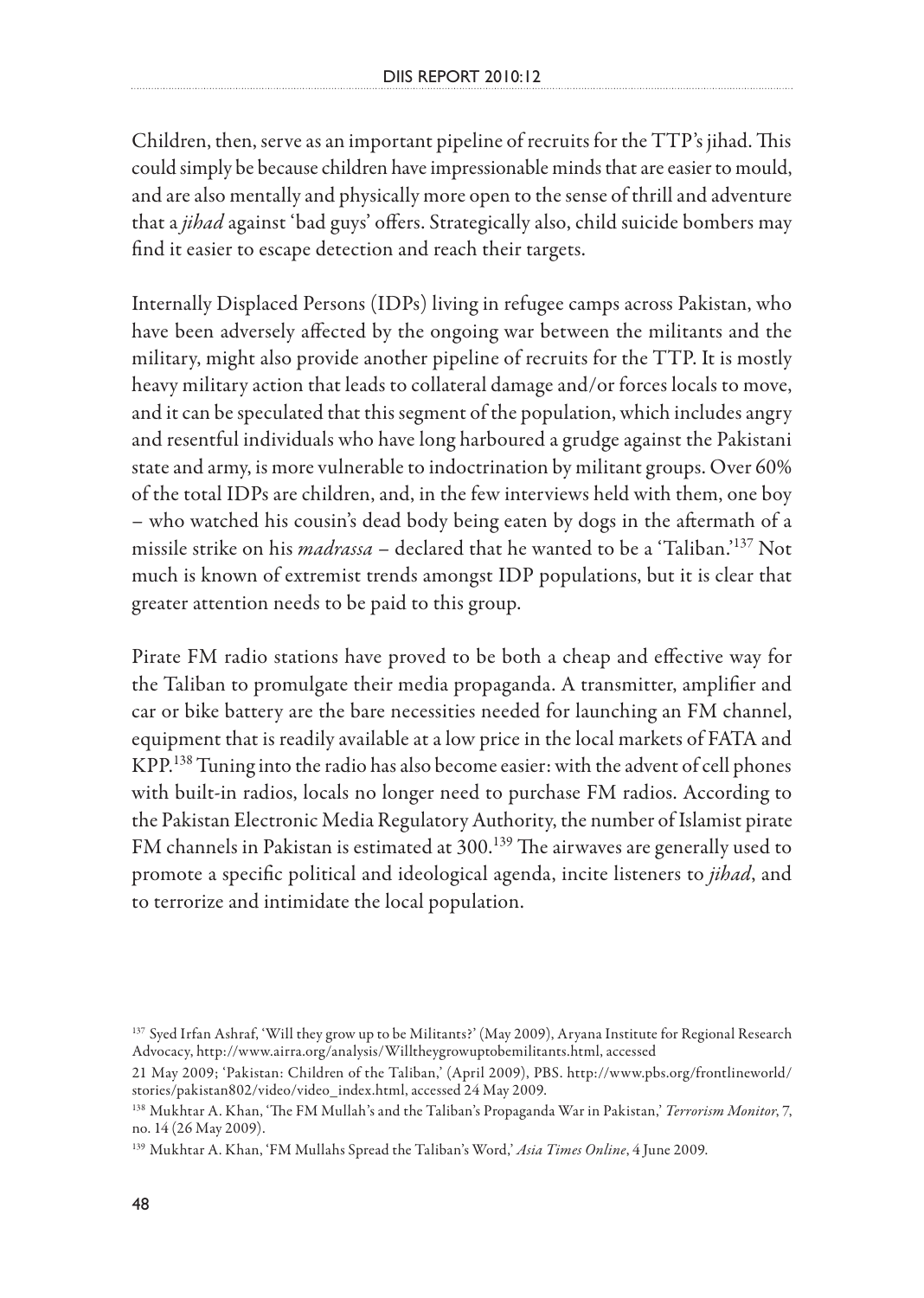The first extremist FM radio station propagating sectarian views can be traced to Khyber Agency in December 2003.<sup>140</sup> This was followed by a proliferation of private FM radio stations: notably Mangal Bagh (head of Lashkar-e-Islami) managed, through his radio sermons and broadcasts, to recruit fighters, issue religious decrees, and attack and challenge his opponents and the government.

In the North West Frontier Province, running an FM station appears to have become an emblem of one's terrorist fiefdom. Maulana Fazlullah is infamous for promoting his organisation using numerous illegal radio stations, which has helped him spread his propaganda and even rally much support for his radical missions, as well as earn him the title of Maulana FM or Reedo Mullah.<sup>141</sup> Maulana Fazlullah has been most effective at politicizing his radio broadcasts; in late 2005 he launched his FM service and within a short span of time became a household name in the region.

Several locals tried to resist this by offsetting Fazlullah's influence with their own FM stations, but were quickly made to fall silent, presumably by Fazlullah's men.<sup>142</sup> After a brief hiatus, Fazlullah reportedly returned to the airwaves in mid-July 2009, though it was uncertain whether his message was live or pre-recorded.<sup>143</sup>

The Taliban commander in Darra Adam Khel, Tariq Afridi, joined the wave of FM stations by launching a private channel and airing speeches daily from 9-11 pm, and threatening the tribesmen against giving any assistance to the GoP or becoming involved in the formation of local militia.<sup>144</sup> In the Upper Dir region of the NWFP too, extremists have established a firm radio presence.<sup>145</sup>

TTP spokesman, Maulvi Omar, designated a 'media-friendly spokesman' by the BBC Urdu has been in constant contact with the media. According to journalist Riffatullah Orakzai, 'He [Maulvi Omar] would often call to claim responsibility for a suicide

<sup>140</sup> Mukhtar A. Khan, 'The FM Mullah's and the Taliban's Propaganda War in Pakistan,' *Terrorism Monitor*, 7, no. 14 (26 May 2009).

<sup>141 &#</sup>x27; نكى نظريات پر ايم ايف: سوات " BBC News Urdu, 31 October 2007.

<sup>142</sup> Ibid.

<sup>143 &#</sup>x27;Fazlullah Back on Swat Airwaves,' *Daily Times Pakistan*, 19 July 2009. Following a broken peace accord between the Swati militants and the Pakistan Army, the latter launched a military campaign in the region starting in April 2009. During this time Maulana Fazlullah made few appearances on his radio channel, leading to rumors that he might be dead.

<sup>144 &#</sup>x27;Kohat: Mobile FM Channels to be Jammed,' *Dawn*, 25 April 2009.

<sup>145</sup> Ghulam Ghaus, 'Expansion of Talibanization in the North West Pakistan is a Threat' Ground Report, 18 February 2009.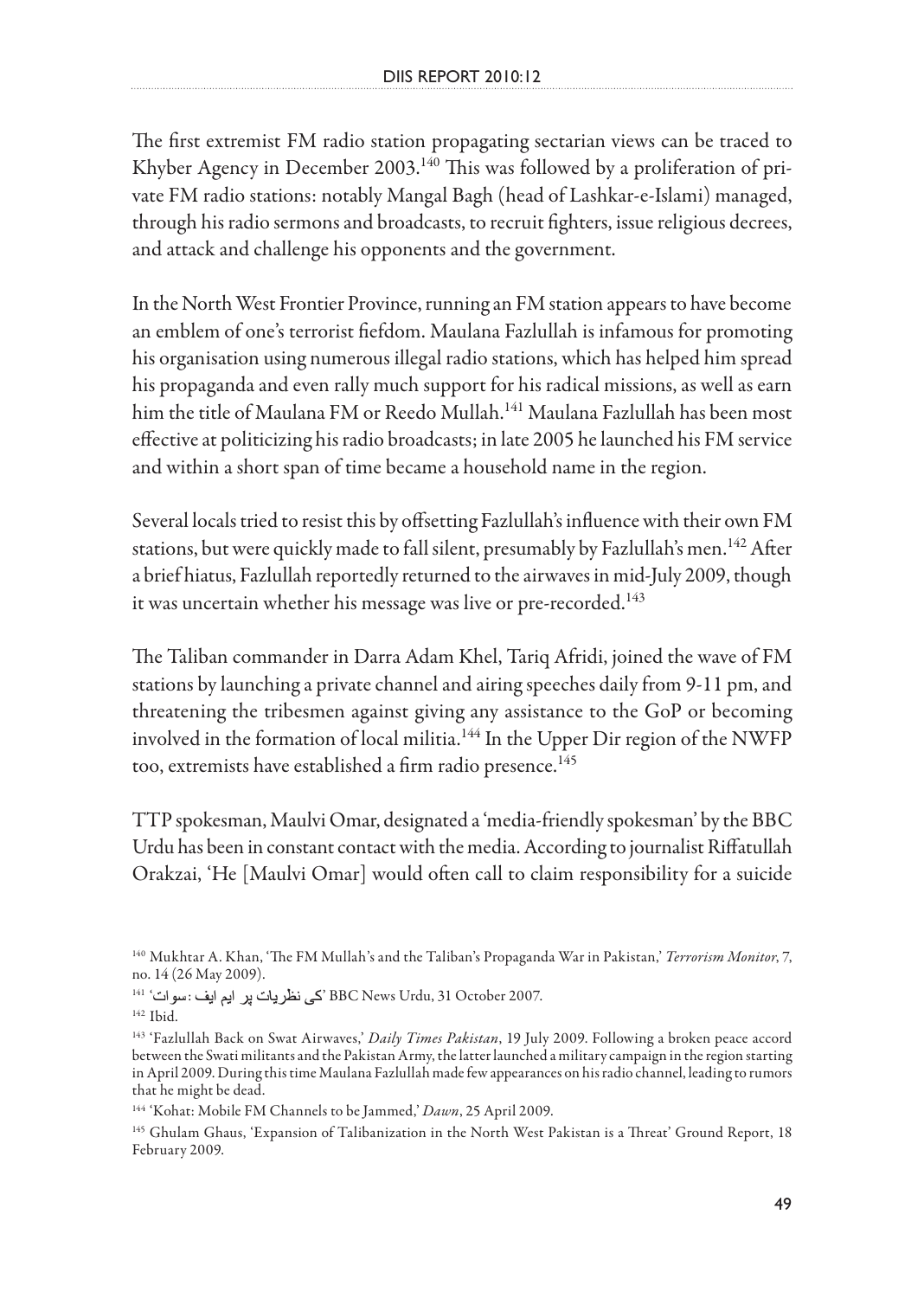bombing or attack on security forces; and sometimes he would ring to inquire after our health and safety.'<sup>146</sup>

The TTP uses brutal punishments, kidnappings, and psychological warfare to further spread terror and reclaim its hold on power. By decapitating or kidnapping Pakistani army soldiers, TTP has managed to demoralize them and make the Army appear weak. Performing terrorist activities in big cities, like Peshawar, Lahore and Islamabad, gives them the opportunity to embarrass the government.

Beheadings is a popular terror mechanism by which the TTP aims to exert its influence and pressurize the government into acquiescence. In September 2008, a Polish geologist, Poitr Stancza was kidnapped by Taliban militants. On 8 February 2009, a video was released showing the beheading of Poitr Stancza, while militants threatened that other foreigners in the custody of the TTP would suffer similar fate if the Government of Pakistan did not accept their demands. Before his beheading, Stancza was made to appeal to the Polish government to not send troops to Afghanistan.

Beheadings are a relatively new phenomenon in the Swat valley; in some cases, the decapitated bodies are accompanied by a letter warning locals to 'not touch' the body, and in some incidences dead bodies remained hanging from trees for days, effectively fulfilling the terrorist's aim to instil maximum terror amongst the local population.<sup>147</sup> A young girl reported seeing a dead body of a policeman tied to a pole in her village in Swat; his head had been severed and 'was hanging between his legs,' and there was a letter reading 'if anyone removed the dead body they would share its fate.'<sup>148</sup>

Symbolic of the TTP's reign of terror in the region is a public place in Swat formally called 'Green Chowk.' It has now assumed the title of 'Lal (Red) Chowk,' as a tribute to the horrific acts of decapitation and hanging that were carried on the spot. In a televised interview TTP spokesperson Muslim Khan justified the practice of beheadings in the Malakand division: 'whoever we behead deserve to be beheaded (as per *sharia*).'149

<sup>&</sup>lt;sup>146</sup> Riffatullah Orakzai, 'ميڈيا فرينڈلي ترجمان, BBC Urdu, 18 August 2009.

<sup>147</sup> Sohail Qalandar, 'Khul Kay,' (May 2009), Pakistan Politics, http://pkpolitics.com/2009/05/15/khul-kay-15-may-2009/, accessed 18 May 2009.

<sup>148 &#</sup>x27;Pakistan: Children of the Taliban,' (April 2009), PBS, http://www.pbs.org/frontlineworld/stories/pakistan802/ video/video\_index.html, accessed 24 May 2009.

<sup>149</sup> Muslim Khan interview 24 April 2009, http://www.youtube.com/watch?v=oP0eUmXF7bU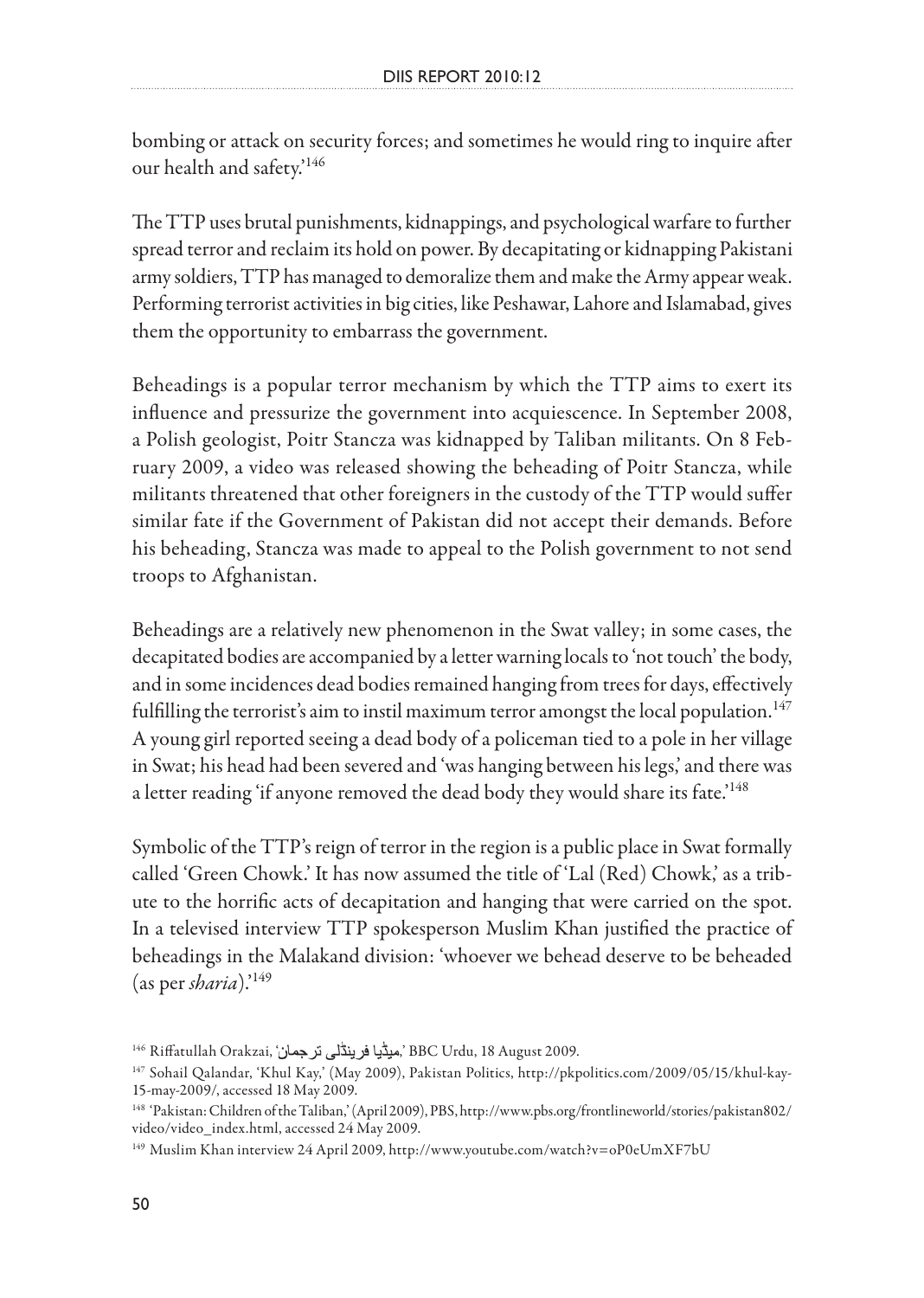Womenfolk have been especially targeted in Swat. Frequent bombing of girls' schools, public floggings and forcing women accused of prostitution to dance before killing them have become the norm. Girls have also been threatened with acid attacks if they did not cover themselves with a *burqa* (veil).<sup>150</sup>

In some cases, male journalists have been welcomed into the heartland of the tribal regions for militants to show off their strength. Hakimullah Mehsud, for instance, invited journalists to a press conference in Orakzai Agency (arriving in an American Humvee that his militants had just retrieved as booty after attacking a NATO convoy) to declare:

If America continues to bomb and martyr innocent people, then we are compelled to attack them.... If the Pakistani leaders and army maintain their stance, then we will take over other cities like Peshawar and Hangu...and every nook and cranny, or try to, InshAllah.<sup>151</sup>

In other cases, journalists and the Taliban cooperate in bolstering the latter's image, or are coerced into toeing the Taliban line.<sup>152</sup> In a war zone, reporting is dangerous occupation; several journalists have been killed in Pakistan's tribal belt. It would therefore not be surprising if arrangements between some journalists and the militants have been manufactured that work in favour of the Taliban.

Taliban propaganda DVDs and CDs have become quite common in both FATA and NWFP; these videos are now also exchanged over cellular phones and Internet sites.<sup>153</sup> Such videos generally show footage of the attack and possibly the final message(s) of the suicide bombers. Sermons from firebrand leaders, jihadi songs about revenge or the chanting of Koranic verses are played as a soundtrack over the footage. They might also beheadings of 'infidels', be it policemen or alleged spies. More commonly, arch-enemies (for example, US and Pakistani leaders) are depicted, and often scenes are borrowed from ongoing Muslim insurgencies elsewhere in the world.

<sup>150</sup> Mark Magnier 'Confusion over Taliban Muddies the Issues in Pakistan,' *Los Angeles Times*,

<sup>10</sup> May 2009; 'Pakistan: Origins of the Violence in Swat Valley,' IRIN, 26 February 2009.

<sup>151</sup> Rahimullah Yusufzai, 'Hakimullah Unveils Himself to Media,' *The News International*,

<sup>30</sup> November 2008.

<sup>152</sup> Syed Irfan Ashraf, 'Taliban Ties with the Media,' *Dawn*, 15 February 2009.

<sup>153</sup> Nick Meo, 'Taliban Recruits Teenage Suicide Bombers for Revenge Attacks,' *Telegraph*, 30 May 2009.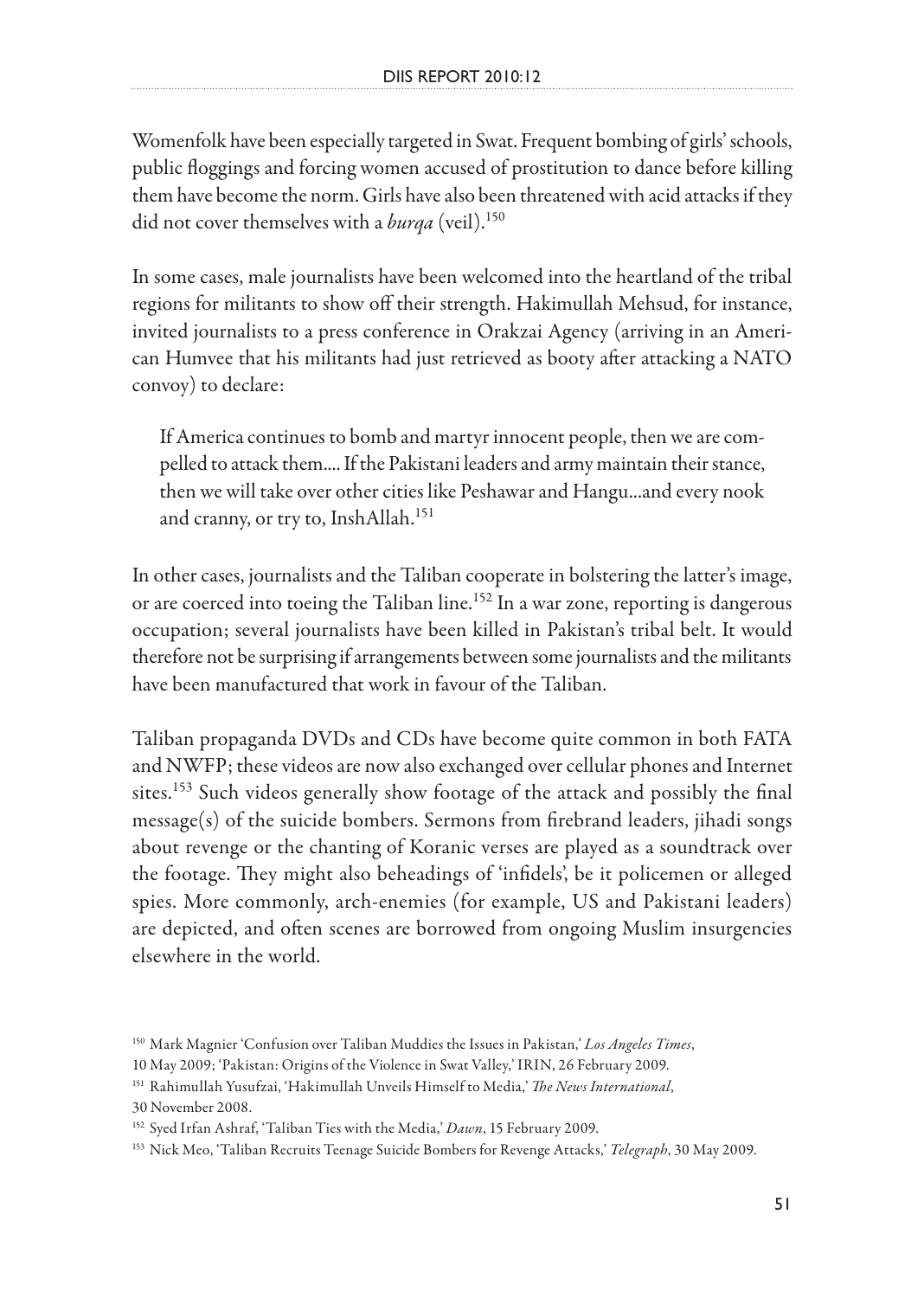#### **6 Financial Sources**

The nature of the TTP's financial sources remains a contentious issue, as fingers are routinely pointed at foreign intelligence services. Pakistani officials, such as the Interior Ministry Advisor Rehman Malik, have alleged that 'enemies of Pakistan' provide financial aid to the Pakistani Taliban.<sup>154</sup>

It seems clear, however, that the Pakistani Taliban collects revenue from the local population in terms of taxes, penalties and extortion. Other sources include Islamic institutes who collect '*chanda*' (donations) from Taliban sympathizers both within and outside Pakistan. Expatriates living in the Arab world, especially the UAE, use the *hundi/hawala* system to send money contributing to the cause of the TTP, and apparently thousands of *dhiram*s are collected annually in this way.155 Criminal activities such as kidnappings for ransom and bank robberies swell TTP coffers, as does the looting of army vehicles and ammunition. The group allegedly has ties with drug and smuggling cartels in Afghanistan.<sup>156</sup> The exploitation of natural resources in FATA and KPP has also provided the Taliban with a wellspring of cash.

Money allegedly also comes from foreign terrorist groups, such as al-Qaida.<sup>157</sup> Al-Qaida allegedly used front organizations to channel funds to affiliate groups in Pakistan: recently in September 2009, Pakistan's Criminal Investigation Department found that \$15 million were provided to the Tehrik-e-Taliban by a Saudi-based charity, al-Haramain Foundation, which has been linked to al-Qaida by the US authorities.158

Yet another source of the Taliban's income is the large Pashtun community in Karachi, where they have a monopoly of the transport business and pay the Pakistani Taliban to provide security for their business operations.159 An 'intelligence network' has purportedly also been set up in the port in Karachi, from where trucks carrying

<sup>154 &#</sup>x27;Return to Your Areas, Malik Asks People of Secured Areas,' *Dawn*, 18 May 2009.

<sup>155</sup> Arabinda Acharya et al., 'Making Money in the Mayhem: Funding Taliban Insurrection in the Tribal Areas of Pakistan,' *Studies in Conflict & Terrorism*, 32, no. 2 (February 2009), 95-108.

<sup>156 &#</sup>x27;Pakistan: The Militant Jihadi Challenge' (March 2009), International Crisis Group, http://www.crisisgroup. org/library/documents/asia/south\_asia/164\_pakistan\_\_\_the\_militant\_ jihadi\_challenge.pdf, accessed 15 March 2009.

<sup>157</sup> Arabinda Acharya et al., 'Making Money in the Mayhem: Funding Taliban Insurrection in the Tribal Areas of Pakistan,' *Studies in Conflict & Terrorism*, 32, no. 2 (February 2009), 95-108.

<sup>158 &#</sup>x27;Saudi Charity Funds al-Qaeda linked Pak Terror Groups,' *The News*, 14 September 2009.

<sup>159</sup> Arabinda Acharya et al., 'Making Money in the Mayhem: Funding Taliban Insurrection in the Tribal Areas of Pakistan,' *Studies in Conflict & Terrorism*, 32, no. 2 (February 2009), 95-108.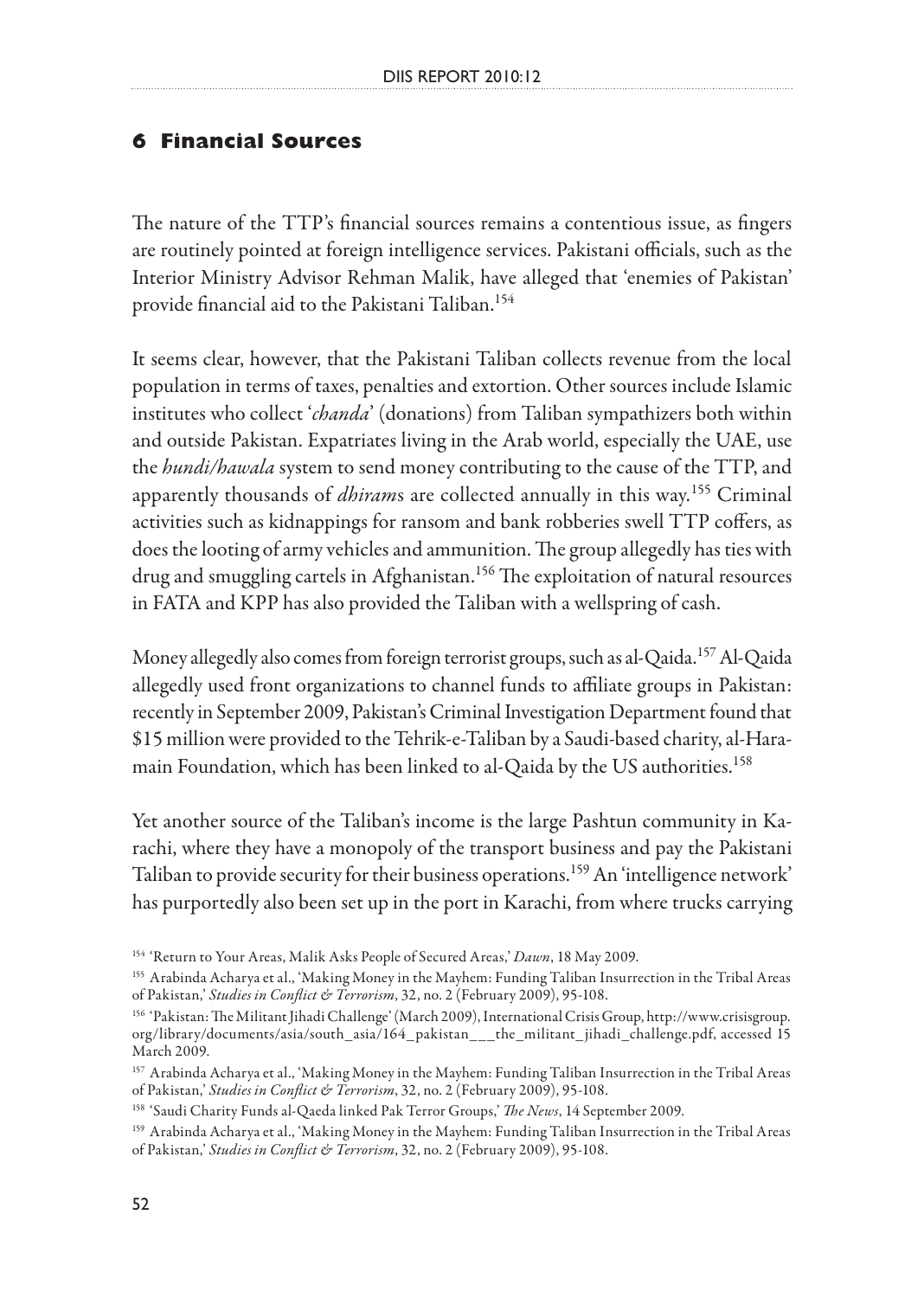NATO supplies to Afghanistan set off, and the information obtained is given to TTP militants who ambush or attack these vehicles and what they contain.<sup>160</sup> The mayor of Karachi recently dubbed Karachi 'Taliban's revenue engine.'<sup>161</sup>

In July 2009, the Arab news network, Al-Jazeera, obtained documents from the Pakistani police which exposed criminal activity – including kidnap for ransom, bank robberies, street crimes and the sheltering of Taliban members – carried out in Karachi, along with a money trail leading from Karachi to Waziristan.<sup>162</sup> The Jundullah group in Karachi is especially notorious for being contracted by the Taliban to rob, kidnap, and so on. It should be remembered, however, that Karachi has a large Pashtun populace, not all of whom are using the Karachi banking system to fund the Taliban across Pakistan: honest Pashtuns could also be sending money as remittances to their families.

Another revenue source for the TTP is the heroine trade, with the drug being exported to foreign countries via Karachi. On 24 August 2009, Lashkar-e-Jhangvi and TTP terrorists arrested in Karachi confessed to exporting heroine to countries such as Malaysia, Singapore, China, the United Arab Emirates, Europe and the US.163 They further disclosed that money from the sale of heroine was being channelled to Taliban commanders in Balochistan and to the family members of arrested militants.<sup>164</sup> Among those detained were the heads of Jundullah.

Within the Waziristans, the main body collecting the revenue is the TTP. The leadership of Baitullah decides where and how the money will be distributed. The Pakistani Taliban in the Waziristans has reportedly divided each tribal area into administrative zones; revenue collected across the tribal agencies is submitted to a central authority that then distributes money to the various administrated zones on a monthly basis, with Baitullah's group receiving the lion share.<sup>165</sup>

In North Waziristan, the Taliban have levied 'taxes' on transport and trucking – for example, ten-wheel trucks entering Waziristan are required to pay 1,500 rupees for

164 Ibid.

<sup>160</sup> Ibid.

<sup>161 &#</sup>x27;Karachi Taliban's Revenue Engine: Mustafa Kamal,' *Daily Times*, 3 December 2009.

<sup>162</sup> Imran Khan, 'Taliban 'using Karachi funds,'' Al-Jazeera English, 1 July 2009.

<sup>163</sup> Salis bin Perwaiz, 'Six Suicide Bombers Held in Karachi,' *The News*, 24 August 2009.

<sup>165</sup> Arabinda Acharya et al., 'Making Money in the Mayhem: Funding Taliban Insurrection in the Tribal Areas of Pakistan,' *Studies in Conflict & Terrorism*, 32, no. 2 (February 2009), 95-108.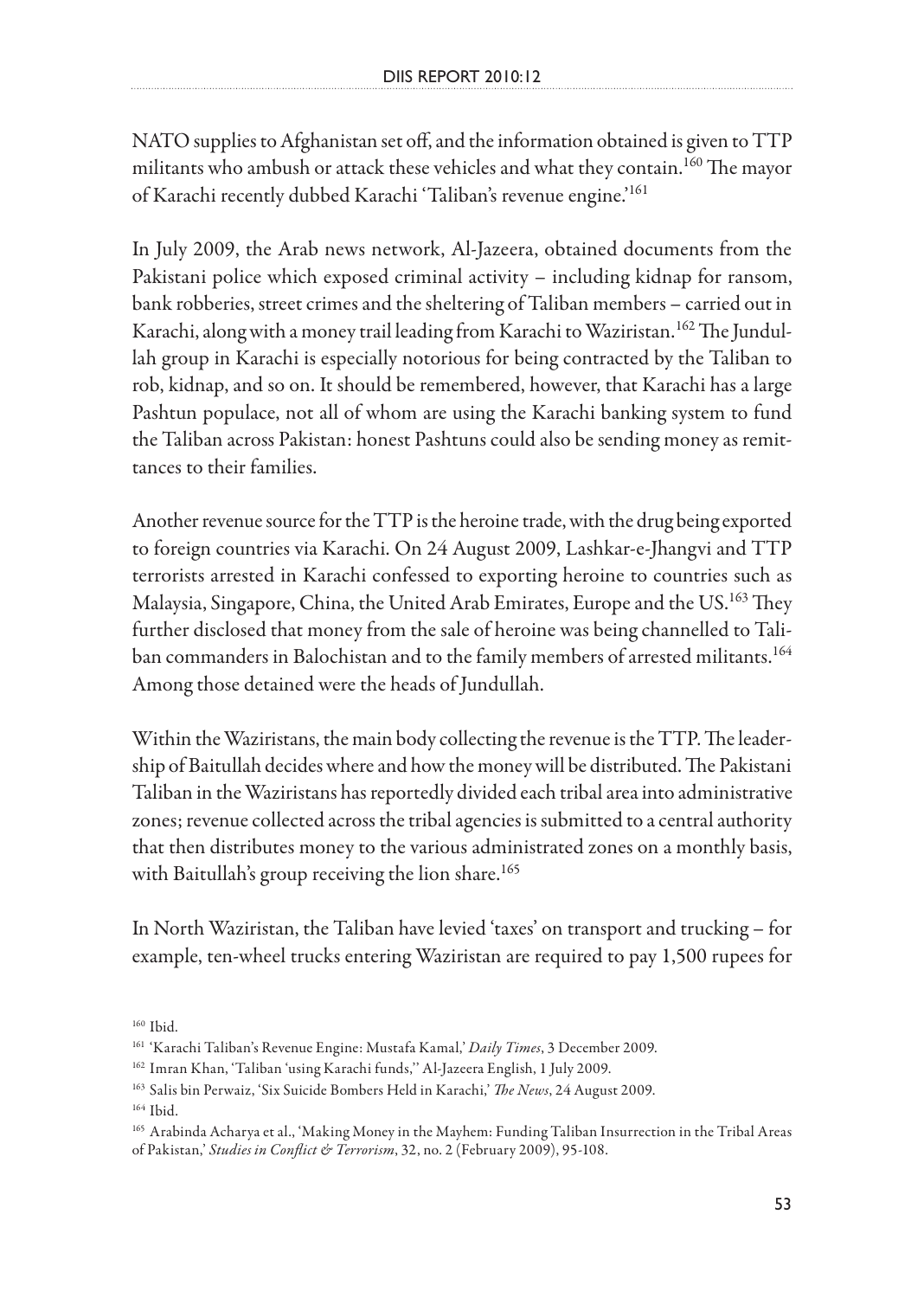'safe' road access for six months.<sup>166</sup> The TTP also charges smugglers for the 'safe passage' of contraband shipments from Afghanistan to FATA/NWFP and to Balochistan. Protection money is also extorted from non-Muslim minorities as *jiziya*. For example, in April 2009, the Sikh community in FATA agreed to pay Rs. 20 million to the militants as *jiziya* after being coerced by the Taliban, who confiscated their houses and kept a Sikh leader hostage.167 Economic penalties have also been prescribed for offences, especially those in violation of *sharia* law. Fund-raising campaigns also bring in extra rupees for the TTP; this includes donations from Waziristani families living in other provinces outside FATA.

'Commando squads' hired to kidnap for ransom are also thought to be used to bring in cash to the militants. Kidnappings of NGO workers, locals belonging to NWFP's business community, security personnel and government officials have witnessed a steep rise. In June 2007, an NGO worker, a government employee and a bank manager were kidnapped in the Bannu district of the NWFP for a ransom of Rs. 1.2 million, which was paid.168 Businessmen and the wealthy have been a popular target. For example, a captured Swat militant reportedly confessed: 'We kidnapped Najeebullah Afghani, the owner of a company transporting cement from Hayatabad to Afghanistan, for ransom and received Rs 10 million for his release.'<sup>169</sup>

Soldiers and government employees have also been routinely targeted for kidnappings for ransom. In August 2007, for the release of 280 kidnapped soldiers, the terrorists were paid Rs. 60 million. On 11 February 2008, Pakistan's ambassador to Afghanistan, Tariq Azizuddin, was kidnapped and subsequently released for a ransom of \$2.5 million paid to Baitullah Mehsud.<sup>170</sup> Likewise, recently militants demanded 25 million rupees exchange for releasing the Afghan ambassador-designate to Pakistan, Abdul Khalique.171

Revenue is also collected from external actors: groups like Lashkar-e-Jhangvi and Harakat-ul-Mujahideen give money in the forms of gifts or *sadaqa* to the TTP in

<sup>166 &#</sup>x27;Taliban Slaps Taxes in Miranshah,' *Dawn*, 23 October 2006.

<sup>167 &#</sup>x27;Sikh Community Concedes to Taliban Demand in FATA, Pay Rs. 20 Million as Jiziya,' *The Indian News*, 16 April 2009.

<sup>168</sup> Inayatullah Khan, 'FR Bannu Kidnapees Released After Paying Heavy Ransom,' *Statesman*, 18 July 2007.

<sup>169</sup> Shakeel Anjum, 'WFP, Rescue 15 Attacks' Mastermind Arrested,' *The News*, 21 November 2009.

<sup>170</sup> Ismail Khan, 'Azizuddin is Home After 97 Days,' *Dawn*, 28 March 2008.

<sup>171 &#</sup>x27;Taliban Demand Rs 25m to Release Afghan Diplomat,' *The Nation*, 19 May 2009.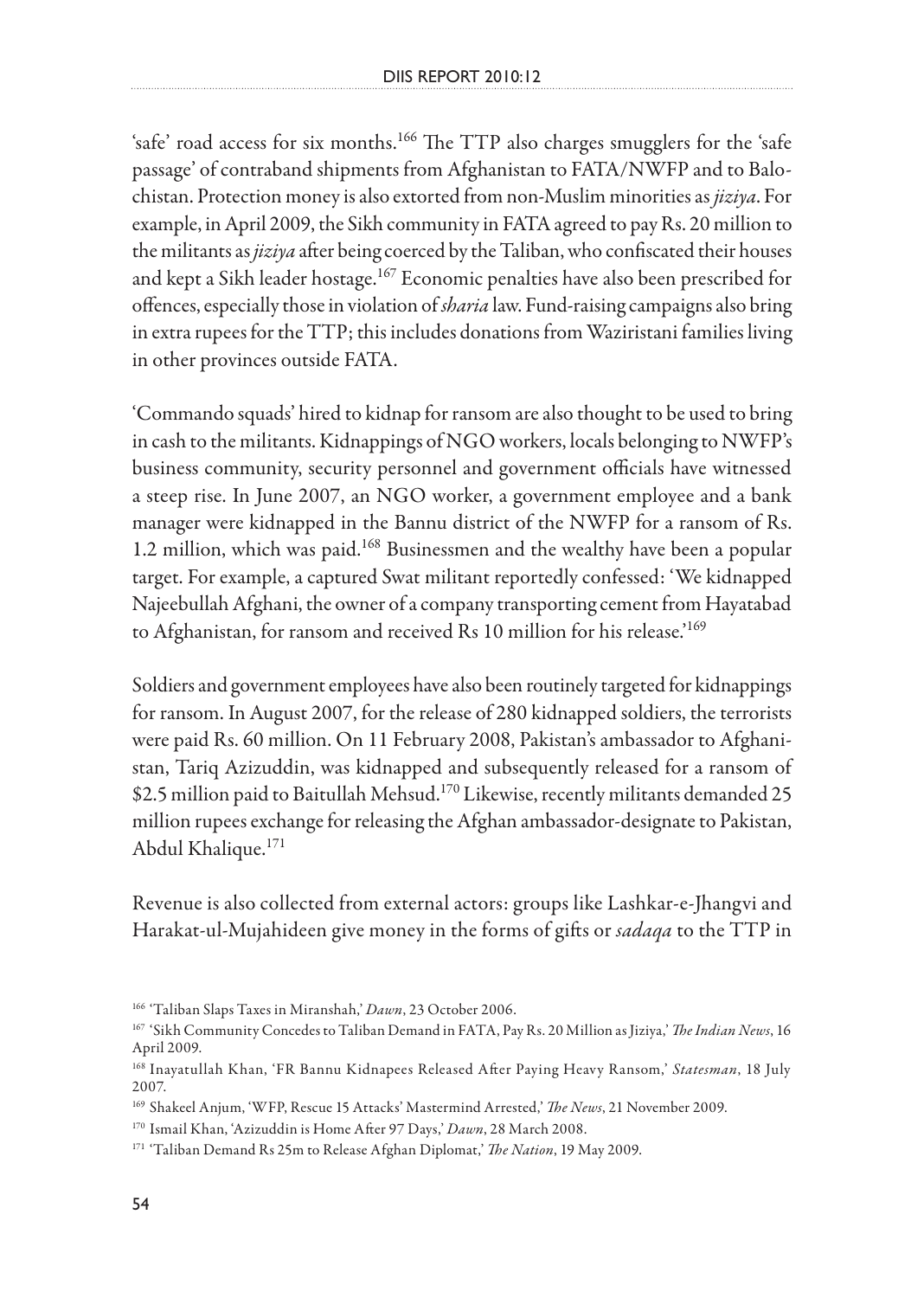exchange for sanctuary and training. The Afghan Taliban also reportedly financed the Pak-Taliban; e.g. some \$70,000 was allegedly given by Mullah Omar to Baitullah in March 2006 to attack diplomats of countries involved in the publication of the Mohammad cartoons.172 The exact role of the Afghan Taliban in providing financial aid to its Pakistani counterpart remains ambiguous. Advisor to the Interior Ministry of Pakistan, Rehman Malik, has made contradictory claims with regard to the financial support given to the TTP by the Afghan Taliban. In September 2008, Malik stated that: 'suicide bomber, their handlers and financers are Pakistan-based.'173 In other statements, he has claimed militants in FATA to be 'foreign-funded.'174

In April 2008, TTP militants took over a marble quarry in Mohmand (FATA), expanding the organization's economic lifeline.<sup>175</sup> Similarly, on 25 March 2009 it was reported that the Swat chapter of the TTP had taken over the emerald mines in the area and begun excavation.<sup>176</sup> Previously, Shamozai and Gujjar Killi mines had been occupied and excavation and trading processes initiated. Spokesman for the Taliban in Swat, Muslim Khan, justified the mining: 'All these minerals have been created by Allah for the benefit of his creatures.'177 Given the high value of these gems and the profits they yield, this is likely to have given a financial boost to the group. The TTP allegedly also took a large slice of commissions of the coal mines of Orakzai agency from the interested parties.<sup>178</sup>

In addition to taking control of mines, Taliban militants are reported to have been involved in the looting of archaeological sites in Swat. They have also joined Swat's timber mafia to fill their pockets further.

However, some sources have downplayed the economic importance of the mines to the Taliban: in this view the mines were never excavated on a large scale and did not serve as a significant financial resource for the TTP. Instead, kidnapping

<sup>&</sup>lt;sup>172</sup> Mohammad Shahzad, 'Why is Pakistan Army Scared of this Man,' Rediff News, 10 March 2006.

<sup>173</sup> Tariq Butt, 'Suicide Bombers, Handlers & Financers are all Pakistanis: Malik,' *The News*, 9 September 2008.

<sup>.</sup>*Geo Urdu*, 30 March 2009, 'مناواں حملہ۔ گرفتار دہشت گرد بیت الله محسود کا ساتھی ہے<sup>، 174</sup>

<sup>175</sup> Animesh Roul, 'Resourceful Taliban Milk the Land,' *Asia Times Online*, 6 May 2009.

<sup>&</sup>lt;sup>176</sup> Riffat ullah Aurakzai, 'سوات: زمرد کی کانوں پر طالبان کا قبضہ, BBC Urdu, 25 March 2009.

<sup>177</sup> Ashfaq Yusufzai, 'Taliban Jihad against West Funded by Emeralds from Pakistan,' *The Telegraph*, 4 April 2009.

<sup>&</sup>lt;sup>178</sup> Khadim Hussain, 'Orakzai Agency: the Stronghold of Hakeemullah Mehsud,' Aryana Institute of Regional Research and Advocacy, 5 September 2009.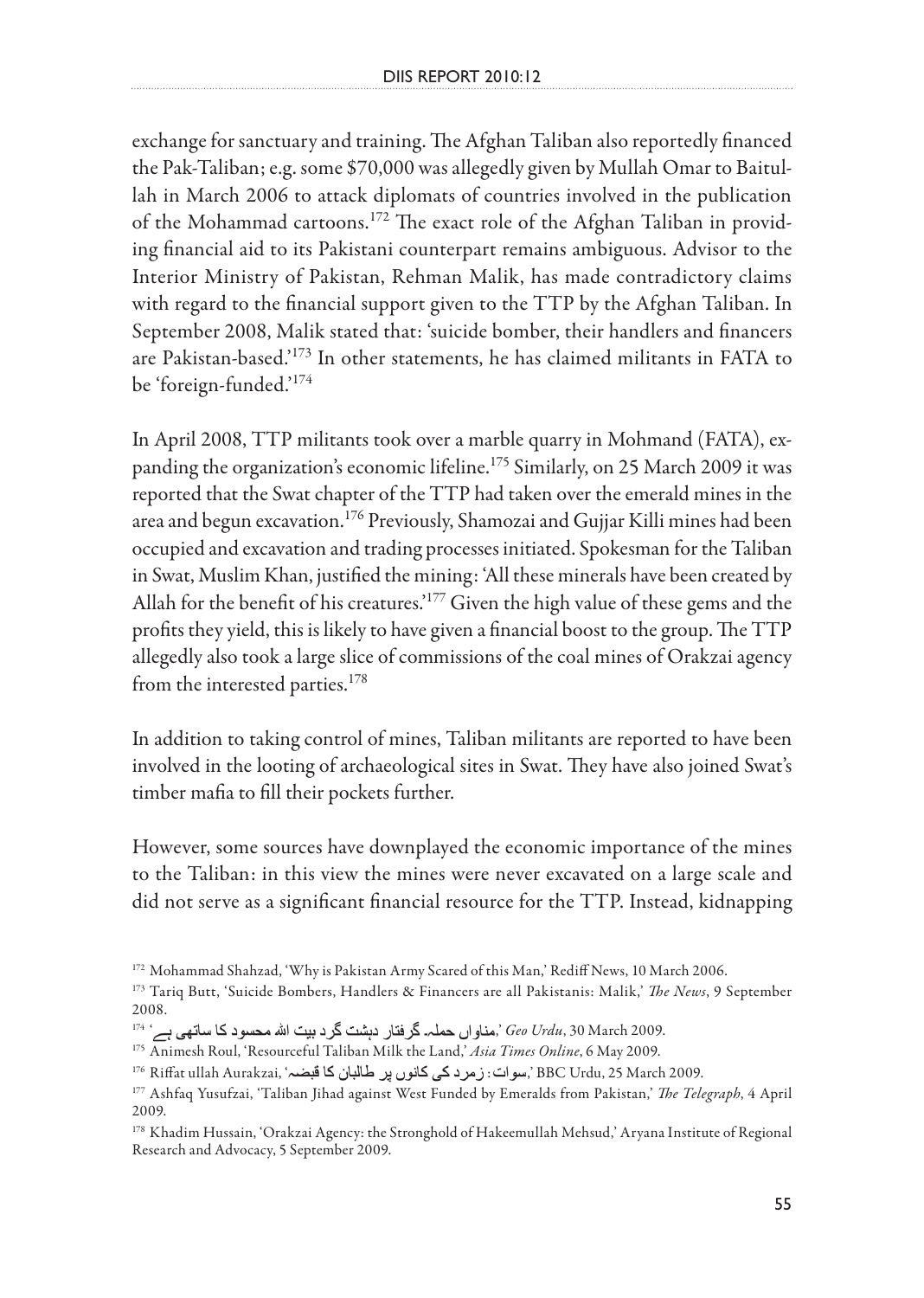for ransom – such as that of key politicians or rich individuals from the Malakand division – remains the key source of income.<sup>179</sup> According to a man kidnapped by the Tehrik, the TTP militants refer to ransom as a 'kind of *jihad*.'180

When asked: 'Where does the Tehrik-e-Taliban Swat receive its ammunition from in order to hold such a protracted battle with the Pakistani military,' Hafizullah, military commander of the Taliban in Swat, responded:

The locals are supporting us. Everyone knows that when Maulana Fazlullah asks for *chanda* through his FM channels, then within minutes Rs. 1-2 crore (10-20 million) are raised. The locals are cooperating. And we are also looting from these infidels [army] their vehicles and other equipment, including night-vision goggles, launchers, RPG-7, M-15, and so on [...] Whatever the Americans give them, we steal from them. In Swat it is a daily practice to attack the army and retrieve such 'boons'. 181

It is questionable whether these are the only sources of the Taliban's stockpile, as Hafizullah suggests. Militants take what they can get as rebel acquisitions after attacking military personnel and their installations; however, whether that is enough to confront one of the largest armies in the world remains a moot point, as is the issue of whether the Swat extremists receive support from the local population. If the Taliban indeed manage to procure such a large amount from the locals, it is likely that they agreed out of fear rather than empathy for the extremists.

<sup>179</sup> Sohail Qalandar, 'Khul Kay' (May 2009), Pakistan Politics, http://pkpolitics.com/2009/05/15/khul-kay-15 may-2009/, accessed 18 May 2009.

<sup>180 &#</sup>x27;Taliban Launch Fund-Raising Campaign,' *Dawn*, 19 October 2009.

<sup>181</sup> Hafizullah, 'قائد عسلرى تحريك طالبان سوات استاد فاتح حفظہ الله كى السحاب سے گفتگو), [June/July 2009), Ansar Mujahideen, http://ansar.fliggo.com/video/rhGEPi2A, accessed 20 July 2009.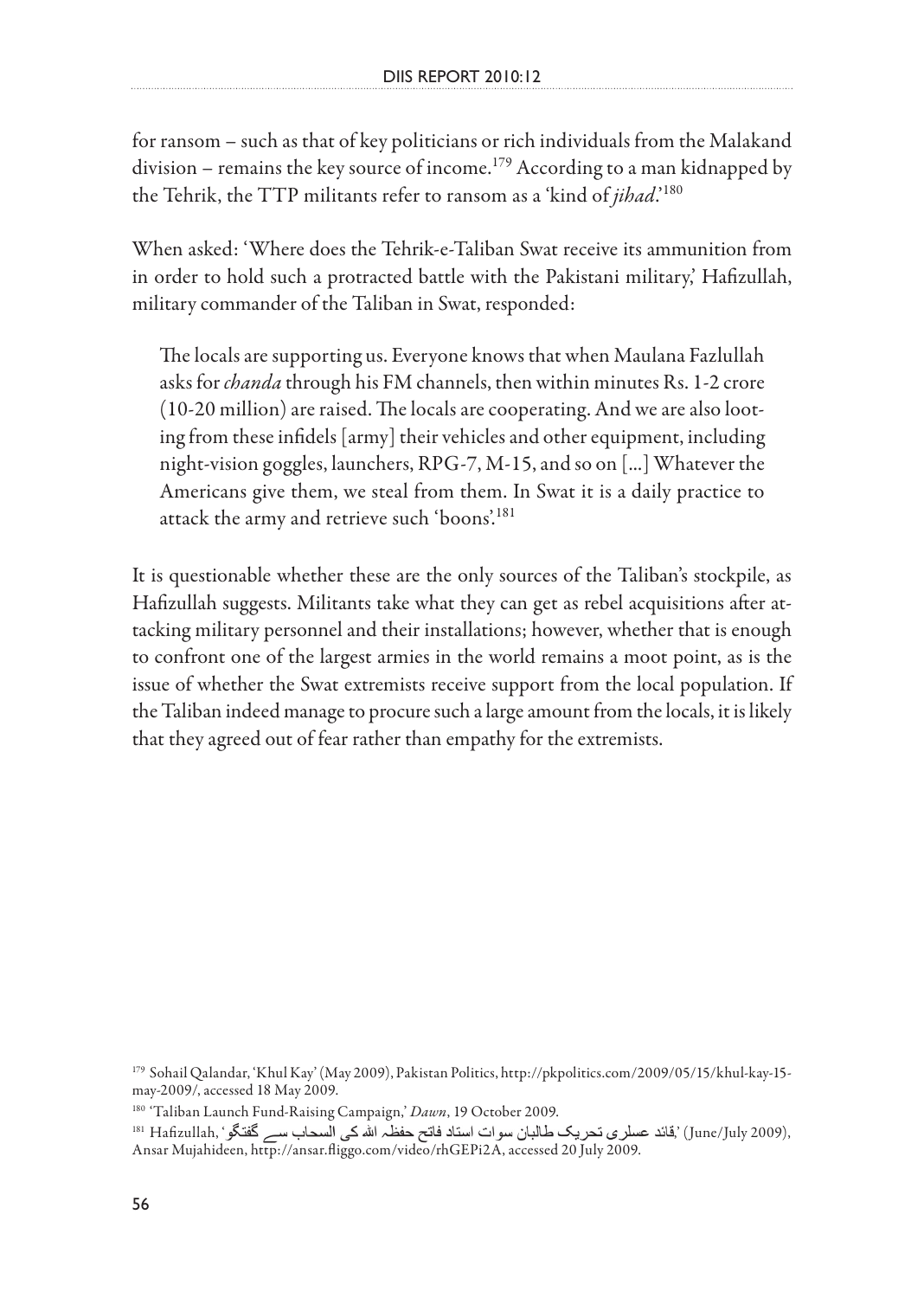# **7 Reasons for TTP Support in FATA and Swat**

Recently, there has been a growing awareness in the upper echelons of the Pakistani establishment of the need to bridge the vast gap in Pakistan between rich and poor through land reforms. A bill has been moved to redistribute Pakistan's farmland; however, there is already widespread scepticism surrounding its implementation since structures of political power in Pakistan are dependent on feudal support. Nevertheless, there is a growing recognition that, 'by delaying (land reform), you are providing terrorists with fuel to inflame terrorism on the basis of class division.'182

According to journalists based in Peshawar, the majority of the local population of FATA and KPP – specifically, in areas that have been penetrated by the Taliban – do not subscribe to the Taliban's ideology: instead their 'relative broad-mindedness has been hijacked' by the radicals.<sup>183</sup> Taliban militants invade and govern these territories with their reign of terror and by the power of their guns, creating a despotic environment in which only the Taliban can flourish. Using such thuggish 'powers of persuasion' and fear, the Taliban manage to recruit from the local tribesmen and thus strengthen their rank and file. A small number might also join in the militancy for lack of better economic opportunities or a trigger-happy sense of adventure. Others might be compelled by a need to avenge the deaths of their relatives or tribespeople at the hands of the Pakistani military.

Not consumed by vengeful thoughts, nor prone to militancy for any other reason, locals might still silently sympathize with the Taliban because they resent the actions of the Pakistan army that have resulted in the deaths of many Pakistani civilians. An increased number of foreign troops in Afghanistan, compounded by US drone attacks in the tribal areas of Pakistan, have fuelled anti-American sentiments – and, in a nation where a large portion of the population believes that its government and army are fighting 'America's war' on Pakistani soil, these sentiments are ultimately directed against the Pakistani state and security forces.

A brief look at the tribal structure and social-economic conditions of the Federally Administered Tribal Areas from which the Tehrik-e-Taliban Pakistan sprang can

<sup>182 &#</sup>x27;Pakistan Feudalism Boosts Taliban Cause,' *Daily Times*, 26 October 2010.

<sup>183</sup> Syed Irfan Arshad, Peshwar-based correspondent for *Dawn* newspaper, telephone interviews by the author on 7 and 15 May 2009.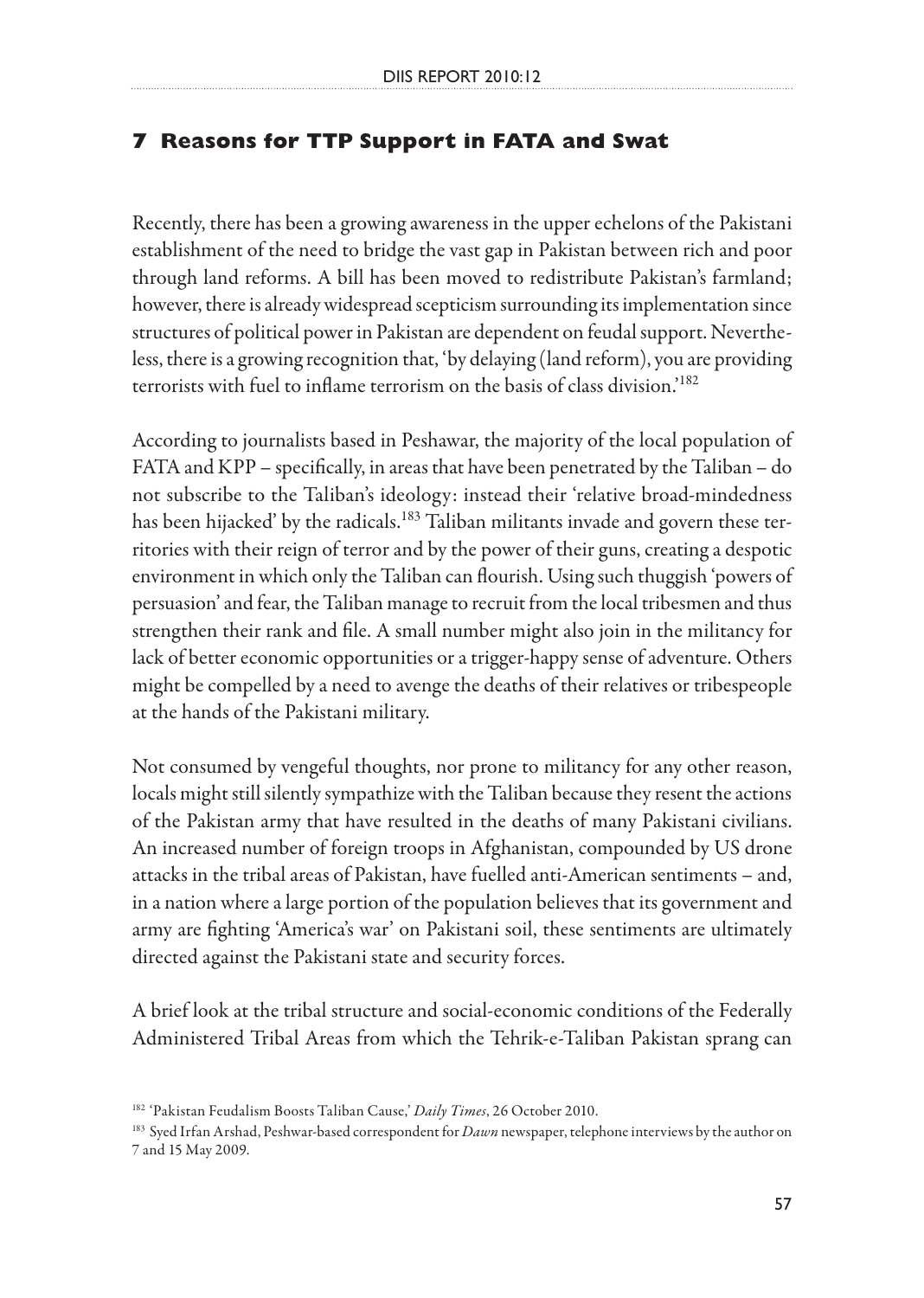help unearth some of the causes that led to the birth and growth of the Taliban insurgency in Pakistan.

Since its inception, FATA has existed in relative autonomy. Pakistan's Political Parties Act does not apply to FATA; it could be argued that the vacuum left by the lack of a political voice has been open to an over-reliance on tradition and religion. The diminishing power of the political rulers of tribal society – namely, the Political Agents (PAs), *malik*s and tribal elders – in the face of rising opposition from violent extremists has further accentuated that vacuum. At least 600 *malik*s have hitherto been killed by militants, leaving the locals susceptible to the radical ideology of the usurpers of the tribal hierarchy.

Although every tribe is distinct in its own right, the general tribal psyche is resistant to outside influence and interference in favour of the overarching importance given to tribal codes and customs. The army presence in the Pashtun areas is thus perceived as an affront to private space and honor. Pashtunwali also hails the concepts of hospitality and asylum, which can include the harboring of foreign militants as guests:

In our customs and traditions, we can die but never even think of handing over our guests to their enemy. Tribal people fought against their own security forces for almost three years in North Waziristan but did not compromise their traditions.184

However, the inculcation of aspects of *sharia* or Islamic law into the tribal society of Pakistan's North West borderlands is a relatively recent development that saw its peak during the1980s, when the dual threats of the Soviet presence in Afghanistan and Ayatollah Khomeini's popularity in Iran were rampant amongst Sunni Muslims. To counter these threats, money was pumped into Pakistan's religious sector, ultimately giving more power to the clergy, who had hitherto played a backseat role in Pakistani society.

In tribal society, where respecting traditional structures and the elders are pivotal, it is a great dishonour to go against the grain. However, the existing political administration was viewed as corrupt, promoting its own interests rather than those of the tribe. The negligence of the GoP in providing for the social and economic

<sup>184</sup> Mushtaq Yusufzai, 'Tribal Elders Call for Raising FATA Force,' *The News*, 14 September 2006.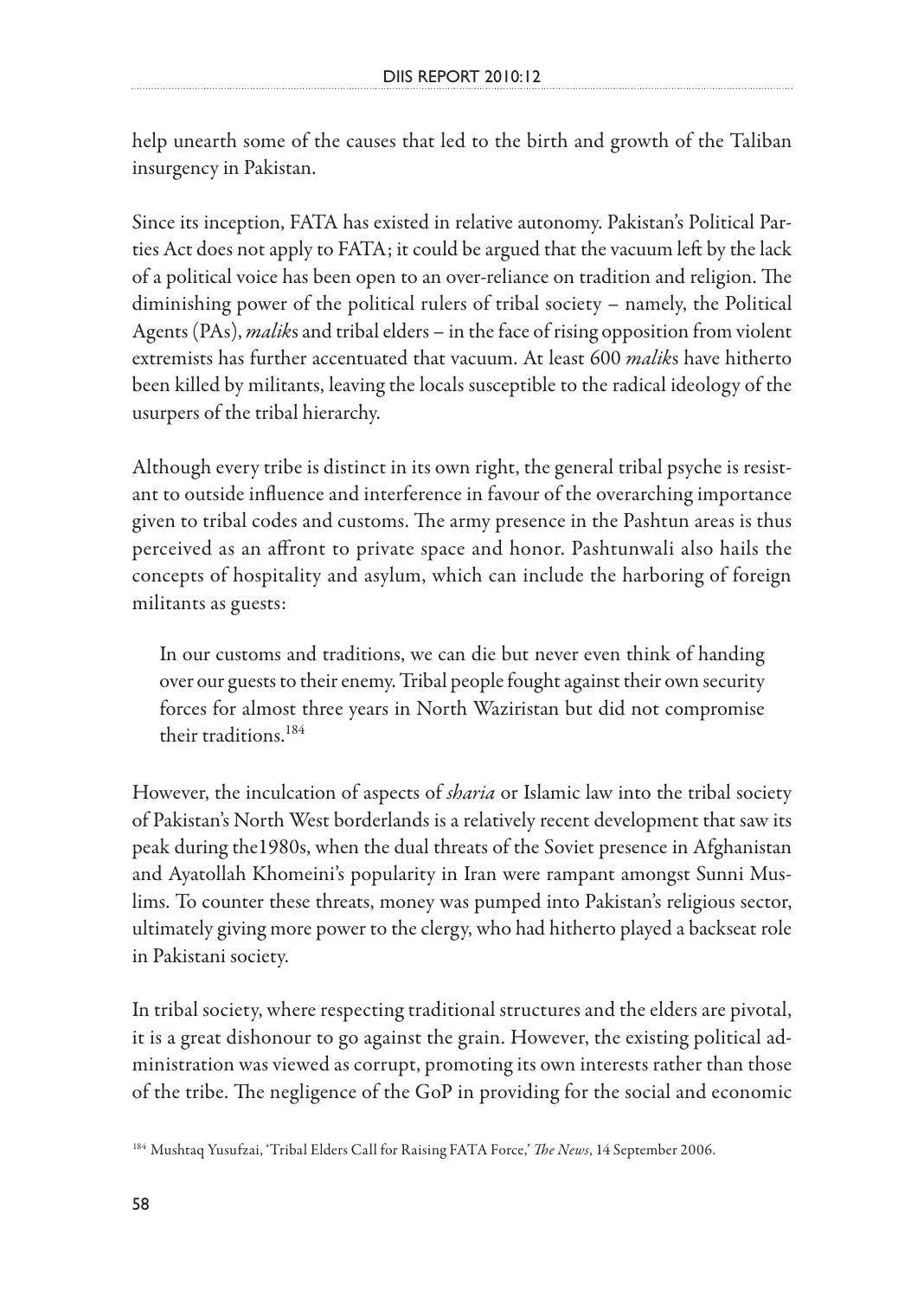development of the tribal areas, coupled with the perceived elitism of the tribal rulers, is likely to have caused deep-seated resentment and frustration in the tribesmen towards the government. Unemployment is also rife: fifteen percent of FATA's population consists of young, unemployed boys, a large proportion of whom are preyed on by radical ideologues and recruiters, who offer a monthly salary of up to Rs 15,000.

The post-9/11 era saw the alliance of the then President Pervez Musharraf with US President George Bush and the War on Terror, leading to army operations in the tribal belt, as well as the banning of numerous Pakistan-based extremist groups, including those previously focused on Kashmir and India. Amongst the extremist segments, these moves were widely seen as an act of betrayal, especially in light of the long-standing patronage given to these militant groups, as well as the Taliban regime in neighbouring Afghanistan, by the GoP and Pakistani army.

The presence of, and military operations by, the Pakistani army in FATA, then, were seen as rubbing salt in existing wounds. That is, the government had not only ignored the needs of the tribal people, it was now engaged in disrupting their society and infrastructure and, on occasion, causing considerable levels of collateral damage. This inevitably angered the local population and helped shift their sympathy towards the local Taliban, the only movement to put up a strong front against the hegemony of the tribal leaders – who were seen as puppets of the Pakistani government – which, in turn, was seen as the puppet of the US.

So, two key factors, working in tandem, might explain the rise and spread of the Pakistani Taliban: a) frustration caused by the existing tribal and federal system, which bred corruption and ignored the basic needs of the tribal people; and b) anger caused by the ongoing military operations and drone operations, which have killed civilians, damaged property (including religious sites), displaced large volumes of people and created chaos.

In both cases, the underlying cause is the feeling that 'injustice' has been committed against the tribal people at the hands of the rulers. That is, inherent social and structural imbalances have left gaping wounds, the deepest being that of 'injustice.' It could be argued that it is this particular sentiment among the local population that leads them to sympathize with the TTP, as well as radicalizing them and creating new militants.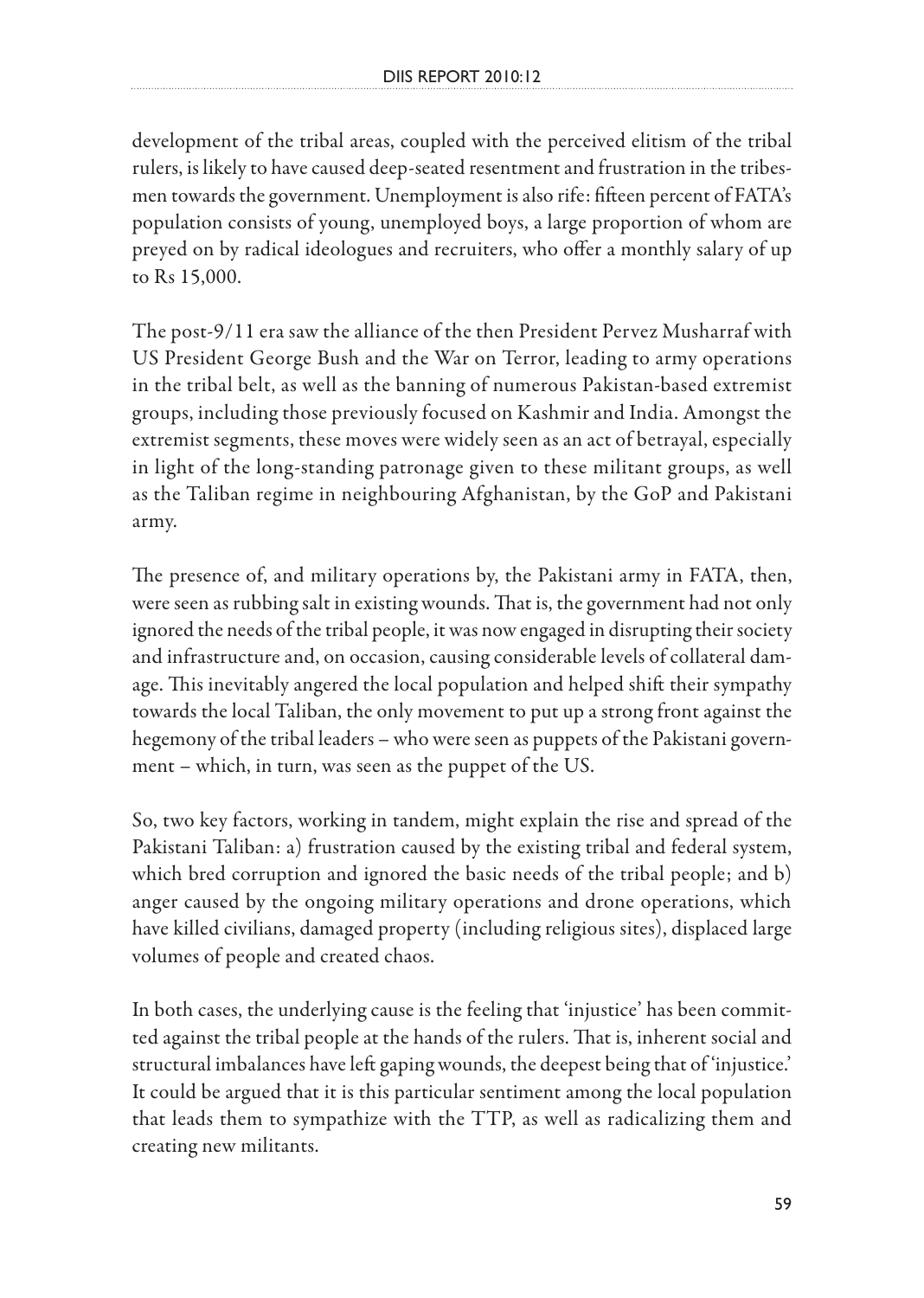Locals interviewed in South Waziristan have credited Baitullah Mehsud with the restoration of 'law and order' in the area, and went on to explain that:

Baitullah Mehsud is gaining the advantage of indiscriminate bombing and killing of common tribesmen [at the hands of army operations]. Sympathies are increasing for him with every passing day. [...] Those who are not supporters of Osama bin Laden or Baitullah, even they have been forced by the indiscriminate military operations to harbour sympathies.<sup>185</sup>

This suggests that, from the perspective of tribesmen, the extent of 'injustice' committed by the GoP overshadows any ideological discrepancy they may have with TTP.

Militant leaders like Maulvi Nazir, commander of South Waziristan's Wazir tribe, have elaborated on the 'injustice' of the military operations: in a March 2009 interview with *As-Sahab*, Nazir incriminated the Pakistani regime for being 'unjust and cruel; having martyred so many of our tribesmen ... and sent blameless persons to Cuba in return for dollars,' and he went on to stigmatize the Pakistani army by accusing it of attacking mosques, symbols of Islam:

We are Mujahideen and we never carry out martyrdom operations in the vicinity of Muslims. It is the Army upon which we execute such operations. It is the ISI that executes operations on mosques.<sup>186</sup>

Attacking mosques – like the infamous raid on the Lal Masjid in Islamabad in July 2007 – plays on the latent religiosity of most Pakistanis. It can be viewed as an assault on Islam – a blasphemous crime. It is therefore not surprising to observe that TTP leaders often accuse the GoP of desecrating mosques or indulging in other 'un-Islamic' acts.

Nazir stresses that, without the support of the local population, the TTP would not be able to exist:

They are eager to have us with them for meals and feel honoured to serve the Mujahideen and believe this to bring great reward to them. Even if they cannot

<sup>185</sup> Aamir Latif, 'Pakistan's Most Wanted,' *Islam Online*, 29 January 2008.

<sup>186</sup> Maulvi Nazir interview, *As-Sahab*, March 2009.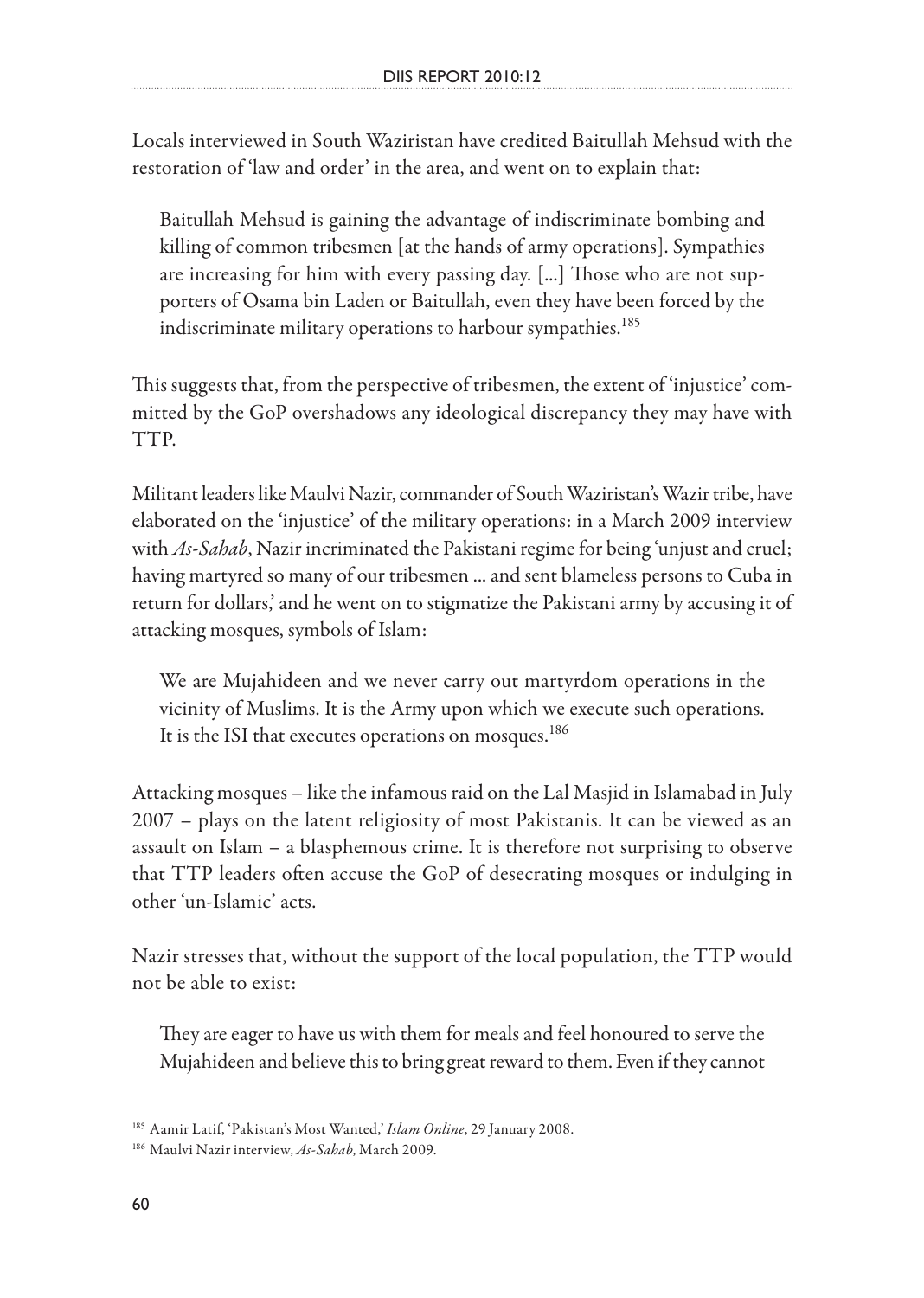participate in *jihad* practically, they want at least to serve the Mujahideen. So all our tribes are behind our back and are with us.<sup>187</sup>

A program by Pakistani journalist Talat Hussain further lends credence to the theory that support for Tehrik-e-Taliban may be rooted in socio-economic frustration. Hussain aired a show that drew on empirical surveys conducted in FATA in order to understand why locals might support the Taliban. To the question, 'What is the most important facility that the government can provide you?', 73% of the 2,000 people interviewed replied *insaaf* or justice, followed by education, hospitals, electricity, and water and sanitation.<sup>188</sup> Syed Irfan has echoed this by stating that the fold of jihadis encompassing the Taliban in Pakistan are a veritable cocktail of actors, and 'perhaps the one thing they have in common is that they all feel like the victims of state injustice.'<sup>189</sup>

A majority of the twenty-three *malik*s interviewed by Shuja Nawaz in North Waziristan agreed with the importance of creating employment opportunities for young people on the borders of FATA, as well as the need for irrigation, education and basic health care.

What emerges is a struggle between *kashar* – tribesmen from poorer backgrounds and belonging to minor lineages – and *mashar* or the 'elite,' including *malik*s, elders, political agents and businessmen. Especially in the post-9/11 era, the *kashar* are seen to be evolving into what author Shuja Nawaz has called 'tribal entrepreneurs' – that is, exploiting the changing political environment to their advantage and using it to thwart the governing tribal structure. Baitullah Mehsud serves as an example of one such *kashar*. The phenomenon explains the changing social dynamics in the tribal belt, which has resulted in a new breed of TTP actors who are not tribal leaders, but base their legitimacy on their ability to fight and garner local and financial support.

A trend similar to that observed in the FATA has apparently unfolded in Swat, where the Pakistani Taliban has won immense military and political power in recent years. The Swat Taliban has, to an extent, effectively won the support of the local population by filling in the vacuum left by government negligence and/or corruption and creating a demonized image of the Pakistani state.

<sup>187</sup> Maulvi Nazir interview, *As-Sahab*, March 2009.

<sup>188</sup> Live with Talat,' Aaj TV, 21 April 2009. It is interesting to note that 'fighting extremism' scored low on the list.

<sup>&</sup>lt;sup>189</sup> Syed Irfan, telephone interview, February 2008.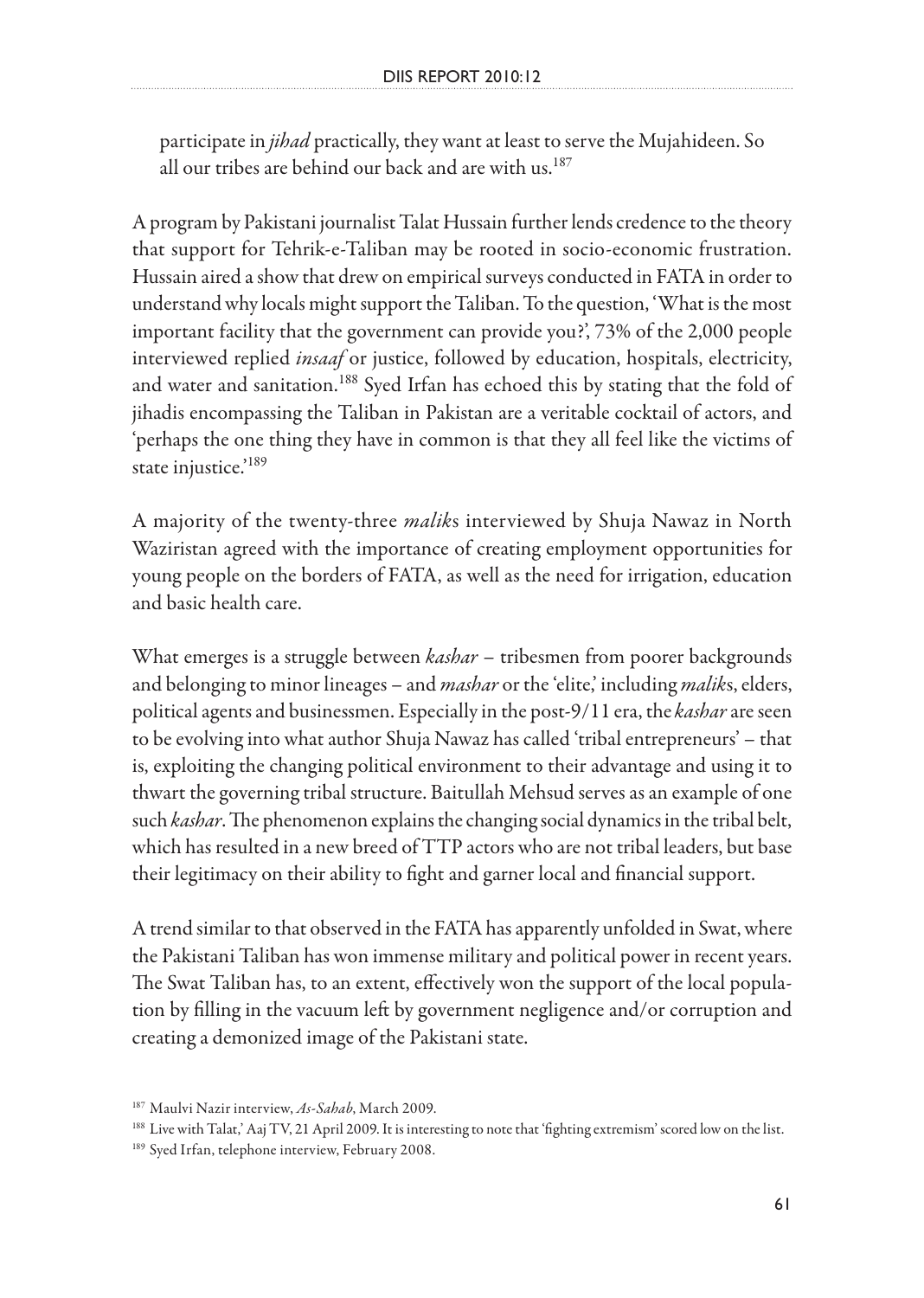The Swati rebels claim that local opinion is in their favour:

We are children of these people and they are our own. We live like brothers. We have a healthy relationship with them where they give us food and shelter, and we cooperate on matters. […] We are always in touch with the locals and share with them their burdens/grievances.<sup>190</sup>

It is possible that, by feeding off the social and economic frustrations of the local population in the north-western belt, the Pakistani Taliban militants have managed to garner public support. For example, by taking over emerald mines in Swat, the TTP offered the poor locals an income. Similarly, after seizing the Shamozai and Gujjar Killi mines, the Taliban employed a large number of local labourers. Speaking with a BBC Urdu journalist, a senior Taliban commander and caretaker of the mines said:

Every year the government would deceivingly claim that the mine business was suffering a loss and therefore nothing could be offered to the locals; whereas, in reality, all the profit was going in the pockets of officers and 'bigwigs' [...] Two months ago when we took control of this area... and we opened the doors for the local workers... and 1/3 of the proceeds go to the Taliban while 2/3 is distributed to the workers.<sup>191</sup>

It would seem that the TTP exploits the resentment of the locals against the Pakistani government, and strengthens its own image and standing in the region by creating job opportunities for the unemployed or impoverished. By denouncing the 'elitist' ways of the Pakistani government and army and giving a 'piece of the pie' to the common man, it is feeding on class divisions and advocating a system based on equality that is likely to appeal to the Pakistani masses, most of whom live below the poverty line.

Furthermore, the militants in Swat have set up a parallel 'civil bureaucracy,' installing work units in 'abandoned posh houses' from where they 'dispense justice, carry out finance services and contract marriages.'192 Again, by taking over 'posh houses' to perform judicial, financial and social services, the Taliban is reasserting itself as an egalitarian institution benefitting all social strata of society.

<sup>190</sup> Hafizullah interview, *As-Sahab*, June/July 2009, http://ansar.fliggo.com/video/rhGEPi2A.

<sup>&</sup>lt;sup>191</sup> Riffat ullah Aurakzai, سوات: زمرد کی کانوں پر طالبان کا قبضہ", BBC Urdu, 25 March 2009.

<sup>192</sup> Syed Irfan Ashraf, 'Nothing Sells Like Terror,' (May 2009), Aryana Institute for Regional Research and Advocacy, http://www.airra.org/analysis/Nothingsellsiketerror.html, accessed 21 May 2009.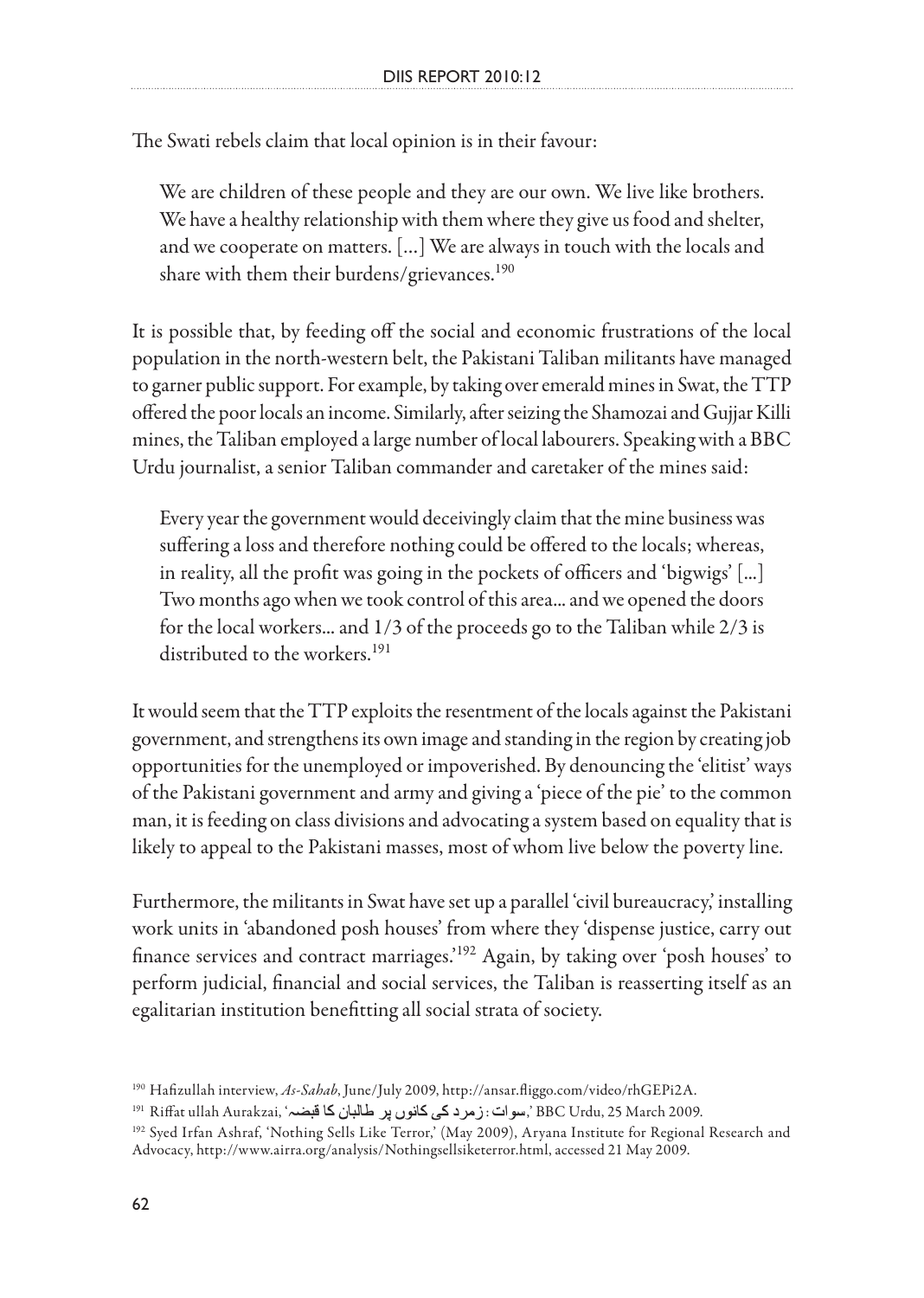This is confirmed by other reports that state that driving away landlords from the Swat area was pivotal to the Taliban's success in the valley.<sup>193</sup> This was achieved by feeding off the long-festering frustrations of the local people and converting them into reserve *lashkar*s, or armed militias, for the Taliban. And thus, led by Swat-based Taliban commander Ibn-e-Amin, the Taliban set out to chase away 43 of the 'most wanted' landlords and politicians in Swat.

Swat commander Hafizullah conveyed the following sentiments, reflecting how the Taliban would make a better ruler than the Government of Pakistan:

We have built roads [for the Swati people] where in over 60 years the government could not. The locals are happy with us. They no longer need to pay tax to the government. We have built pipelines and provided water to people. [...] Also we resolved decade-long rivalries that had been going on and which the government failed to bring about peace. The Taliban have appointed *ulema* to solve these cases and bring peace.

Wherever they [the army] have gone, they have committed atrocities, killing children and the elderly, who have nothing to do with the Taliban. And they have looted their homes, stealing anything that is remotely valuable.194

Again, the Taliban assumes the role of a surrogate government by providing its citizen's basic amenities – roads and water, as well as justice, which the local population feels deprived of, believing that the Pakistani government has time and again ignored the developmental needs of this region.

On top of this, the commander conjures up a horrific picture of the Pakistani army; he pins the blame for collateral damage during warfare on the military, who not only take innocent lives, but also steal from peoples' homes. These are the words and imagery the Taliban deliver in places they conquer, thus feeding on the vulnerabilities of local populations who have lost their relatives or friends in the ongoing conflict or been displaced or disoriented by it. Indeed there have been cases where the tribesmen have insisted that their Islamabad-based Member of the National Assembly request

<sup>193</sup> Jane Perlez and Pir Zubair Shah, 'Taliban Exploit Class Rifts in Pakistan,' *New York Times*, 16 April 2009.

<sup>194</sup> Hafizullah interview, As-Sahab, June/July 2009, http://ansar.fliggo.com/video/rhGEPi2A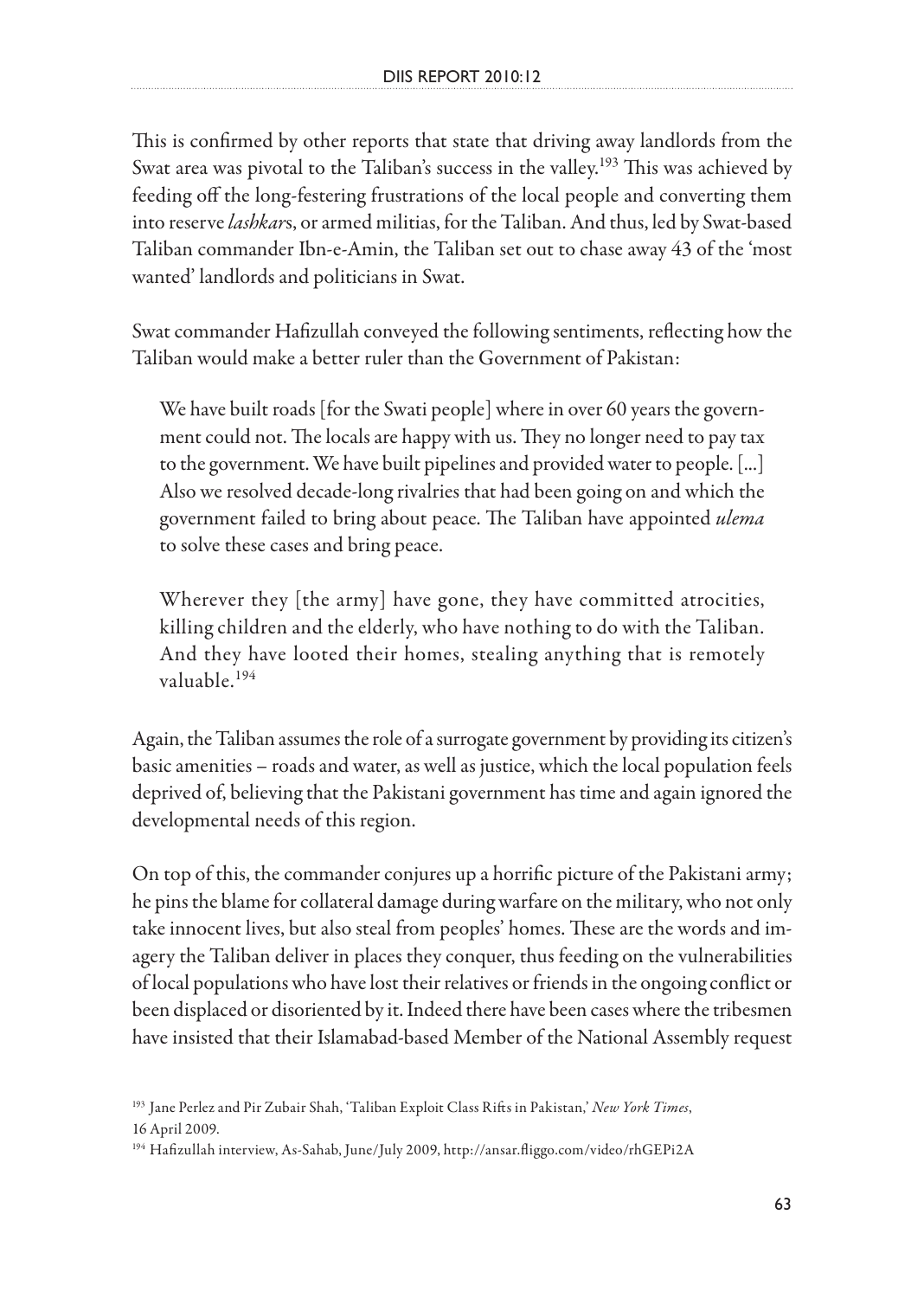the military to target only Taliban bunkers and not bomb surrounding villages, but their calls went unheeded.<sup>195</sup>

In the aforementioned program by Talat Hussain, a villager from Swat complained:

We filed years ago [but] are still awaiting decision by the courts. We are tired of this judiciary system where justice is doled out only to the rich. Allah has answered our prayers – the Taliban are here now to establish *sharia* and give us justice.196

Frustrations like these are open wounds on which the Taliban parasites can feast, and indeed they bring more grist to their militancy mill. Maulana Fazlullah's spokesman Sirajuddin claimed, for instance, that the Taliban were not responsible for the killing of the soldiers; instead: 'the locals are seeking revenge as the army's gunship helicopters had killed a large number of innocents.<sup>197</sup>

Some observers maintain that the locals' support of the extremists is exaggerated. One journalist believes that not more than 10-15% of the locals in the Pashtun belt could be said to hold 'pro-Taliban' views, while '80% are anti-Taliban.<sup>198</sup> As far as the KPP is concerned, it should be remembered that it has a democratically elected provincial government, where the locals have voted into power a secular political party, the Awami National Party (ANP).

In FATA and the KPP, there have been numerous cases where tribesmen instigated 'civil society movements' or formed *lashkar*s (local militias) to stand up to the Taliban. Recently, in May 2009, it was reported that residents organized a local defence force and apparently fought off Taliban elements who were attempting to re-enter the area.<sup>199</sup> In the Dir region of the NWFP, hundreds of armed locals attacked villages that were allegedly harbouring Afghan militants affiliated to the  $T<sub>aliban</sub>$ <sup>200</sup>

<sup>195</sup> Syed Irfan Ashraf, 'Tribesmen on their own,' *Dawn*, 17 June 2009.

<sup>&</sup>lt;sup>196</sup> Live with Talat,' Aaj TV, 21 April 2009.

<sup>&</sup>lt;sup>197</sup> Hamid Mir, 'Taliban has the Responsibility to Arrest Musharraf,' Rediff News, 6 November 2007.

<sup>198</sup> Syed Irfan Arshad, *Dawn*, telephone interviews on 7 and 15 May 2009.

<sup>199 &#</sup>x27;People take on Taliban,' *Dawn*, 25 May 2009.

<sup>200</sup> Delawar Jan, 'Jaag Utha Pakistan, Cry Villagers,' *The News*, 7 June 2009.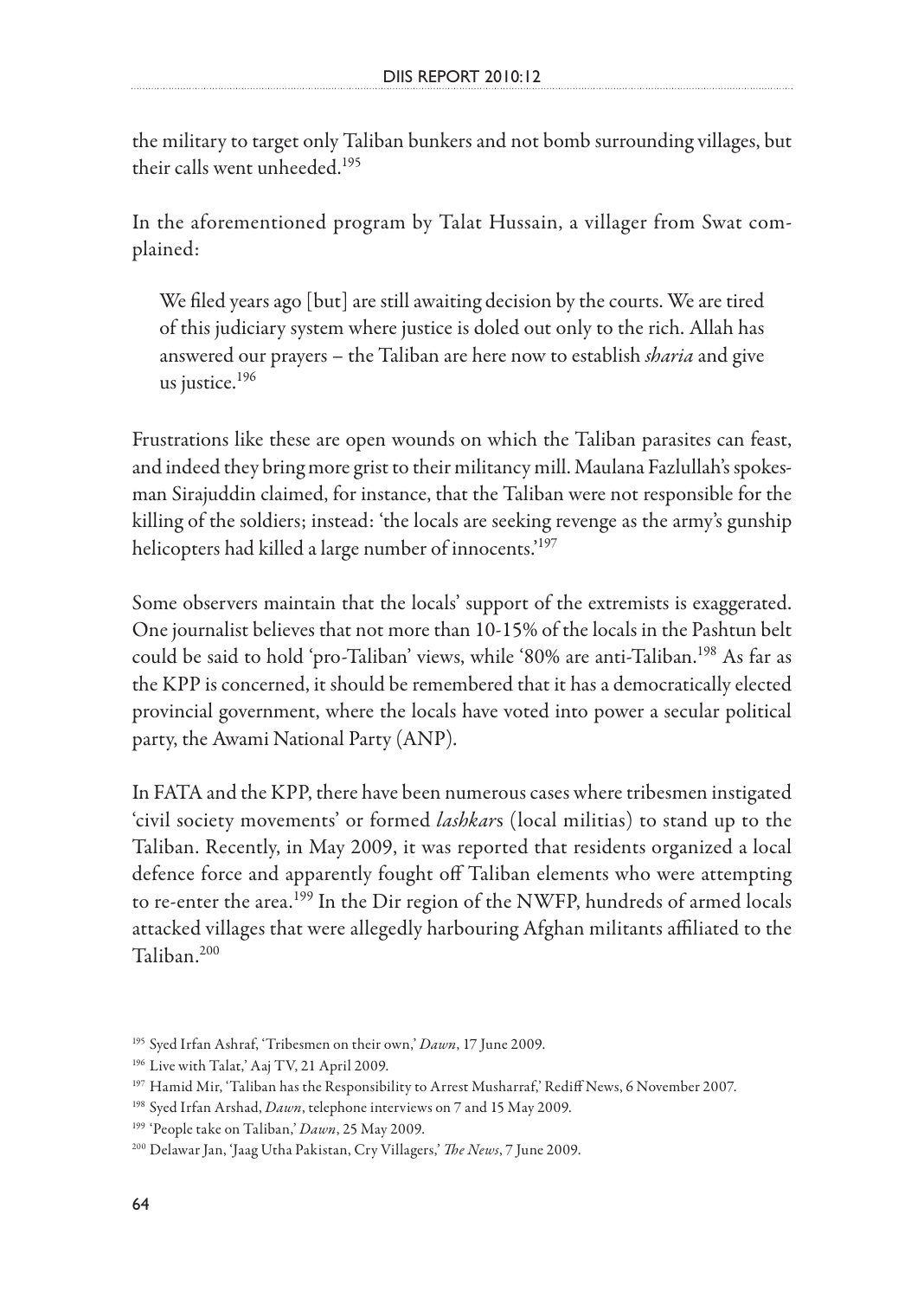Lacking an armoury to match that of the terrorists' and without any backing from the government, these *lashkar*s have been unable to sustain themselves. Still, local anti-Taliban resistance has been reported across FATA and KPP; for example, elders of the Ali Khel tribe in Orakzai agency have attempted to thwart the spreading control of the TTP. Their *lashkar* allegedly received no assistance from the security forces and was eventually silenced by the Taliban, who proved considerably more resourceful. The militants rammed an explosive-laden car into a *jirga* (tribal council) of the Ali Khel tribe in October 2008, killing at least 82 elders.<sup>201</sup>

Disillusionment with the government is widespread. A Swat local claimed that inhabitants of district were forced to follow the Taliban's aerial messages so that they can keep in touch with the latest edicts issued by the militants.<sup>202</sup> As one Swati elder eloquently put it:

Earlier we were hopeful that the army would come if the police fail to rescue us. But the cold water of Swat River has washed away all our fantasies, and now we are learning to live the militants' way.<sup>203</sup>

Since early summer 2009, the Pakistani army has stepped up military operations in Swat and parts of FATA. Part of their strategy has included arming tribesmen to stand up to extremist elements in their region. However, this has arguably backfired as it has led to many casualties, resulting from violent skirmishes between extremists and pro-government *lashkars*.<sup>204</sup>

Thus incidents where the Taliban are perceived as having garnered public opinion in their favour could be due to the local population being too fearful of disobeying the Taliban's edicts or demands. This creates a 'gun-point support' scenario, where, with the force of their rifles and terror, the militants manage to secure public votes and assistance. That is, the local population are left with little or no choice.

One resident of Swat claimed that most of the people of the valley only listened to the Taliban's radio messages so as to be able to obey the latest edicts issued by them,

<sup>201 &#</sup>x27;Orakzai Blast Toll Rises to 82,' *The News*, 12 October 2008.

<sup>202 &#</sup>x27;Pakistan: Children of the Taliban,' (April 2009), PBS, http://www.pbs.org/frontlineworld/stories/pakistan802/ video/video\_index.html, accessed 24 May 2009.

<sup>203</sup> Syed Irfan Ashraf, 'Nothing Sells Like Terror,' (May 2009), Aryana Institute for Regional Research Advocacy, http://www.airra.org/analysis/Nothingsellsiketerror.html, accessed 21 May 2009.

<sup>204 &#</sup>x27;Taliban Kill Seven Pro-Government Lashkar Members in Bannu,' *The Daily Times*, 25 September 2009.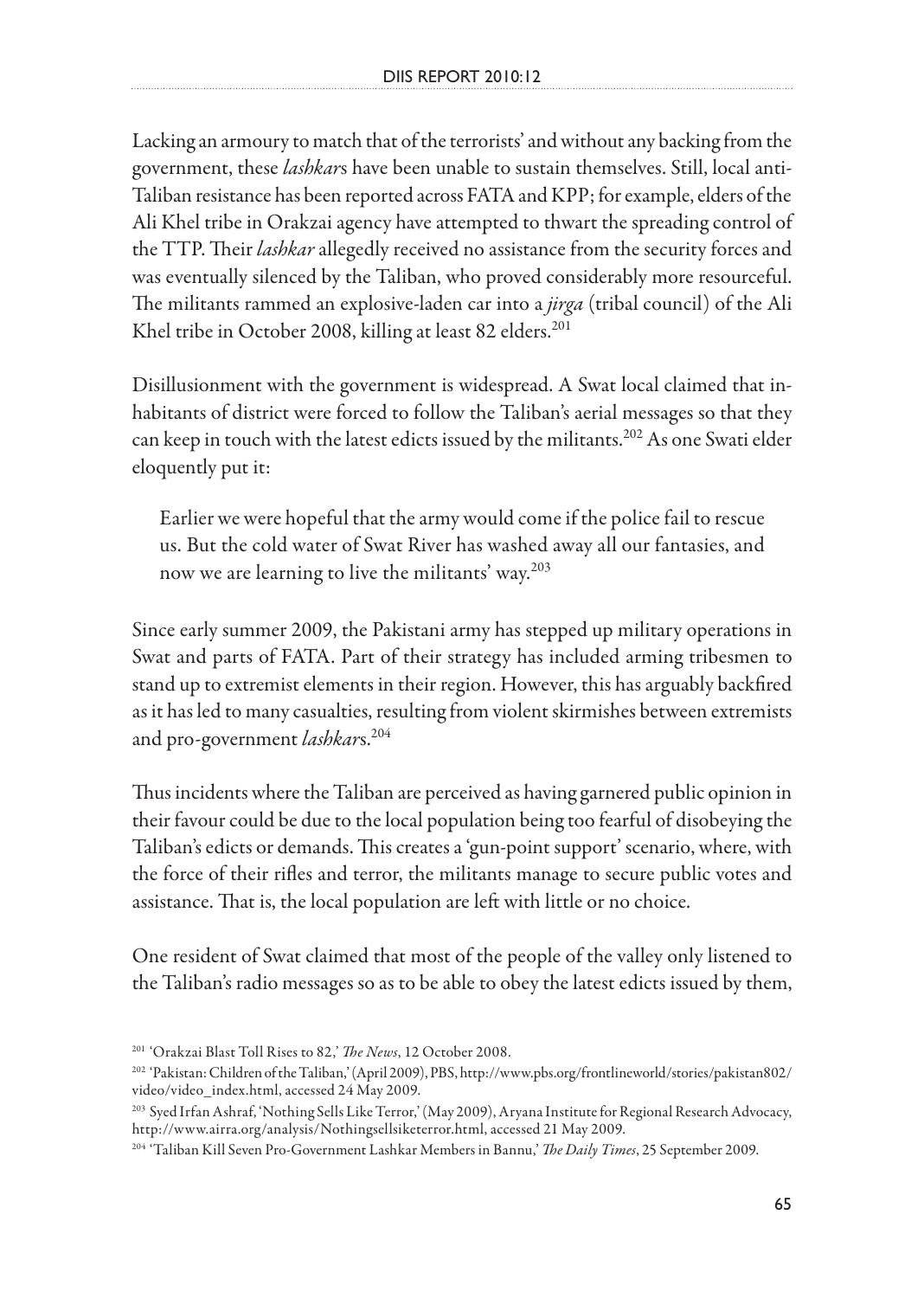and that people are generally 'depressed' and helpless in the face of the Taliban; 'our mouths are locked ... our thoughts are locked.<sup>205</sup>

Similarly, reporters present at Hakimullah Mehsud's maiden press conference in Orakzai Agency in November 2008 observed that Orakzai tribesmen appeared to dislike the militants but were fearful of making their feelings apparent.<sup>206</sup>

It is difficult to estimate the percentage of locals who turn to violent Islamic extremism out of fear or coercion. Talibanization in the form of terrorist acts and rebel governance has been on the rise inside Pakistan, especially since the military raid on the Red Mosque in Islamabad in July 2007. It has especially taken root in FATA and KPP.

The literacy rate in FATA remains stunted at 17% (3% for females) and the number of persons per doctor in FATA is a staggering 7,670, while the number of persons per hospital bed is 2,179. Figures for KPP are similar, and both are lower than for the rest of Pakistan.

Given this background, and the services offered to the local populations by the Taliban militants, local populations may turn to the extremists for succour and an end to their long-standing grievances. Extremists have traditionally set up charity fronts to help the needy and have indeed played a prominent role during major natural catastrophes in Pakistan, such as earthquakes and floods.

Moreover, the Taliban militants in FATA and KPP belong to the same region and culture as the local populations, and this affiliation adds to their success in harnessing public support. The Pakistani security forces, on the contrary, are viewed as 'foreigners' who invade their land, launch heavy-handed operations that result in high levels collateral damage, and force them to relocate. Over 60% of the Pakistani army remains ethnically Punjabi, and cannot relate or interact witht the locals in the Pashtun areas. Hence the sympathy of the local population is naturally inclined towards the Taliban more than the military.

Ironically, despite their exploitation of prevailing socio-economic frustrations, the TTP seldom brings up the issue verbatim in its speeches or as part of its propaganda.

<sup>205</sup> Sharmeen Obaid-Chinoy, 'Pakistan: Children of the Taliban,' (April 2009), PBS, http://www.pbs.org/ frontlineworld/stories/pakistan802/video/video\_index.html, accessed 24 May 2009.

<sup>206</sup> Rahimullah Yusufzai, 'Hakimullah Unveils Himself to Media,' *The News International*, 30 November 2008.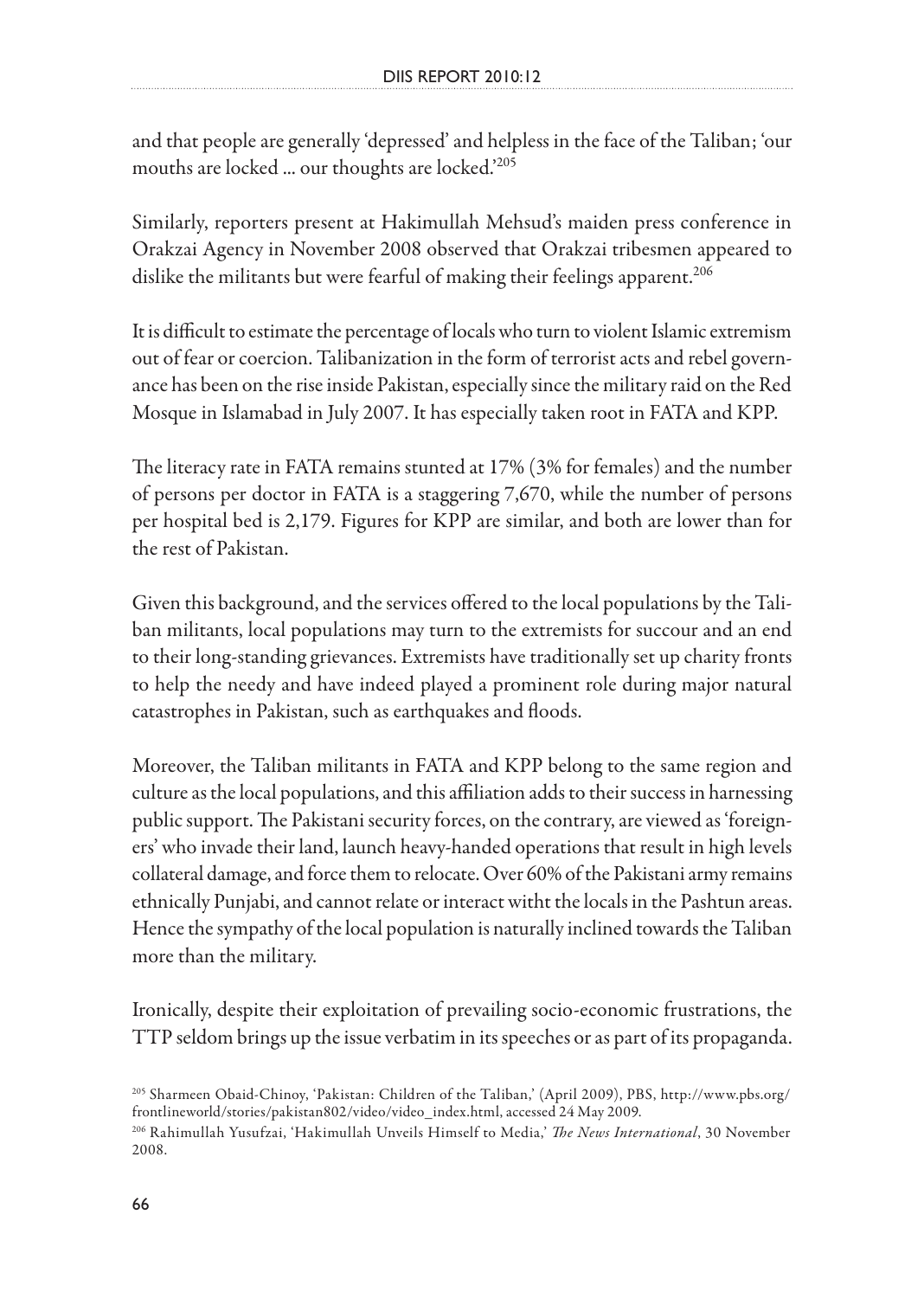Instead, of the two key factors (mentioned above) that may be driving the TTP insurgency in Pakistan  $-$  a) frustration caused by the existing political system, which breeds corruption and ignores the basic needs of the tribal people; and b) anger caused by the ongoing military operations and drone operations, which have killed civilians, damaged property (including religious places), displaced large volumes of people and created chaos – it is (b) that is frequently referred to by the TTP. The Tehrik keeps its attention geared towards the 'injustice' related to the GoP's alliance with the US and the Pakistani Army's operations in the tribal areas, both of which are seen as reflecting the submission of the Pakistani state to 'infidel' powers and a betrayal of the Pakistani people, who are being victimized in the process (through drone attacks, displacements, arrests, and so on.)

TTP activities also give rise to a paradox: while their anger is rooted in the perceived infringement of their tribal honour at the hands of the GoP, Taliban militants breach tribal honour themselves by thwarting the existing tribal structures (for example, by carrying out suicide attacks on *jirga*s and forcing the displacement of fellow tribesmen).

The Tehrik-e-Taliban plays the 'religion card' and the role of 'defensive *jihad*' in preference to advocating socio-economic issues relevant to tribal society. The presence of the Pakistani military and its adverse consequences for the tribal people are used by the TTP to justify its war against the Pakistani state. This justification, especially when pushed by a religious impetus, sanctions the TTP to act outside of the parameters of tribal honour codes.

It is also interesting to note that the first Pakistani fighting force in Kashmir was comprised of tribesmen from Waziristan. The memory of this appears to be strong among Waziristanis: for example, Hakimullah Mehsud recently made mention of it in a video interview with *As-Sahab*:

History is a witness that we are the sons of the free tribes, and that we have sacrificed much for the sake of Pakistan and for the sake of free Kashmir, and today we are accused of being agents of foreign countries …207

Hakimullah goes on to promise that, if the Pakistani army severs its ties with the US, then

<sup>207 &#</sup>x27;Message from Emir Hakimullah Mehsud and Maulana Wali-ur Rehman,' 15 October 2009, As-Sahab Media, http://www.ummah.com/forum/showthread.php?t=234982, accessed 7 November 2009.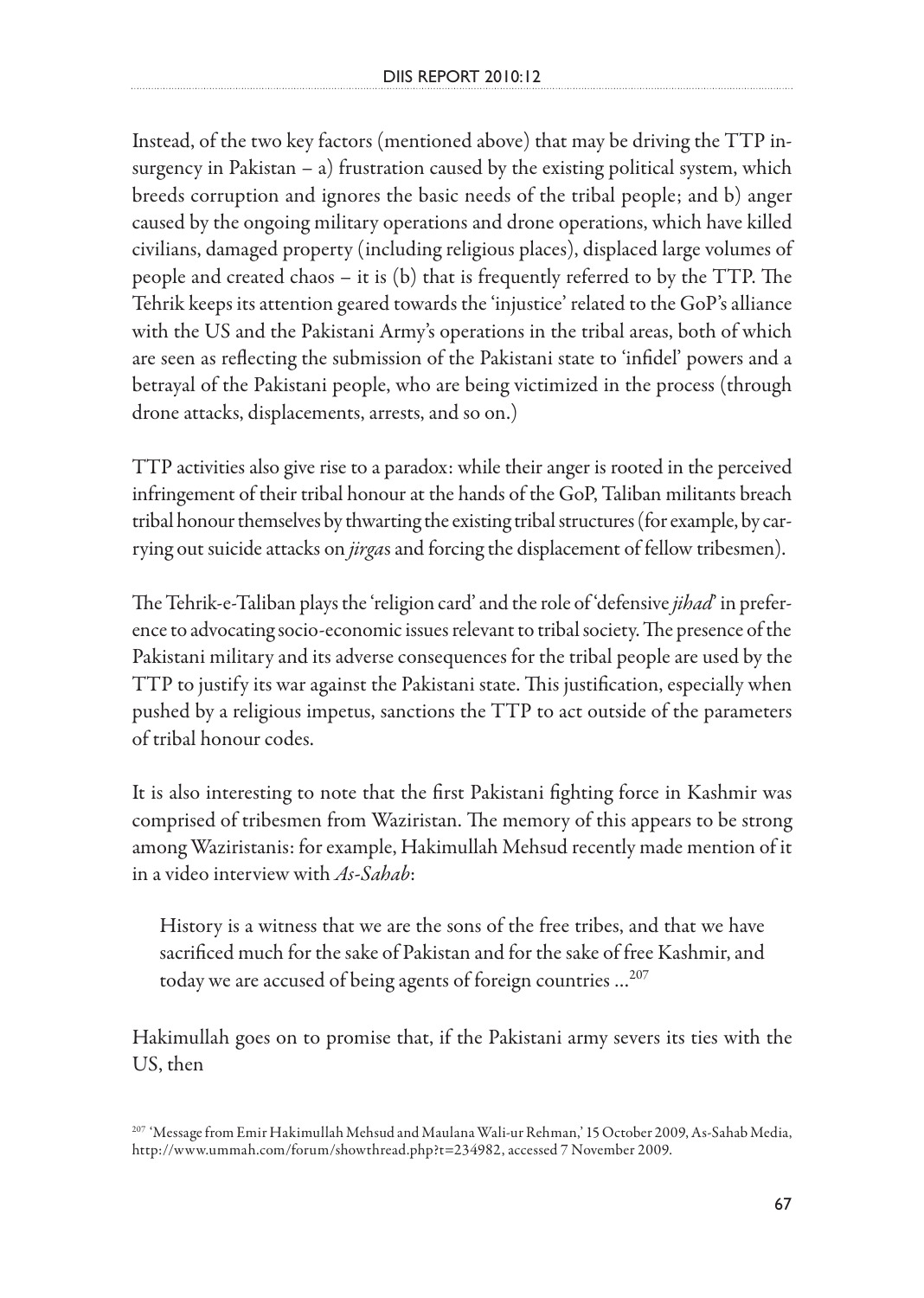We will head towards the border with India and devote ourselves to fighting the Hindus who have killed our Muslim brothers in Hyderabad and Kashmir, and shed the blood of the mujahideen.<sup>208</sup>

That Hakimullah Mehsud – who was not born at the time – should refer to this engagement between the Mehsuds and the Pakistani army in his interviews suggests that collaborating with the Pakistani army was, and could still be, an honourable deed for the Mehsuds. In also implies that the Waziristanis feel betrayed, on a personal level, by an Army whom they once considered to be a 'friend.' This is likely to have further fomented the anger of the former towards the latter.

208 Ibid.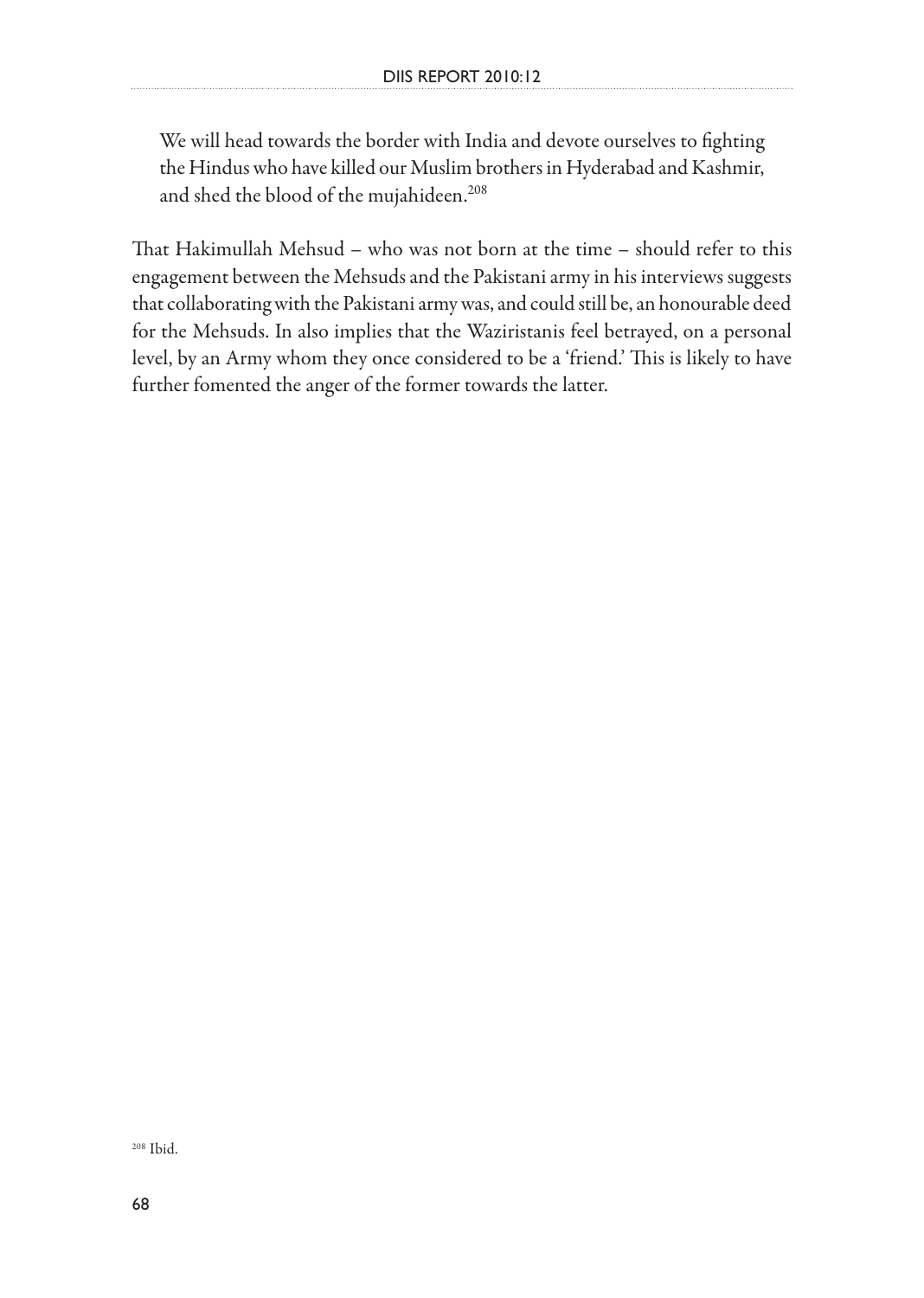## **8 Conclusion**

This report shows that the Tehrik-e-Taliban Pakistan is a conglomeration of various actors and groups. Baitullah Mehsud had managed to network successfully with militant factions across the Federally Administered Tribal Areas, securing zones of influence in all the tribal agencies. As a result, the TTP has commanded a significant presence in FATA and has extended its reach to parts of the KPP, as well as to Punjab and Sind provinces.

An examination of the demographic traits of the Tehrik-e-Taliban cadre reveals that the average age of most leaders is relatively young (mid-30s), that they come from rural and poor backgrounds and that they have little or no formal education. The exact number of TTP fighters is unknown, but reliable estimates approach the 10,000 mark. Ultimately, this figure depends on which factions and affiliates of the TTP are included; for example, given the Muqami Tehrik-e-Taliban's focus on Afghanistan, would its members be included with the Baitullah or Hakimullah Mehsud's group, who are battling the Pakistani regime? Similarly, should extremists and/or criminals in Punjab and Sind who collaborate with the militants in the tribal areas fall under the rubric of the Tehril-e-Taliban Pakistan? The situation becomes more enigmatic when we consider the internal rifts and fault lines within the TTP, the organization's fluctuating priorities, and the making or breaking of new fronts (e.g. the creation of the Council of the United Mujahideen in February 2009, which appears to be more of a political manoeuvre than a real reconciliation between the rival Taliban leaders in Waziristan).

The TTP's media propaganda includes a growing number of video and audio releases (available online), in addition to the distribution of pamphlets and CDs and the transmission of messages over the radio. An analysis of TTP videos and regional/international news reports suggests that children and young boys are an important target group for the Tehrik from which to recruit new members. In the videos, martyrdom missions performed by young boys are glorified, and a significant share of jihadi anthems are sung by children, with the aim of inspiring other children to join the ranks of jihadis. Furthermore, there exist specialized branches within the TTP that are concerned with the training of child suicide bombers. Young militants who have been arrested have testified to the predatory role of the TTP commanders, who prey on children in mosques and *madrassa*s and at religious gatherings.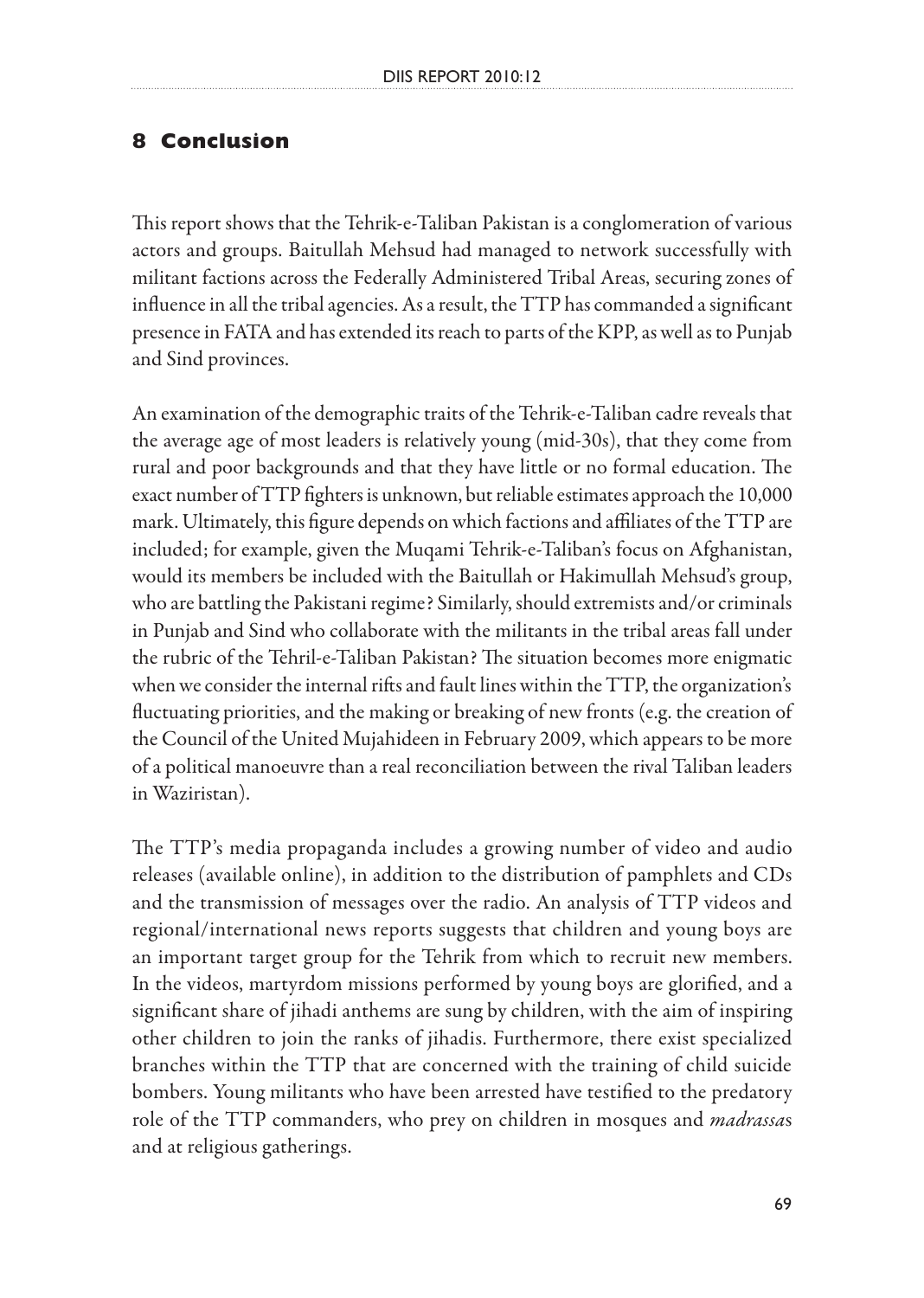Extremist elements in other provinces in Pakistan also appear to have been subsumed by the wider Taliban movement; the Swat chapter of the Tehrik-e-Nifaz-e-Shariat-e-Mohammadi, led by Maulana Fazlullah, formed the Swat leg of the TTP in December 2007, although signs of strengthening cooperation between Swati and FATA militants can be traced back to at least summer 2007, i.e. after the Red Mosque incident, which unleashed a torrent of jihadi activity in the Swat valley. Other districts in the KPP, including Dera Ismail Khan, Tank, Bannu, Kohat, Hangu, Malakand Agency, Buner and Dir, have also experienced different degrees of Talibanization.

Comparatively speaking, Punjab has not undergone Talibanization in the same sense as FATA or parts of KPP; however, jihadi activity (particularly in the form of suicide strikes) inside Punjab and the federal capital of Islamabad, as well as in Karachi, has increased in recent years (see Appendix A).

Another aspect of the TTP is the Punjabi Taliban, that is, mainly extremists from the Punjab who are affiliated to sectarian outfits and/or previously Kashmir- or Indiafocused groups. These groups have bases in Punjab as well as the tribal areas and KPP. Judging from the available data, a number of Punjabi extremists, previously sponsored by the Pakistani army, grew disillusioned with their patrons in the aftermath of 9/11 when the Pakistani regime joined the US 'War on Terror' and made a turnabout by withdrawing its support of the jihadists it previously patronized. Segments of groups such as Jaish-e-Mohammad, Harakat-ul Jihad-ul Islami and the sectarian group Lashkar-e-Jhangvi came to be subsumed by the wider Tehrik.

The sources studied for this report indicate a flourishing role for the Punjabi Taliban in the context of militancy in Pakistan. Links between Punjabi extremists and the TTP appear to have strengthened in the recent past, and signs of an international link between the Punjabi extremists and the Afghan Taliban, as well as between the PT and Europe, can now be discerned.<sup>209</sup> The under-researched phenomenon of the Punjabi Taliban therefore deserves further exploration.

The Tehrik-e-Taliban Pakistan is allied with the Afghan Taliban and is active in Afghanistan. Certain factions of the TTP, in particular the Wazir bloc, have traditionally limited their operations to Afghanistan. Baitullah's group, as well as extremists of Punjabi origin in Pakistan, have also allegedly fought alongside the Afghan Taliban.

<sup>209 &#</sup>x27;Yardimkervani,' http://www.jamiahafsaforum.com/forum/showthread.php?t=2916, accessed 1 November 2009; 'Tehrik-e-Taliban Punjab Claims Lahore Bombing,' *A Pakistani News*, 28 May 2009.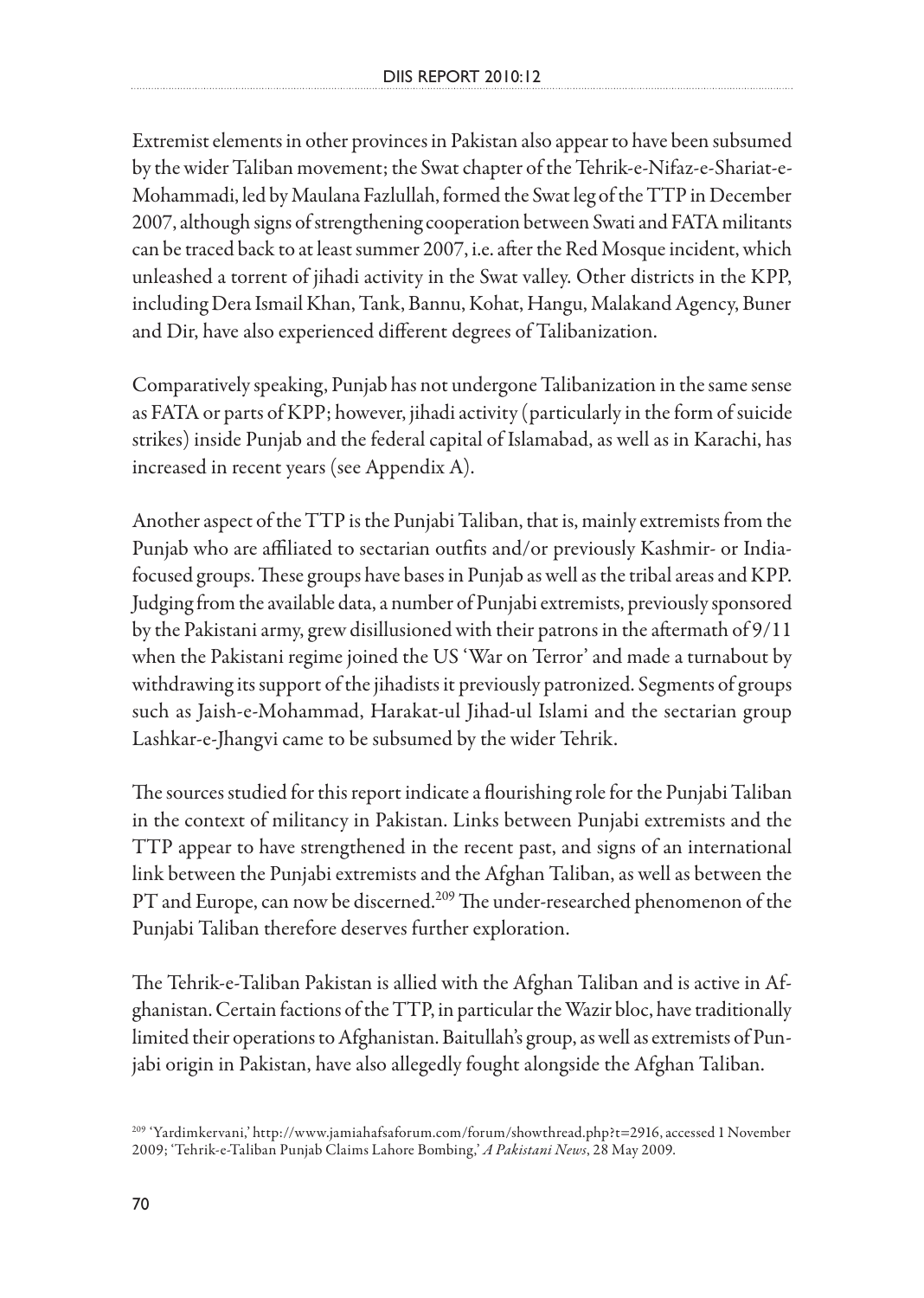The TTP's ideology that has emerged over the years reinforces the points advocated upon its formation in December 2007, namely installing *sharia* law, aiding the Afghan Taliban in their *jihad* against coalition forces in Afghanistan and performing a defensive *jihad* against the Pakistani regime. The TTP leader and membership has also witnessed the rise to prominence of individuals from sectarian backgrounds, resulting in a marked sectarian tinge in overall TTP activity.

There has also been a growing reference to a 'global *jihad*', whether in relation to rescuing fellow Muslims from 'occupation,' spreading *sharia* or avenging the growing US presence and drone attacks in Pakistan. The Tehrik also appears more vocal in its denunciation of the Kashmir *jihad* because a) it is sponsored by the ISI, and b) it does not aim to enforce *Sharia*. Arguably such a 'smear campaign' against the Kashmir *jihad* is intended to discourage potential jihadists from pursuing a career in Kashmir in favour of luring them to the country´s western border.

Topics of discussion in Urdu jihadi literature tend to reflect major domestic and international news items. However, 'revenge' remains a recurrent theme in TTP propaganda material: revenge against the Pakistani security forces and politicians for supporting the military operations in FATA and KPP, revenge for US drone attacks in the tribal belt, revenge for the killing of Baitullah Mehsud by a missile in August 2009, revenge for the arrest and torture of Dr Aafia Siddiqui, a Pakistani neuroscientist recently indicted and sentenced to prison in the US, and so on.

The financial sources that have helped the Tehrik-e-Taliban sustain itself economically are varied: donations (from domestic and international sympathizers), criminal activity (especially kidnapping for ransom, robbery), taxes, penalties, extortion money, funds from terrorist organizations like al-Qaida, and the exploitation of gem mines, archaeological sites and timber.

There are mixed reports regarding the support given to Tehrik-e-Taliban by the local population in FATA and KPP. In some areas, the TTP has managed to sway the public in its favour by assuming the role of a surrogate government: offering job opportunities to the needy and supplanting the existing judicial system with their 'quick justice.'

Heavy-handed military operations in FATA and KPP by the Pakistani army have resulted in a number of civilian casualties, as well as the displacement of large swathes of the population. Combined with the popular belief that the Pakistani government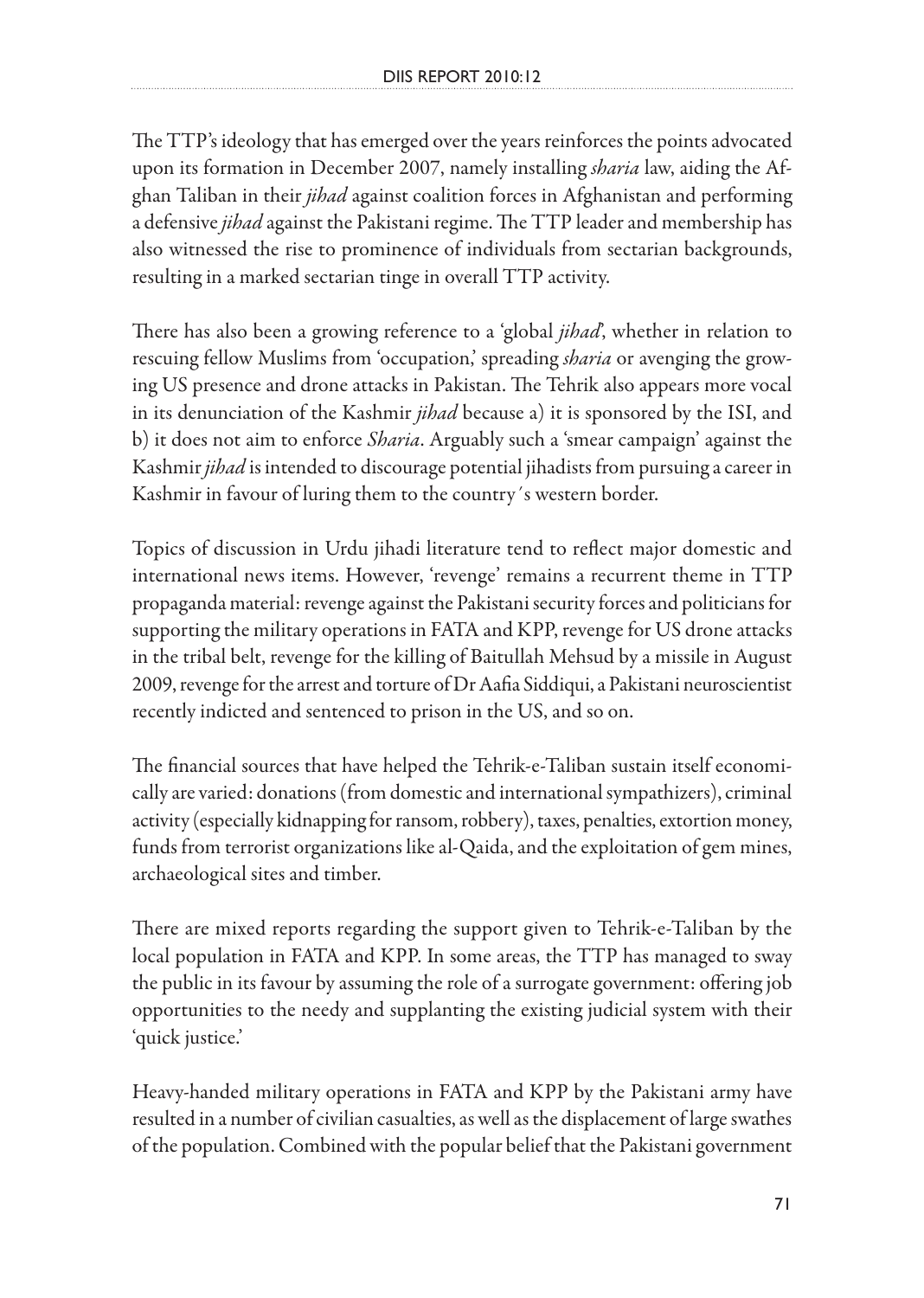is fighting 'America's war' and arresting or killing Pakistani people under duress from the US, the resentment felt by local populations towards the Pakistani state has been heightened.

Increased US drone strikes in the tribal belt, the perceived growth of the US presence in Pakistan (e.g. the expansion of the US embassy in Islamabad and the widely held suspicion that Backwater/Xe or other American security contractors are operative in Pakistan) and the GoP's complicity in all this has further aggravated the situation, with adverse impacts on the local population's opinion of the Pakistani regime.

As suggested in the previous chapter, a particular society's political history and socio-economic situation plays an important role in shaping the mindset of its people, including their support for, and susceptibility to, extremist groups like the Tehrike-Taliban. As Talat Hussain (above) reported, the majority of people in FATA who were interviewed were not so interested in pressuring the government to bring a halt to militant activity in the region as in demanding basic rights and amenities, such as, justice, education, hospitals, and so on. Future research could benefit from building on Hussain's findings and examining more closely the social make-up of tribal society or of cities in Pakistan which makes them fertile breeding and recruitment grounds, as well as support bases, for the Taliban.

The feeling of victimization, rooted in social, developmental and economic factors, as well as the displacement, destruction and personal loss caused by military operations appears to have resulted in a situation where the local population in FATA and the Swat valley feel immense resentment towards the GoP. This may have lent leverage to the radicals, who have exploited the opportunity to further their agenda. Targeting the basic grievances of local populations and thereby assuaging their sense of resentment therefore seems to be a crucial part of countering the spread of Talibanization inside Pakistan.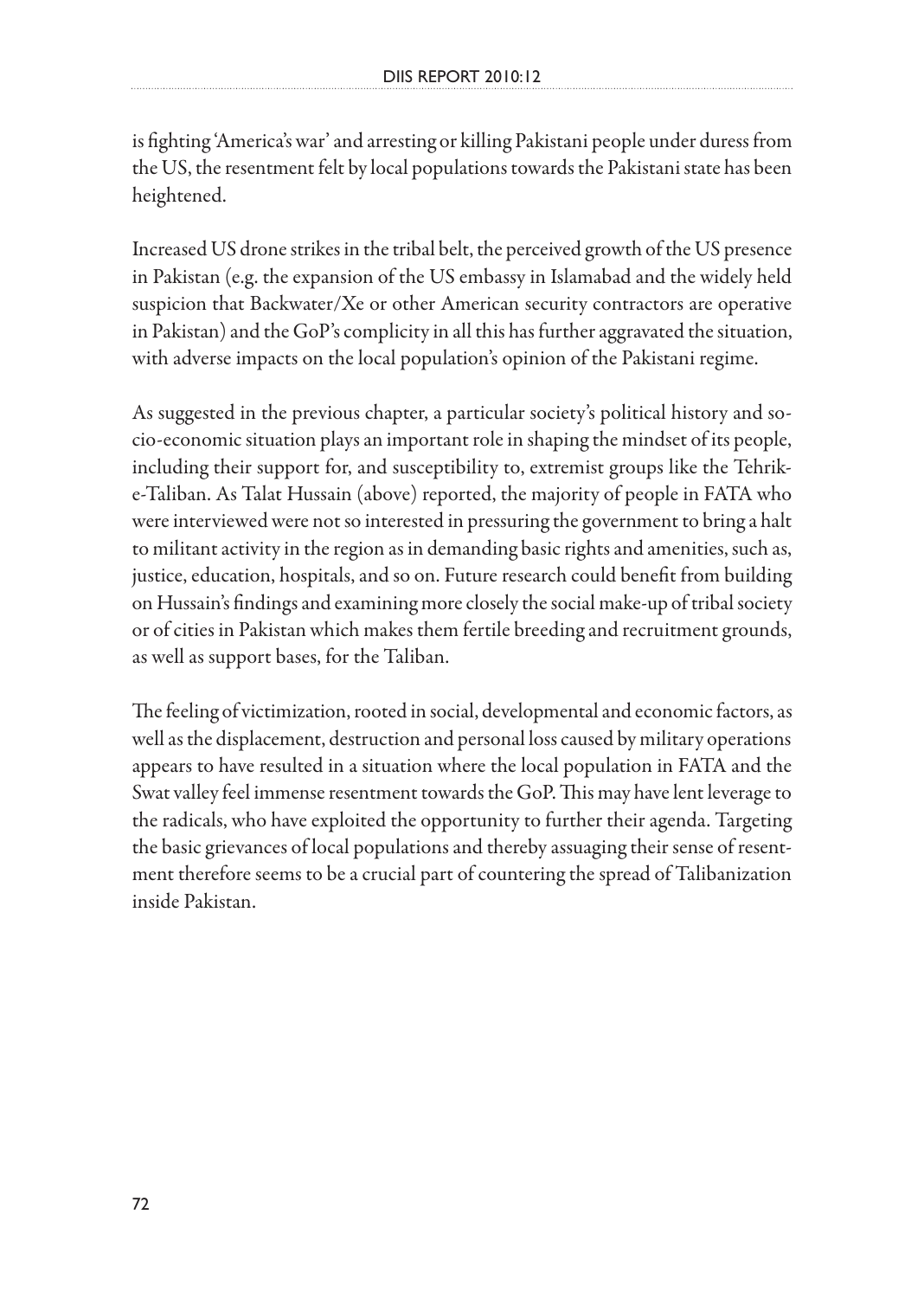## **Appendix A:**

|                            | <b>FATA</b>                               | <b>NWFP</b>          | Punjab<br>and<br>Islamabad        | Sindh                    | Sectarian<br>targets | <b>US</b><br>drone                                                                                                                                                                                                                                                                                                                                                               | Western<br>targets |
|----------------------------|-------------------------------------------|----------------------|-----------------------------------|--------------------------|----------------------|----------------------------------------------------------------------------------------------------------------------------------------------------------------------------------------------------------------------------------------------------------------------------------------------------------------------------------------------------------------------------------|--------------------|
| 2002                       |                                           |                      |                                   |                          | 63                   |                                                                                                                                                                                                                                                                                                                                                                                  | 9                  |
| 2003                       |                                           |                      | I                                 |                          | 22                   |                                                                                                                                                                                                                                                                                                                                                                                  | $\overline{2}$     |
| 2004                       | I                                         |                      | $\overline{4}$                    |                          | 9                    | $\overline{\phantom{a}}$                                                                                                                                                                                                                                                                                                                                                         | $\overline{2}$     |
| 2005                       |                                           | I                    |                                   |                          | 62                   | $\overline{3}$                                                                                                                                                                                                                                                                                                                                                                   | I                  |
| 2006                       | ı                                         | $\overline{4}$       |                                   |                          | 38                   | $\begin{array}{c} \rule{0pt}{2.5ex} \rule{0pt}{2.5ex} \rule{0pt}{2.5ex} \rule{0pt}{2.5ex} \rule{0pt}{2.5ex} \rule{0pt}{2.5ex} \rule{0pt}{2.5ex} \rule{0pt}{2.5ex} \rule{0pt}{2.5ex} \rule{0pt}{2.5ex} \rule{0pt}{2.5ex} \rule{0pt}{2.5ex} \rule{0pt}{2.5ex} \rule{0pt}{2.5ex} \rule{0pt}{2.5ex} \rule{0pt}{2.5ex} \rule{0pt}{2.5ex} \rule{0pt}{2.5ex} \rule{0pt}{2.5ex} \rule{0$ | I                  |
| 2007<br>Jan-Jun<br>Jul-Dec | 12                                        | $\overline{7}$<br>20 | $\overline{2}$<br>$\overline{10}$ | I                        | 72<br>253            | $\overline{2}$<br>$\mathsf I$                                                                                                                                                                                                                                                                                                                                                    | I                  |
| 2008                       | $\mid \; \mid$                            | 34                   | 13                                | $\overline{\phantom{a}}$ | 97                   | 8                                                                                                                                                                                                                                                                                                                                                                                | 3                  |
| 2009<br>Jan-Jul<br>Aug-Dec | $\overline{\mathbf{r}}$<br>$\overline{2}$ | 27<br>24             | 9<br>$\overline{10}$              | $\overline{\phantom{a}}$ | 90<br>16             | 25<br>21                                                                                                                                                                                                                                                                                                                                                                         |                    |

Suicide Bombings in Pakistan 2002-2009

The years 2007 and 2009 are divided into two to illustrate any differences in terrorist activity following the July 2007 Pakistani army raid on the Red Mosque in Islamabad and the August 2009 killing of Baitullah Mehsud in a US drone strike.

Source: Chart compiled by the author with the help of the South Asia Terrorism Portal website.